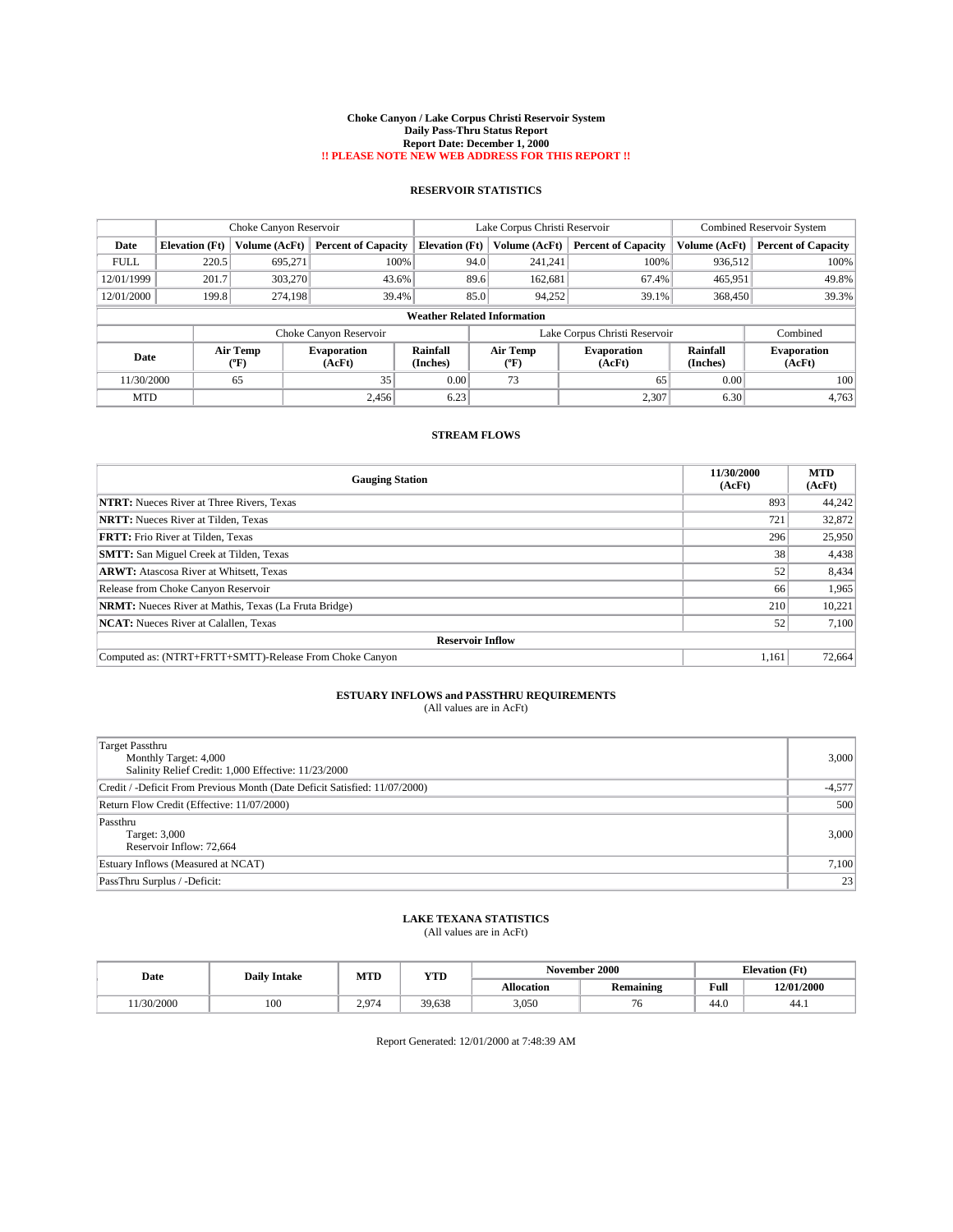#### **Choke Canyon / Lake Corpus Christi Reservoir System Daily Pass-Thru Status Report Report Date: December 2, 2000 !! PLEASE NOTE NEW WEB ADDRESS FOR THIS REPORT !!**

## **RESERVOIR STATISTICS**

| Choke Canyon Reservoir |                                    |                          |                              | Lake Corpus Christi Reservoir | <b>Combined Reservoir System</b> |                               |                      |                              |  |
|------------------------|------------------------------------|--------------------------|------------------------------|-------------------------------|----------------------------------|-------------------------------|----------------------|------------------------------|--|
| Date                   | <b>Elevation</b> (Ft)              | Volume (AcFt)            | <b>Percent of Capacity</b>   | <b>Elevation (Ft)</b>         | Volume (AcFt)                    | <b>Percent of Capacity</b>    | Volume (AcFt)        | <b>Percent of Capacity</b>   |  |
| <b>FULL</b>            | 220.5                              | 695.271                  | 100%                         | 94.0                          | 241.241                          | 100%                          | 936.512              | 100%                         |  |
| 12/02/1999             | 201.7                              | 303,430                  | 43.6%                        | 89.6                          | 162,351                          | 67.3%                         | 465,781              | 49.7%                        |  |
| 12/02/2000             | 199.8                              | 274,048                  | 39.4%                        | 85.0                          | 95,003                           | 39.4%                         | 369,051              | 39.4%                        |  |
|                        | <b>Weather Related Information</b> |                          |                              |                               |                                  |                               |                      |                              |  |
|                        |                                    |                          | Choke Canyon Reservoir       |                               |                                  | Lake Corpus Christi Reservoir |                      | Combined                     |  |
| Date                   |                                    | Air Temp<br>$\rm ^{6}F)$ | <b>Evaporation</b><br>(AcFt) | Rainfall<br>(Inches)          | Air Temp<br>"F                   | <b>Evaporation</b><br>(AcFt)  | Rainfall<br>(Inches) | <b>Evaporation</b><br>(AcFt) |  |
| 12/01/2000             |                                    | 77                       | 166                          | 0.00                          | 78                               | 154                           | 0.00                 | 320                          |  |
| <b>MTD</b>             |                                    |                          | 166                          | 0.00                          |                                  | 154                           | 0.00                 | 320                          |  |

## **STREAM FLOWS**

| <b>Gauging Station</b>                                       | 12/01/2000<br>(AcFt) | <b>MTD</b><br>(AcFt) |  |  |  |  |
|--------------------------------------------------------------|----------------------|----------------------|--|--|--|--|
| <b>NTRT:</b> Nueces River at Three Rivers, Texas             | 840                  | 840                  |  |  |  |  |
| <b>NRTT:</b> Nueces River at Tilden, Texas                   | 685                  | 685                  |  |  |  |  |
| <b>FRTT:</b> Frio River at Tilden, Texas                     | 199                  | 199                  |  |  |  |  |
| <b>SMTT:</b> San Miguel Creek at Tilden, Texas               | 24                   | 24                   |  |  |  |  |
| <b>ARWT:</b> Atascosa River at Whitsett, Texas               | 40                   | 40                   |  |  |  |  |
| Release from Choke Canyon Reservoir                          | 66                   | 66                   |  |  |  |  |
| <b>NRMT:</b> Nueces River at Mathis, Texas (La Fruta Bridge) | 191                  | 191                  |  |  |  |  |
| <b>NCAT:</b> Nueces River at Calallen, Texas                 | 18                   | 18                   |  |  |  |  |
| <b>Reservoir Inflow</b>                                      |                      |                      |  |  |  |  |
| Computed as: (NTRT+FRTT+SMTT)-Release From Choke Canyon      | 996                  | 996                  |  |  |  |  |

# **ESTUARY INFLOWS and PASSTHRU REQUIREMENTS**<br>(All values are in AcFt)

| <b>Target Passthru</b><br>Monthly Target: 4,500<br>Salinity Relief Credit: 0 Effective: | 4,500  |
|-----------------------------------------------------------------------------------------|--------|
| Credit / -Deficit From Previous Month (Date Deficit Satisfied: 12/01/2000)              | 23     |
| Return Flow Credit (Effective: 12/01/2000)                                              | 500    |
| Passthru<br>Target: 4,500<br>Reservoir Inflow: 996                                      | 996    |
| Estuary Inflows (Measured at NCAT)                                                      | 18     |
| PassThru Surplus / -Deficit:                                                            | $-455$ |

## **LAKE TEXANA STATISTICS**

(All values are in AcFt)

| Date       | <b>Daily Intake</b> | MTI | <b>TIME</b><br>1 I D |            | December 2000       | <b>Elevation</b> (Ft) |            |
|------------|---------------------|-----|----------------------|------------|---------------------|-----------------------|------------|
|            |                     |     |                      | Allocation | <b>Remaining</b>    | Full                  | 12/02/2000 |
| 12/01/2000 |                     |     | 59.729               | 3,050      | 2959<br><u>_.,,</u> | 44.0                  | 44.1       |

Report Generated: 12/02/2000 at 7:49:56 AM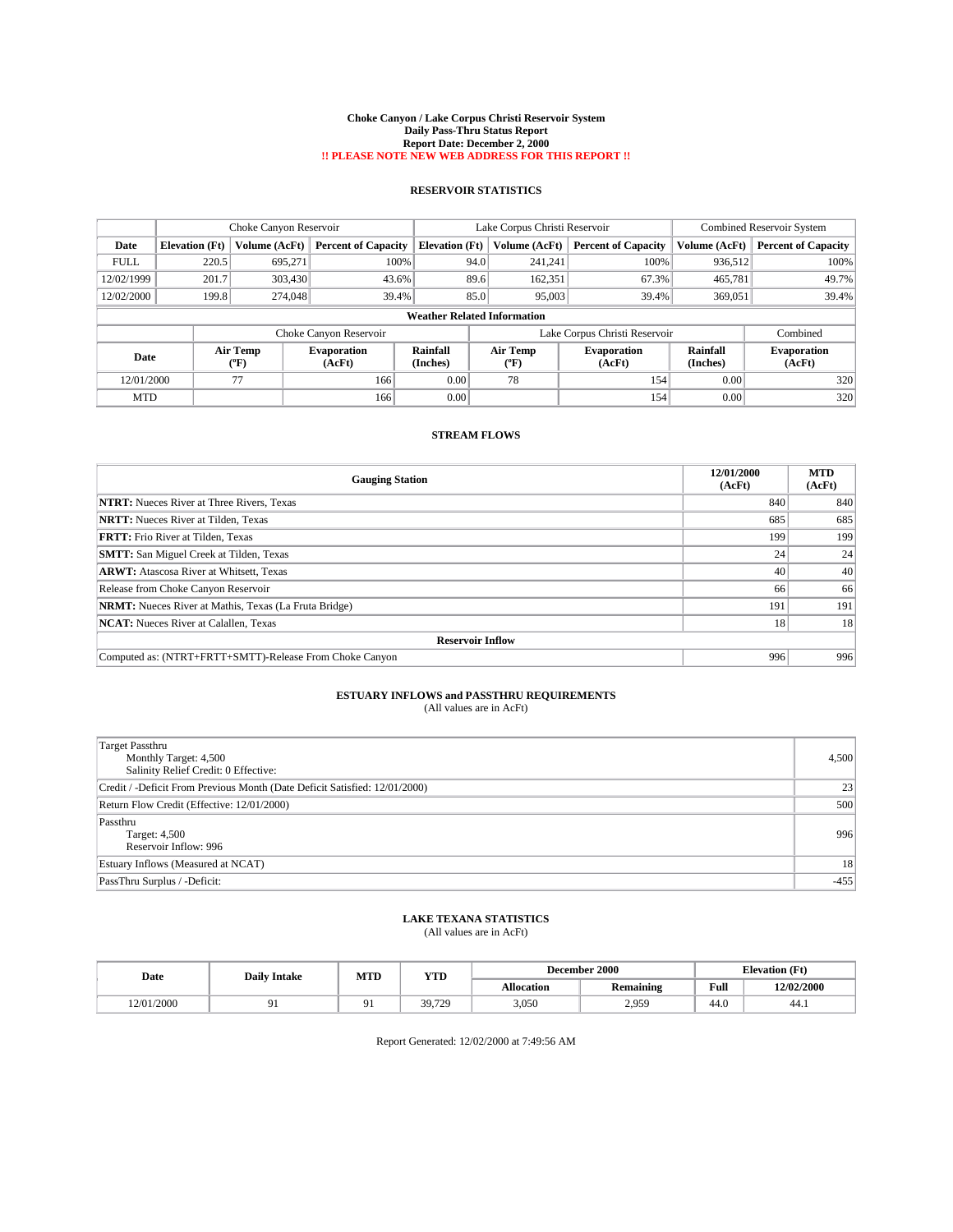#### **Choke Canyon / Lake Corpus Christi Reservoir System Daily Pass-Thru Status Report Report Date: December 3, 2000 !! PLEASE NOTE NEW WEB ADDRESS FOR THIS REPORT !!**

## **RESERVOIR STATISTICS**

|                                    | Choke Canyon Reservoir |                                    |                              |                             | Lake Corpus Christi Reservoir | Combined Reservoir System     |                      |                              |
|------------------------------------|------------------------|------------------------------------|------------------------------|-----------------------------|-------------------------------|-------------------------------|----------------------|------------------------------|
| Date                               | <b>Elevation</b> (Ft)  | Volume (AcFt)                      | <b>Percent of Capacity</b>   | <b>Elevation</b> (Ft)       | Volume (AcFt)                 | <b>Percent of Capacity</b>    | Volume (AcFt)        | <b>Percent of Capacity</b>   |
| <b>FULL</b>                        | 220.5                  | 695.271                            | 100%                         | 94.0                        | 241,241                       | 100%                          | 936,512              | 100%                         |
| 12/03/1999                         | 201.7                  | 302,952                            | 43.6%                        | 89.5                        | 161,528                       | 67.0%                         | 464,480              | 49.6%                        |
| 12/03/2000                         | 199.8                  | 273,898                            | 39.4%                        | 85.1                        | 95,507                        | 39.6%                         | 369,405              | 39.4%                        |
| <b>Weather Related Information</b> |                        |                                    |                              |                             |                               |                               |                      |                              |
|                                    |                        |                                    | Choke Canyon Reservoir       |                             |                               | Lake Corpus Christi Reservoir |                      | Combined                     |
| Date                               |                        | <b>Air Temp</b><br>${}^{\circ}$ F) | <b>Evaporation</b><br>(AcFt) | <b>Rainfall</b><br>(Inches) | Air Temp<br>(°F)              | <b>Evaporation</b><br>(AcFt)  | Rainfall<br>(Inches) | <b>Evaporation</b><br>(AcFt) |
| 12/02/2000                         |                        | 53                                 | 96                           | 0.00                        | 57                            | 110                           | 0.00                 | 206                          |
| <b>MTD</b>                         |                        |                                    | 262                          | 0.00                        |                               | 264                           | 0.00                 | 526                          |

## **STREAM FLOWS**

| <b>Gauging Station</b>                                       | 12/02/2000<br>(AcFt) | <b>MTD</b><br>(AcFt) |  |  |  |  |
|--------------------------------------------------------------|----------------------|----------------------|--|--|--|--|
| <b>NTRT:</b> Nueces River at Three Rivers, Texas             | 784                  | 1,624                |  |  |  |  |
| <b>NRTT:</b> Nueces River at Tilden, Texas                   | 643                  | 1,328                |  |  |  |  |
| <b>FRTT:</b> Frio River at Tilden, Texas                     | 145                  | 343                  |  |  |  |  |
| <b>SMTT:</b> San Miguel Creek at Tilden, Texas               | 16                   | 40                   |  |  |  |  |
| <b>ARWT:</b> Atascosa River at Whitsett, Texas               | 32 <sub>1</sub>      | 71                   |  |  |  |  |
| Release from Choke Canyon Reservoir                          | 66                   | 131                  |  |  |  |  |
| <b>NRMT:</b> Nueces River at Mathis, Texas (La Fruta Bridge) | 189                  | 379                  |  |  |  |  |
| <b>NCAT:</b> Nueces River at Calallen, Texas                 | 38                   | 56                   |  |  |  |  |
| <b>Reservoir Inflow</b>                                      |                      |                      |  |  |  |  |
| Computed as: (NTRT+FRTT+SMTT)-Release From Choke Canyon      | 879                  | 1.876                |  |  |  |  |

# **ESTUARY INFLOWS and PASSTHRU REQUIREMENTS**<br>(All values are in AcFt)

| <b>Target Passthru</b><br>Monthly Target: 4,500<br>Salinity Relief Credit: 0 Effective: | 4,500    |
|-----------------------------------------------------------------------------------------|----------|
| Credit / -Deficit From Previous Month (Date Deficit Satisfied: 12/01/2000)              | 23       |
| Return Flow Credit (Effective: 12/01/2000)                                              | 500      |
| Passthru<br>Target: 4,500<br>Reservoir Inflow: 1,876                                    | 1,876    |
| Estuary Inflows (Measured at NCAT)                                                      | 56       |
| PassThru Surplus / -Deficit:                                                            | $-1,297$ |

## **LAKE TEXANA STATISTICS**

(All values are in AcFt)

| Date       | <b>Daily Intake</b> |     | MTI<br><b>TIME</b><br>1 I.D |                   | <b>December 2000</b>        | <b>Elevation</b> (Ft) |            |
|------------|---------------------|-----|-----------------------------|-------------------|-----------------------------|-----------------------|------------|
|            |                     |     |                             | <b>Allocation</b> | <b>Remaining</b>            | Full                  | 12/03/2000 |
| 12/02/2000 | 86                  | 178 | 39.815                      | 3,050             | 107 <sup>o</sup><br>2.O I 2 | 44.0                  | 44.1       |

Report Generated: 12/03/2000 at 7:47:56 AM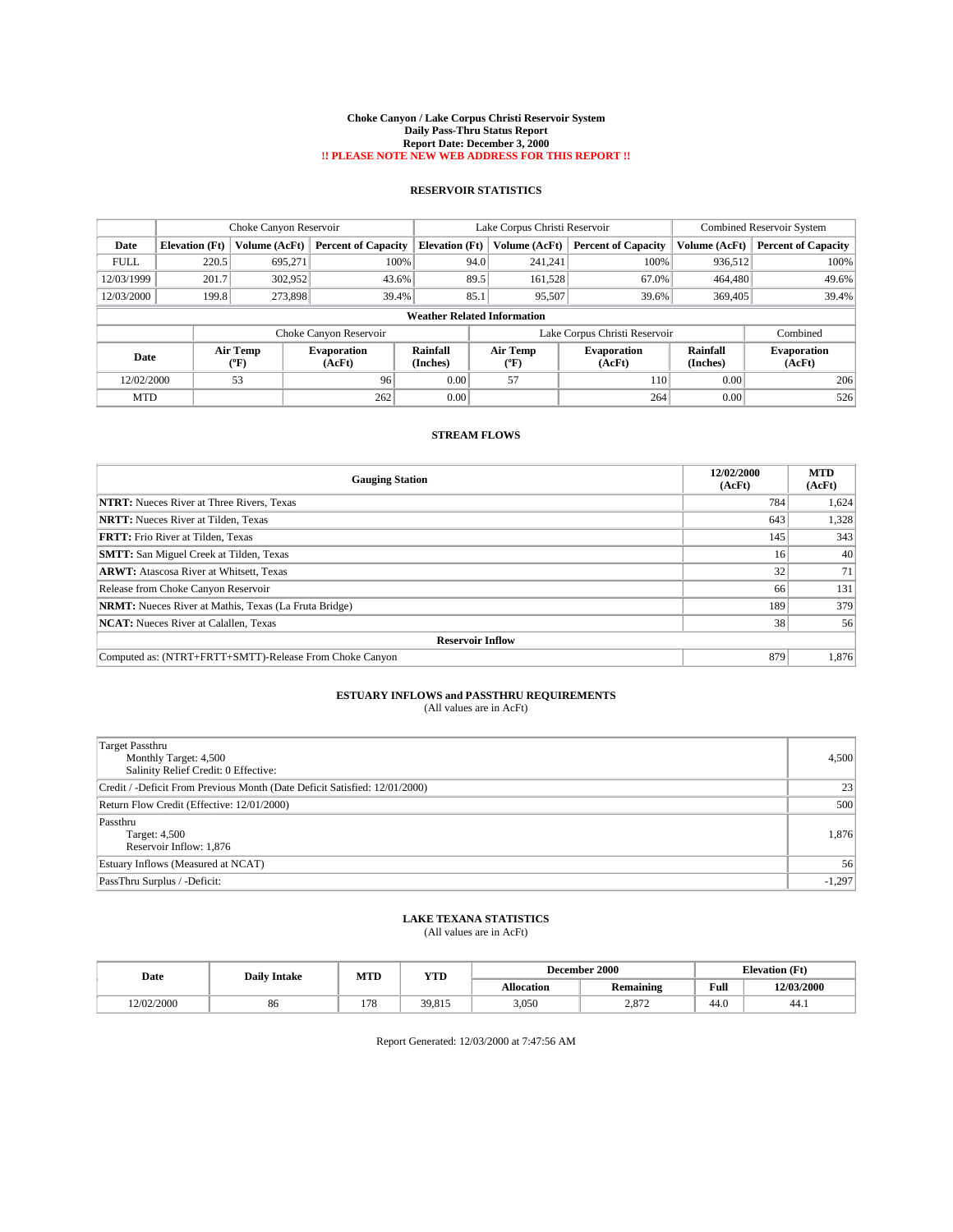#### **Choke Canyon / Lake Corpus Christi Reservoir System Daily Pass-Thru Status Report Report Date: December 4, 2000 !! PLEASE NOTE NEW WEB ADDRESS FOR THIS REPORT !!**

## **RESERVOIR STATISTICS**

|             | Choke Canyon Reservoir |                          |                              |                                    | Lake Corpus Christi Reservoir | <b>Combined Reservoir System</b> |                      |                              |
|-------------|------------------------|--------------------------|------------------------------|------------------------------------|-------------------------------|----------------------------------|----------------------|------------------------------|
| Date        | <b>Elevation</b> (Ft)  | <b>Volume (AcFt)</b>     | <b>Percent of Capacity</b>   | <b>Elevation</b> (Ft)              | Volume (AcFt)                 | <b>Percent of Capacity</b>       | Volume (AcFt)        | <b>Percent of Capacity</b>   |
| <b>FULL</b> | 220.5                  | 695.271                  | 100%                         | 94.0                               | 241.241                       | 100%                             | 936.512              | 100%                         |
| 12/04/1999  | 201.7                  | 302,634                  | 43.5%                        | 89.5                               | 161.035                       | 66.8%                            | 463,669              | 49.5%                        |
| 12/04/2000  | 199.8                  | 274,048                  | 39.4%                        | 85.1                               | 95.759                        | 39.7%                            | 369,807              | 39.5%                        |
|             |                        |                          |                              | <b>Weather Related Information</b> |                               |                                  |                      |                              |
|             |                        |                          | Choke Canyon Reservoir       |                                    |                               | Lake Corpus Christi Reservoir    |                      | Combined                     |
| Date        |                        | Air Temp<br>$\rm ^{6}F)$ | <b>Evaporation</b><br>(AcFt) | Rainfall<br>(Inches)               | Air Temp<br>′′F)              | <b>Evaporation</b><br>(AcFt)     | Rainfall<br>(Inches) | <b>Evaporation</b><br>(AcFt) |
| 12/03/2000  |                        | 43                       | 35                           | 0.20                               | 48                            | 22                               | 0.16                 | 57                           |
| <b>MTD</b>  |                        |                          | 297                          | 0.20                               |                               | 286                              | 0.16                 | 583                          |

## **STREAM FLOWS**

| <b>Gauging Station</b>                                       | 12/03/2000<br>(AcFt) | <b>MTD</b><br>(AcFt) |  |  |  |  |  |
|--------------------------------------------------------------|----------------------|----------------------|--|--|--|--|--|
| <b>NTRT:</b> Nueces River at Three Rivers, Texas             | 728                  | 2,352                |  |  |  |  |  |
| <b>NRTT:</b> Nueces River at Tilden, Texas                   | 601                  | 1.929                |  |  |  |  |  |
| <b>FRTT:</b> Frio River at Tilden, Texas                     | 119                  | 463                  |  |  |  |  |  |
| <b>SMTT:</b> San Miguel Creek at Tilden, Texas               | 10                   | 50                   |  |  |  |  |  |
| <b>ARWT:</b> Atascosa River at Whitsett, Texas               | 30                   | 101                  |  |  |  |  |  |
| Release from Choke Canyon Reservoir                          | 66                   | 197                  |  |  |  |  |  |
| <b>NRMT:</b> Nueces River at Mathis, Texas (La Fruta Bridge) | 189                  | 568                  |  |  |  |  |  |
| <b>NCAT:</b> Nueces River at Calallen, Texas                 | 50                   | 106                  |  |  |  |  |  |
| <b>Reservoir Inflow</b>                                      |                      |                      |  |  |  |  |  |
| Computed as: (NTRT+FRTT+SMTT)-Release From Choke Canyon      | 792                  | 2.668                |  |  |  |  |  |

### **ESTUARY INFLOWS and PASSTHRU REQUIREMENTS** (All values are in AcFt)

| (All values are in AcFt) |  |
|--------------------------|--|
|--------------------------|--|

| <b>Target Passthru</b><br>Monthly Target: 4,500<br>Salinity Relief Credit: 0 Effective: | 4,500    |
|-----------------------------------------------------------------------------------------|----------|
| Credit / -Deficit From Previous Month (Date Deficit Satisfied: 12/01/2000)              | 23       |
| Return Flow Credit (Effective: 12/01/2000)                                              | 500      |
| Passthru<br>Target: 4,500<br>Reservoir Inflow: 2,668                                    | 2,668    |
| Estuary Inflows (Measured at NCAT)                                                      | 106      |
| PassThru Surplus / -Deficit:                                                            | $-2,039$ |

## **LAKE TEXANA STATISTICS**

(All values are in AcFt)

| Date       | <b>Daily Intake</b> | MTI | <b>TIME</b><br>1 I.D |                   | <b>December 2000</b> | <b>Elevation</b> (Ft) |            |
|------------|---------------------|-----|----------------------|-------------------|----------------------|-----------------------|------------|
|            |                     |     |                      | <b>Allocation</b> | <b>Remaining</b>     | Full                  | 12/04/2000 |
| 12/03/2000 | 86                  | 264 | 39,902               | 3,050             | 2.786                | 44.0                  | 44.1       |

Report Generated: 12/04/2000 at 7:42:29 AM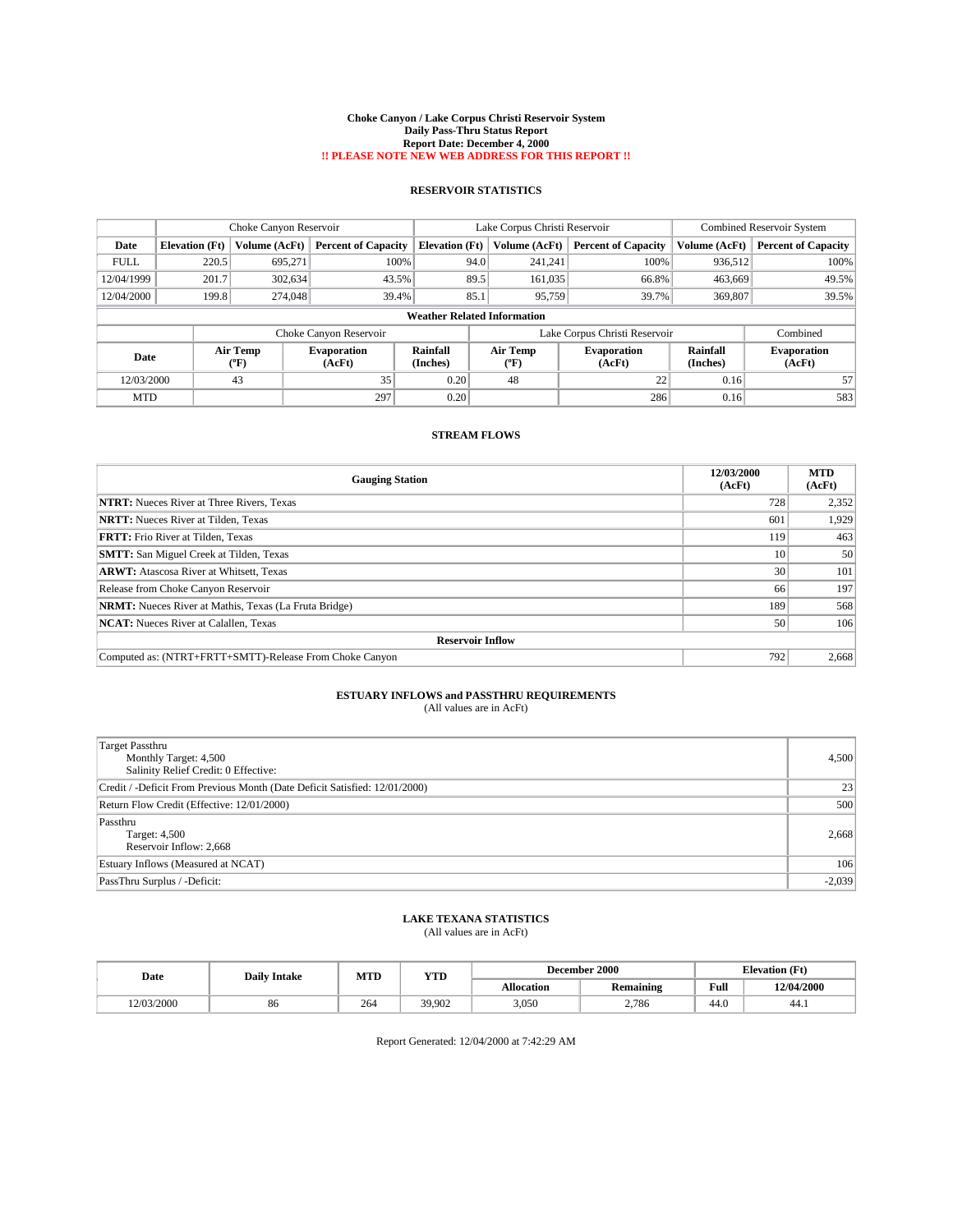#### **Choke Canyon / Lake Corpus Christi Reservoir System Daily Pass-Thru Status Report Report Date: December 5, 2000 !! PLEASE NOTE NEW WEB ADDRESS FOR THIS REPORT !!**

## **RESERVOIR STATISTICS**

|             | Choke Canyon Reservoir |                                    | Lake Corpus Christi Reservoir |                                    |      |                  | Combined Reservoir System     |                      |                              |
|-------------|------------------------|------------------------------------|-------------------------------|------------------------------------|------|------------------|-------------------------------|----------------------|------------------------------|
| Date        | <b>Elevation</b> (Ft)  | Volume (AcFt)                      | <b>Percent of Capacity</b>    | <b>Elevation</b> (Ft)              |      | Volume (AcFt)    | <b>Percent of Capacity</b>    | Volume (AcFt)        | <b>Percent of Capacity</b>   |
| <b>FULL</b> | 220.5                  | 695.271                            | 100%                          |                                    | 94.0 | 241,241          | 100%                          | 936,512              | 100%                         |
| 12/05/1999  | 201.6                  | 302,315                            | 43.5%                         |                                    | 89.5 | 161.199          | 66.8%                         | 463,514              | 49.5%                        |
| 12/05/2000  | 199.8                  | 273,748                            | 39.4%                         |                                    | 85.1 | 96,392           | 40.0%                         | 370.140              | 39.5%                        |
|             |                        |                                    |                               | <b>Weather Related Information</b> |      |                  |                               |                      |                              |
|             |                        |                                    | Choke Canyon Reservoir        |                                    |      |                  | Lake Corpus Christi Reservoir |                      | Combined                     |
| Date        |                        | <b>Air Temp</b><br>${}^{\circ}$ F) | <b>Evaporation</b><br>(AcFt)  | Rainfall<br>(Inches)               |      | Air Temp<br>(°F) | <b>Evaporation</b><br>(AcFt)  | Rainfall<br>(Inches) | <b>Evaporation</b><br>(AcFt) |
| 12/04/2000  |                        | 49                                 | 44                            | 0.00                               |      | 55               | 44                            | 0.00                 | 88                           |
| <b>MTD</b>  |                        |                                    | 341                           | 0.20                               |      |                  | 330                           | 0.16                 | 671                          |

## **STREAM FLOWS**

| <b>Gauging Station</b>                                       | 12/04/2000<br>(AcFt) | <b>MTD</b><br>(AcFt) |  |  |  |  |  |
|--------------------------------------------------------------|----------------------|----------------------|--|--|--|--|--|
| <b>NTRT:</b> Nueces River at Three Rivers, Texas             | 693                  | 3,045                |  |  |  |  |  |
| <b>NRTT:</b> Nueces River at Tilden, Texas                   | 568                  | 2,497                |  |  |  |  |  |
| <b>FRTT:</b> Frio River at Tilden, Texas                     | 101                  | 564                  |  |  |  |  |  |
| <b>SMTT:</b> San Miguel Creek at Tilden, Texas               | $\Delta$             | 58                   |  |  |  |  |  |
| <b>ARWT:</b> Atascosa River at Whitsett, Texas               | 30 <sup>1</sup>      | 131                  |  |  |  |  |  |
| Release from Choke Canyon Reservoir                          | 66                   | 262                  |  |  |  |  |  |
| <b>NRMT:</b> Nueces River at Mathis, Texas (La Fruta Bridge) | 189                  | 756                  |  |  |  |  |  |
| <b>NCAT:</b> Nueces River at Calallen, Texas                 | 38                   | 143                  |  |  |  |  |  |
| <b>Reservoir Inflow</b>                                      |                      |                      |  |  |  |  |  |
| Computed as: (NTRT+FRTT+SMTT)-Release From Choke Canyon      | 737                  | 3,405                |  |  |  |  |  |

### **ESTUARY INFLOWS and PASSTHRU REQUIREMENTS** (All values are in AcFt)

| (All values are in AcFt) |  |
|--------------------------|--|
|--------------------------|--|

| <b>Target Passthru</b><br>Monthly Target: 4,500<br>Salinity Relief Credit: 0 Effective: | 4,500    |
|-----------------------------------------------------------------------------------------|----------|
| Credit / -Deficit From Previous Month (Date Deficit Satisfied: 12/01/2000)              | 23       |
| Return Flow Credit (Effective: 12/01/2000)                                              | 500      |
| Passthru<br>Target: 4,500<br>Reservoir Inflow: 3,405                                    | 3,405    |
| Estuary Inflows (Measured at NCAT)                                                      | 143      |
| PassThru Surplus / -Deficit:                                                            | $-2,738$ |

## **LAKE TEXANA STATISTICS**

(All values are in AcFt)

| Date       | <b>Daily Intake</b> | MTI | <b>TIME</b><br>1 I.D |                   | <b>December 2000</b> | <b>Elevation</b> (Ft) |            |
|------------|---------------------|-----|----------------------|-------------------|----------------------|-----------------------|------------|
|            |                     |     |                      | <b>Allocation</b> | <b>Remaining</b>     | Full                  | 12/05/2000 |
| 12/04/2000 | 86                  | 350 | 39.988               | 3,050             | 2.700                | 44.0                  | 44.1       |

Report Generated: 12/05/2000 at 7:42:30 AM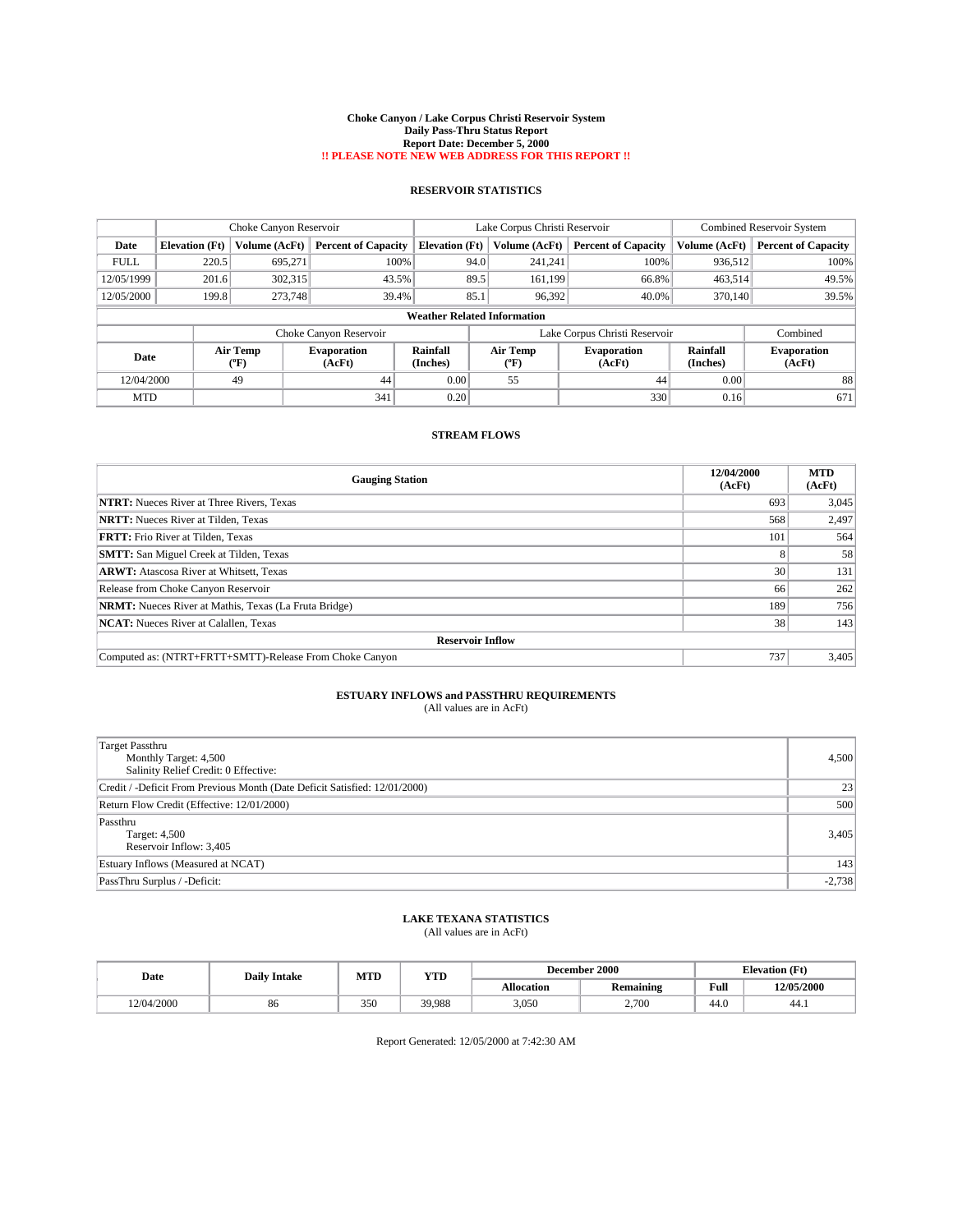#### **Choke Canyon / Lake Corpus Christi Reservoir System Daily Pass-Thru Status Report Report Date: December 6, 2000 !! PLEASE NOTE NEW WEB ADDRESS FOR THIS REPORT !!**

## **RESERVOIR STATISTICS**

|             | Choke Canyon Reservoir |                  |                              |                                    | Lake Corpus Christi Reservoir | <b>Combined Reservoir System</b> |                      |                              |
|-------------|------------------------|------------------|------------------------------|------------------------------------|-------------------------------|----------------------------------|----------------------|------------------------------|
| Date        | <b>Elevation</b> (Ft)  | Volume (AcFt)    | <b>Percent of Capacity</b>   | <b>Elevation (Ft)</b>              | Volume (AcFt)                 | <b>Percent of Capacity</b>       | Volume (AcFt)        | <b>Percent of Capacity</b>   |
| <b>FULL</b> | 220.5                  | 695.271          | 100%                         | 94.0                               | 241.241                       | 100%                             | 936,512              | 100%                         |
| 12/06/1999  | 201.6                  | 301,680          | 43.4%                        | 89.5                               | 160,379                       | 66.5%                            | 462,059              | 49.3%                        |
| 12/06/2000  | 199.8                  | 274,048          | 39.4%                        | 85.2                               | 96.647                        | 40.1%                            | 370,695              | 39.6%                        |
|             |                        |                  |                              | <b>Weather Related Information</b> |                               |                                  |                      |                              |
|             |                        |                  | Choke Canyon Reservoir       |                                    |                               | Lake Corpus Christi Reservoir    |                      | Combined                     |
| Date        |                        | Air Temp<br>(°F) | <b>Evaporation</b><br>(AcFt) | Rainfall<br>(Inches)               | Air Temp<br>"F                | <b>Evaporation</b><br>(AcFt)     | Rainfall<br>(Inches) | <b>Evaporation</b><br>(AcFt) |
| 12/05/2000  |                        | 58               | 61                           | 0.00                               | 58                            | 37                               | 0.01                 | 98                           |
| <b>MTD</b>  |                        |                  | 402                          | 0.20                               |                               | 367                              | 0.17                 | 769                          |

## **STREAM FLOWS**

| <b>Gauging Station</b>                                       | 12/05/2000<br>(AcFt) | <b>MTD</b><br>(AcFt) |  |  |  |  |  |
|--------------------------------------------------------------|----------------------|----------------------|--|--|--|--|--|
| <b>NTRT:</b> Nueces River at Three Rivers, Texas             | 661                  | 3,706                |  |  |  |  |  |
| <b>NRTT:</b> Nueces River at Tilden, Texas                   | 542                  | 3,039                |  |  |  |  |  |
| <b>FRTT:</b> Frio River at Tilden, Texas                     | 85                   | 649                  |  |  |  |  |  |
| <b>SMTT:</b> San Miguel Creek at Tilden, Texas               |                      | 62                   |  |  |  |  |  |
| <b>ARWT:</b> Atascosa River at Whitsett, Texas               | 28 <sup>1</sup>      | 159                  |  |  |  |  |  |
| Release from Choke Canyon Reservoir                          | 66                   | 328                  |  |  |  |  |  |
| <b>NRMT:</b> Nueces River at Mathis, Texas (La Fruta Bridge) | 189                  | 945                  |  |  |  |  |  |
| <b>NCAT:</b> Nueces River at Calallen, Texas                 | 38                   | 181                  |  |  |  |  |  |
| <b>Reservoir Inflow</b>                                      |                      |                      |  |  |  |  |  |
| Computed as: (NTRT+FRTT+SMTT)-Release From Choke Canyon      | 685                  | 4.089                |  |  |  |  |  |

# **ESTUARY INFLOWS and PASSTHRU REQUIREMENTS**<br>(All values are in AcFt)

| <b>Target Passthru</b><br>Monthly Target: 4,500<br>Salinity Relief Credit: 0 Effective: | 4,500    |
|-----------------------------------------------------------------------------------------|----------|
| Credit / -Deficit From Previous Month (Date Deficit Satisfied: 12/01/2000)              | 23       |
| Return Flow Credit (Effective: 12/01/2000)                                              | 500      |
| Passthru<br>Target: 4,500<br>Reservoir Inflow: 4,089                                    | 4,089    |
| Estuary Inflows (Measured at NCAT)                                                      | 181      |
| PassThru Surplus / -Deficit:                                                            | $-3,385$ |

## **LAKE TEXANA STATISTICS**

(All values are in AcFt)

|  | Date       | <b>Daily Intake</b> | MTI | <b>TIME</b><br>1 I.D |                  | <b>December 2000</b> |            | <b>Elevation</b> (Ft) |
|--|------------|---------------------|-----|----------------------|------------------|----------------------|------------|-----------------------|
|  |            |                     |     | <b>Allocation</b>    | <b>Remaining</b> | Full                 | 12/06/2000 |                       |
|  | 12/05/2000 | 86                  | 436 | 40,074               | 3,050            | 2.61                 | 44.0       | 44.1                  |

Report Generated: 12/06/2000 at 7:41:22 AM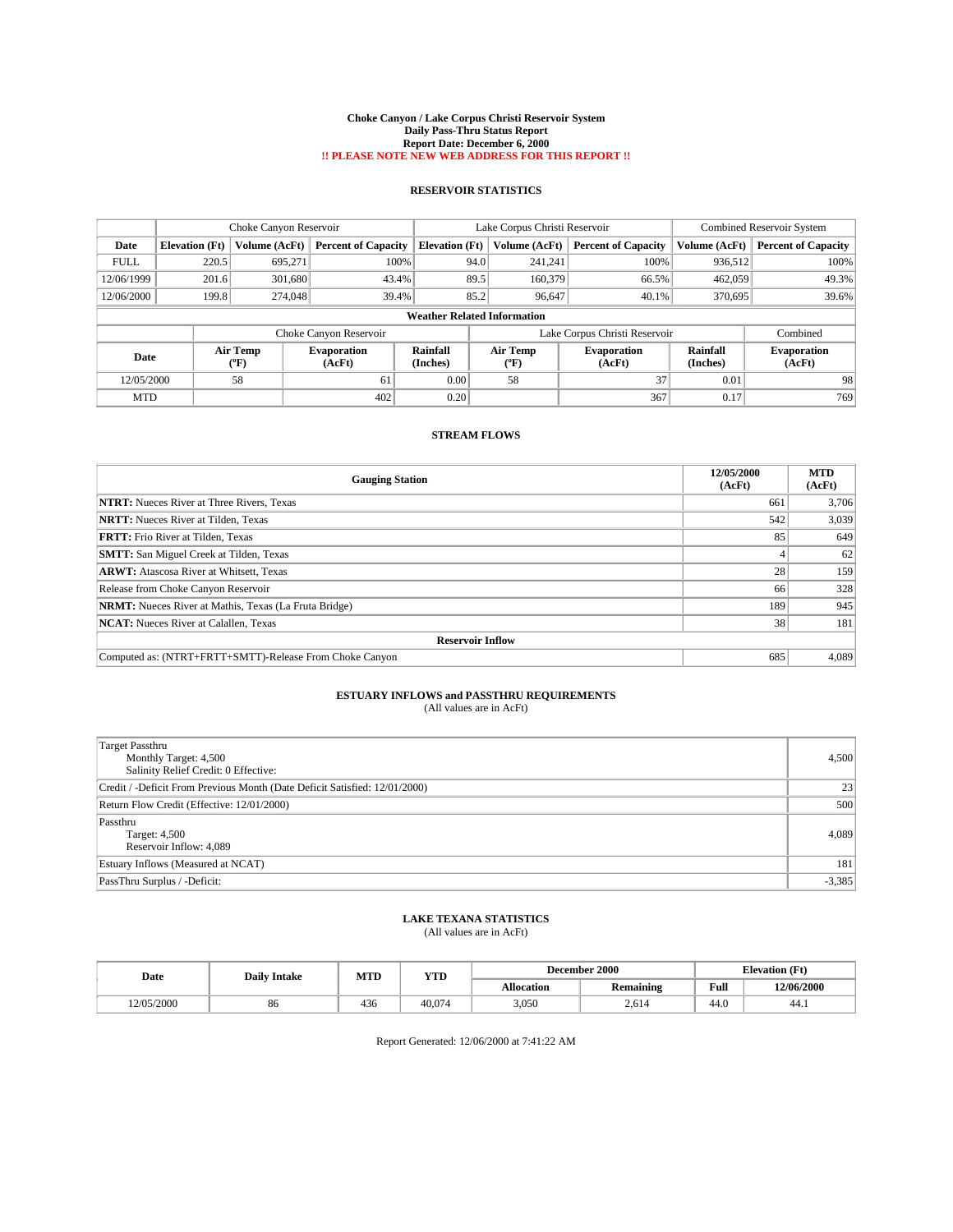#### **Choke Canyon / Lake Corpus Christi Reservoir System Daily Pass-Thru Status Report Report Date: December 7, 2000 !! PLEASE NOTE NEW WEB ADDRESS FOR THIS REPORT !!**

## **RESERVOIR STATISTICS**

| Choke Canyon Reservoir |                                    |                          |                              | Lake Corpus Christi Reservoir |                |                               | <b>Combined Reservoir System</b> |                              |  |
|------------------------|------------------------------------|--------------------------|------------------------------|-------------------------------|----------------|-------------------------------|----------------------------------|------------------------------|--|
| Date                   | <b>Elevation</b> (Ft)              | Volume (AcFt)            | <b>Percent of Capacity</b>   | <b>Elevation (Ft)</b>         | Volume (AcFt)  | <b>Percent of Capacity</b>    | Volume (AcFt)                    | <b>Percent of Capacity</b>   |  |
| <b>FULL</b>            | 220.5                              | 695.271                  | 100%                         | 94.0                          | 241.241        | 100%                          | 936,512                          | 100%                         |  |
| 12/07/1999             | 201.6                              | 301,521                  | 43.4%                        | 89.4                          | 159,723        | 66.2%                         | 461,244                          | 49.3%                        |  |
| 12/07/2000             | 199.8                              | 273,748                  | 39.4%                        | 85.2                          | 96.774         | 40.1%                         | 370,522                          | 39.6%                        |  |
|                        | <b>Weather Related Information</b> |                          |                              |                               |                |                               |                                  |                              |  |
|                        |                                    |                          | Choke Canyon Reservoir       |                               |                | Lake Corpus Christi Reservoir |                                  | Combined                     |  |
| Date                   |                                    | Air Temp<br>$\rm ^{o}F)$ | <b>Evaporation</b><br>(AcFt) | Rainfall<br>(Inches)          | Air Temp<br>"F | <b>Evaporation</b><br>(AcFt)  | Rainfall<br>(Inches)             | <b>Evaporation</b><br>(AcFt) |  |
| 12/06/2000             |                                    | 61                       | 105                          | 0.00                          | 61             | 82                            | 0.00                             | 187                          |  |
| <b>MTD</b>             |                                    |                          | 507                          | 0.20                          |                | 449                           | 0.17                             | 956                          |  |

## **STREAM FLOWS**

| <b>Gauging Station</b>                                       | 12/06/2000<br>(AcFt) | <b>MTD</b><br>(AcFt) |  |  |  |  |  |
|--------------------------------------------------------------|----------------------|----------------------|--|--|--|--|--|
| <b>NTRT:</b> Nueces River at Three Rivers, Texas             | 633                  | 4,339                |  |  |  |  |  |
| <b>NRTT:</b> Nueces River at Tilden, Texas                   | 524                  | 3,563                |  |  |  |  |  |
| <b>FRTT:</b> Frio River at Tilden, Texas                     | 73                   | 723                  |  |  |  |  |  |
| <b>SMTT:</b> San Miguel Creek at Tilden, Texas               |                      | 64                   |  |  |  |  |  |
| <b>ARWT:</b> Atascosa River at Whitsett, Texas               | 26                   | 185                  |  |  |  |  |  |
| Release from Choke Canyon Reservoir                          | 66                   | 393                  |  |  |  |  |  |
| <b>NRMT:</b> Nueces River at Mathis, Texas (La Fruta Bridge) | 189                  | 1,133                |  |  |  |  |  |
| <b>NCAT:</b> Nueces River at Calallen, Texas                 | 34                   | 215                  |  |  |  |  |  |
| <b>Reservoir Inflow</b>                                      |                      |                      |  |  |  |  |  |
| Computed as: (NTRT+FRTT+SMTT)-Release From Choke Canyon      | 643                  | 4,733                |  |  |  |  |  |

### **ESTUARY INFLOWS and PASSTHRU REQUIREMENTS** (All values are in AcFt)

| (All values are in AcFt) |  |
|--------------------------|--|
|--------------------------|--|

| <b>Target Passthru</b><br>Monthly Target: 4,500<br>Salinity Relief Credit: 0 Effective: | 4,500    |
|-----------------------------------------------------------------------------------------|----------|
| Credit / -Deficit From Previous Month (Date Deficit Satisfied: 12/01/2000)              | 23       |
| Return Flow Credit (Effective: 12/01/2000)                                              | 500      |
| Passthru<br>Target: 4,500<br>Reservoir Inflow: 4,733                                    | 4,500    |
| Estuary Inflows (Measured at NCAT)                                                      | 215      |
| PassThru Surplus / -Deficit:                                                            | $-3,762$ |

## **LAKE TEXANA STATISTICS**

(All values are in AcFt)

| Date       | <b>Daily Intake</b> | MTI<br><b>TIME</b><br>1 I D |        |                   | <b>December 2000</b> | <b>Elevation</b> (Ft) |            |
|------------|---------------------|-----------------------------|--------|-------------------|----------------------|-----------------------|------------|
|            |                     |                             |        | <b>Allocation</b> | <b>Remaining</b>     | Full                  | 12/07/2000 |
| 12/06/2000 | 86                  | $\sim$ $\sim$<br>د ے د      | 40.160 | 3,050             | $\epsilon$<br>_      | 44.0                  | 44.1       |

Report Generated: 12/07/2000 at 9:25:54 AM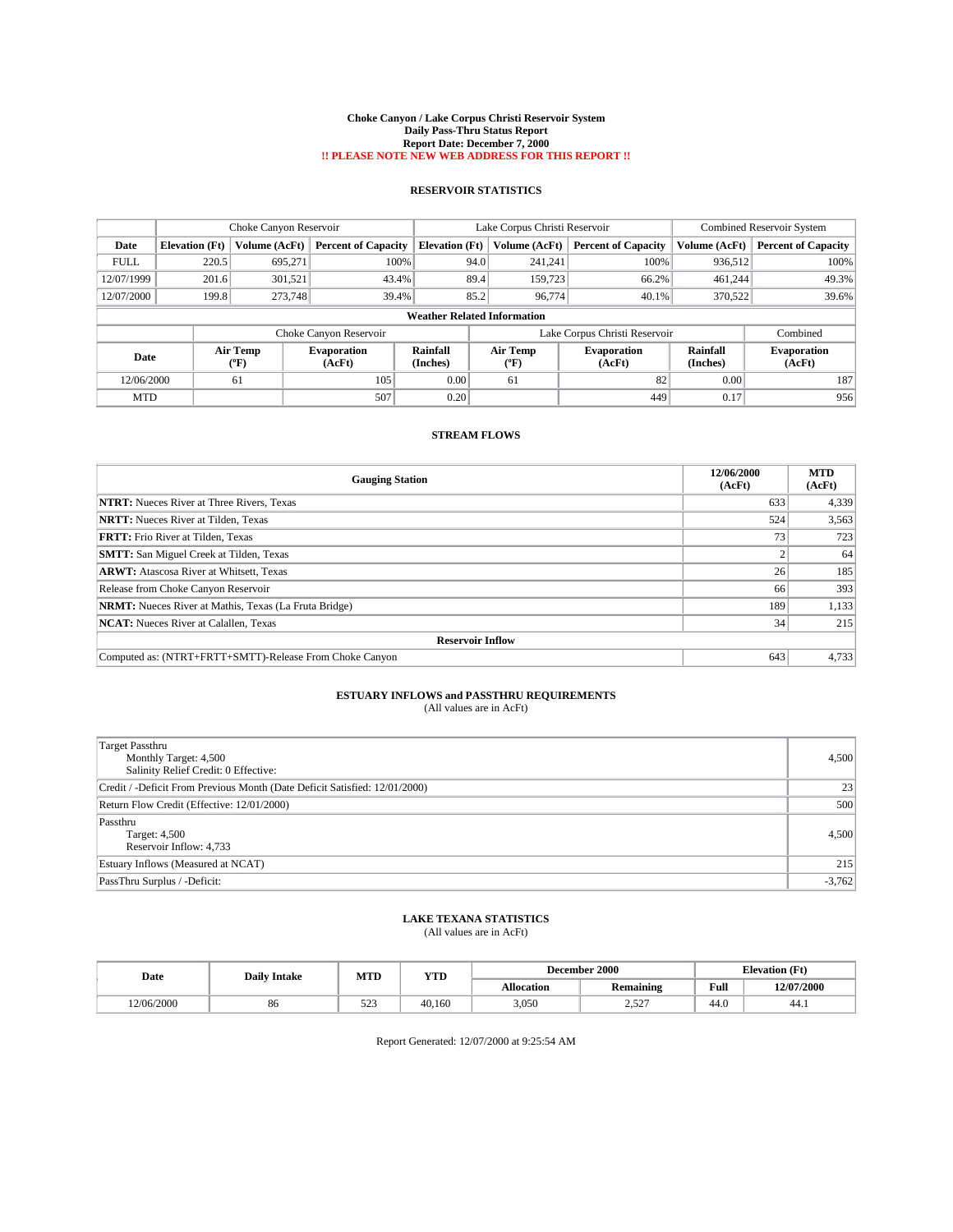#### **Choke Canyon / Lake Corpus Christi Reservoir System Daily Pass-Thru Status Report Report Date: December 8, 2000 !! PLEASE NOTE NEW WEB ADDRESS FOR THIS REPORT !!**

## **RESERVOIR STATISTICS**

| Choke Canyon Reservoir |                                    |                          |                              | Lake Corpus Christi Reservoir |                  |                               | <b>Combined Reservoir System</b> |                              |  |
|------------------------|------------------------------------|--------------------------|------------------------------|-------------------------------|------------------|-------------------------------|----------------------------------|------------------------------|--|
| Date                   | <b>Elevation</b> (Ft)              | Volume (AcFt)            | <b>Percent of Capacity</b>   | <b>Elevation (Ft)</b>         | Volume (AcFt)    | <b>Percent of Capacity</b>    | Volume (AcFt)                    | <b>Percent of Capacity</b>   |  |
| <b>FULL</b>            | 220.5                              | 695,271                  | 100%                         | 94.0                          | 241.241          | 100%                          | 936,512                          | 100%                         |  |
| 12/08/1999             | 201.6                              | 301,362                  | 43.3%                        | 89.2                          | 156,465          | 64.9%                         | 457,827                          | 48.9%                        |  |
| 12/08/2000             | 199.8                              | 273,748                  | 39.4%                        | 85.2                          | 97,157           | 40.3%                         | 370,905                          | 39.6%                        |  |
|                        | <b>Weather Related Information</b> |                          |                              |                               |                  |                               |                                  |                              |  |
|                        |                                    |                          | Choke Canyon Reservoir       |                               |                  | Lake Corpus Christi Reservoir |                                  | Combined                     |  |
| Date                   |                                    | Air Temp<br>$\rm ^{6}F)$ | <b>Evaporation</b><br>(AcFt) | Rainfall<br>(Inches)          | Air Temp<br>("F) | <b>Evaporation</b><br>(AcFt)  | Rainfall<br>(Inches)             | <b>Evaporation</b><br>(AcFt) |  |
| 12/07/2000             |                                    | 63                       | 52                           | 0.00                          | 65               | 74                            | 0.00                             | 126                          |  |
| <b>MTD</b>             |                                    |                          | 559                          | 0.20                          |                  | 523                           | 0.17                             | 1,082                        |  |

## **STREAM FLOWS**

| <b>Gauging Station</b>                                       | 12/07/2000<br>(AcFt) | <b>MTD</b><br>(AcFt) |  |  |  |  |
|--------------------------------------------------------------|----------------------|----------------------|--|--|--|--|
| <b>NTRT:</b> Nueces River at Three Rivers, Texas             | 615                  | 4,955                |  |  |  |  |
| <b>NRTT:</b> Nueces River at Tilden, Texas                   | 522                  | 4,085                |  |  |  |  |
| <b>FRTT:</b> Frio River at Tilden, Texas                     | 64                   | 786                  |  |  |  |  |
| <b>SMTT:</b> San Miguel Creek at Tilden, Texas               |                      | 65                   |  |  |  |  |
| <b>ARWT:</b> Atascosa River at Whitsett, Texas               | 24                   | 208                  |  |  |  |  |
| Release from Choke Canyon Reservoir                          | 66                   | 459                  |  |  |  |  |
| <b>NRMT:</b> Nueces River at Mathis, Texas (La Fruta Bridge) | 189                  | 1,322                |  |  |  |  |
| <b>NCAT:</b> Nueces River at Calallen, Texas                 | 34                   | 249                  |  |  |  |  |
| <b>Reservoir Inflow</b>                                      |                      |                      |  |  |  |  |
| Computed as: (NTRT+FRTT+SMTT)-Release From Choke Canyon      | 615                  | 5.347                |  |  |  |  |

### **ESTUARY INFLOWS and PASSTHRU REQUIREMENTS** (All values are in AcFt)

| (All values are in AcFt) |  |
|--------------------------|--|
|--------------------------|--|

| <b>Target Passthru</b><br>Monthly Target: 4,500<br>Salinity Relief Credit: 0 Effective: | 4,500    |
|-----------------------------------------------------------------------------------------|----------|
| Credit / -Deficit From Previous Month (Date Deficit Satisfied: 12/01/2000)              | 23       |
| Return Flow Credit (Effective: 12/01/2000)                                              | 500      |
| Passthru<br>Target: 4,500<br>Reservoir Inflow: 5,347                                    | 4,500    |
| Estuary Inflows (Measured at NCAT)                                                      | 249      |
| PassThru Surplus / -Deficit:                                                            | $-3,728$ |

## **LAKE TEXANA STATISTICS**

(All values are in AcFt)

| Date       | MTI<br><b>TIME</b><br><b>Daily Intake</b> |     | $-11$  |            | <b>December 2000</b> | <b>Elevation</b> (Ft) |            |
|------------|-------------------------------------------|-----|--------|------------|----------------------|-----------------------|------------|
|            |                                           |     |        | Allocation | <b>Remaining</b>     | Full                  | 12/08/2000 |
| 12/07/2000 | 86                                        | 609 | 40.246 | 3,050      | 2.441                | 44.0                  | 44.1       |

Report Generated: 12/08/2000 at 7:25:11 AM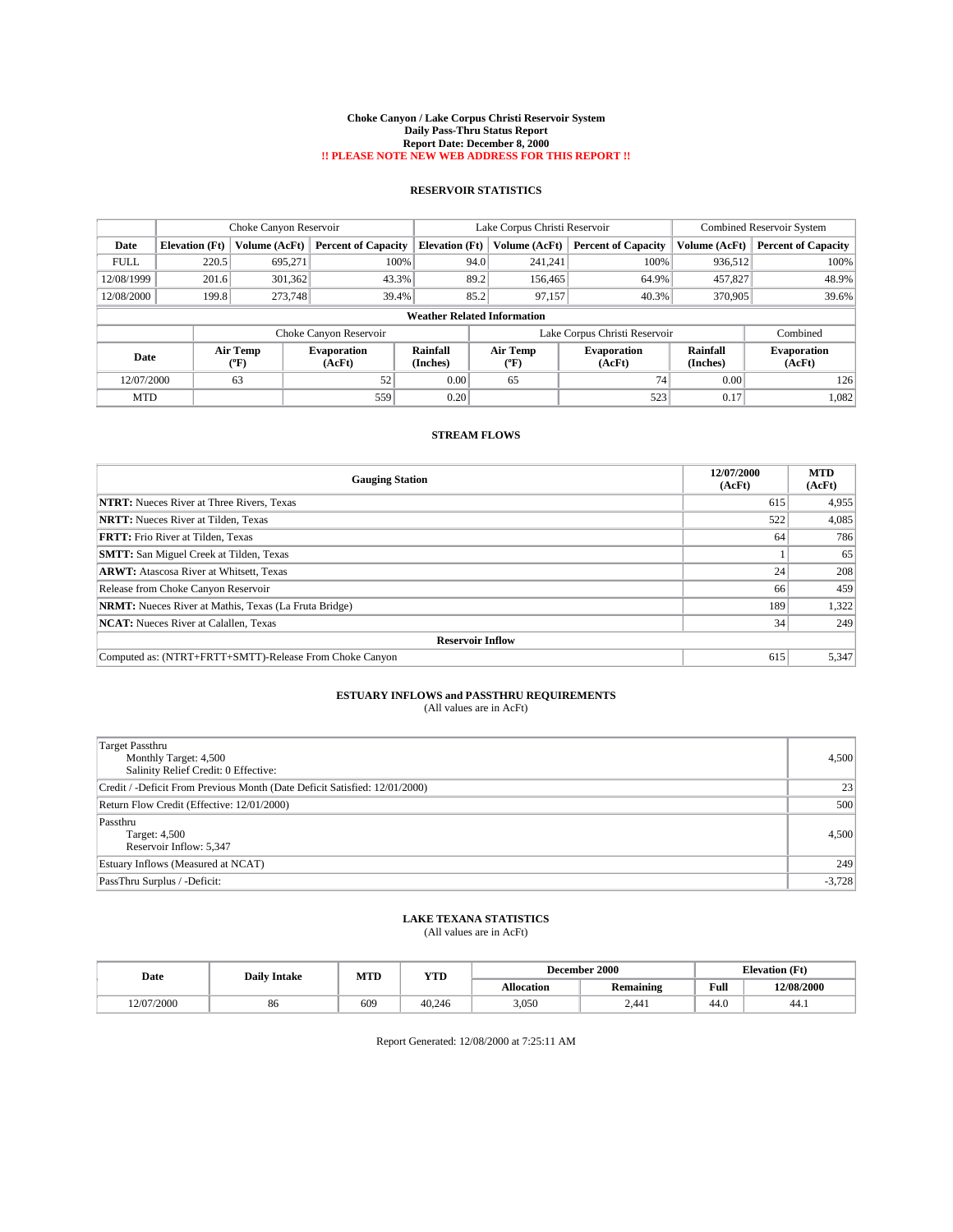#### **Choke Canyon / Lake Corpus Christi Reservoir System Daily Pass-Thru Status Report Report Date: December 9, 2000 !! PLEASE NOTE NEW WEB ADDRESS FOR THIS REPORT !!**

## **RESERVOIR STATISTICS**

|             | Choke Canyon Reservoir |                  |                              |                                    | Lake Corpus Christi Reservoir |                               |                             | <b>Combined Reservoir System</b> |  |
|-------------|------------------------|------------------|------------------------------|------------------------------------|-------------------------------|-------------------------------|-----------------------------|----------------------------------|--|
| Date        | <b>Elevation</b> (Ft)  | Volume (AcFt)    | <b>Percent of Capacity</b>   | <b>Elevation (Ft)</b>              | Volume (AcFt)                 | <b>Percent of Capacity</b>    | Volume (AcFt)               | <b>Percent of Capacity</b>       |  |
| <b>FULL</b> | 220.5                  | 695.271          | 100%                         | 94.0                               | 241,241                       | 100%                          | 936,512                     | 100%                             |  |
| 12/09/1999  | 201.6                  | 301,362          | 43.3%                        | 89.2                               | 156,628                       | 64.9%                         | 457,990                     | 48.9%                            |  |
| 12/09/2000  | 199.8                  | 273,898          | 39.4%                        | 85.2                               | 97,541                        | 40.4%                         | 371,439                     | 39.7%                            |  |
|             |                        |                  |                              | <b>Weather Related Information</b> |                               |                               |                             |                                  |  |
|             |                        |                  | Choke Canyon Reservoir       |                                    |                               | Lake Corpus Christi Reservoir |                             | Combined                         |  |
| Date        |                        | Air Temp<br>(°F) | <b>Evaporation</b><br>(AcFt) | Rainfall<br>(Inches)               | Air Temp<br>("F)              | <b>Evaporation</b><br>(AcFt)  | <b>Rainfall</b><br>(Inches) | <b>Evaporation</b><br>(AcFt)     |  |
| 12/08/2000  |                        | 71               | 52                           | 0.00                               | 71                            | 52                            | 0.00                        | 104                              |  |
| <b>MTD</b>  |                        |                  | 611                          | 0.20                               |                               | 575                           | 0.17                        | 1,186                            |  |

## **STREAM FLOWS**

| <b>Gauging Station</b>                                       | 12/08/2000<br>(AcFt) | <b>MTD</b><br>(AcFt) |  |  |  |  |
|--------------------------------------------------------------|----------------------|----------------------|--|--|--|--|
| <b>NTRT:</b> Nueces River at Three Rivers, Texas             | 588                  | 5,542                |  |  |  |  |
| <b>NRTT:</b> Nueces River at Tilden, Texas                   | 500                  | 4,585                |  |  |  |  |
| <b>FRTT:</b> Frio River at Tilden, Texas                     | 56                   | 842                  |  |  |  |  |
| <b>SMTT:</b> San Miguel Creek at Tilden, Texas               |                      | 65                   |  |  |  |  |
| <b>ARWT:</b> Atascosa River at Whitsett, Texas               | 22                   | 230                  |  |  |  |  |
| Release from Choke Canyon Reservoir                          | 66                   | 524                  |  |  |  |  |
| <b>NRMT:</b> Nueces River at Mathis, Texas (La Fruta Bridge) | 189                  | 1,511                |  |  |  |  |
| <b>NCAT:</b> Nueces River at Calallen, Texas                 | 50                   | 298                  |  |  |  |  |
| <b>Reservoir Inflow</b>                                      |                      |                      |  |  |  |  |
| Computed as: (NTRT+FRTT+SMTT)-Release From Choke Canyon      | 578                  | 5,925                |  |  |  |  |

### **ESTUARY INFLOWS and PASSTHRU REQUIREMENTS** (All values are in AcFt)

| (All values are in AcFt) |  |
|--------------------------|--|
|--------------------------|--|

| <b>Target Passthru</b><br>Monthly Target: 4,500<br>Salinity Relief Credit: 0 Effective: | 4,500    |
|-----------------------------------------------------------------------------------------|----------|
| Credit / -Deficit From Previous Month (Date Deficit Satisfied: 12/01/2000)              | 23       |
| Return Flow Credit (Effective: 12/01/2000)                                              | 500      |
| Passthru<br>Target: 4,500<br>Reservoir Inflow: 5,925                                    | 4,500    |
| Estuary Inflows (Measured at NCAT)                                                      | 298      |
| PassThru Surplus / -Deficit:                                                            | $-3,679$ |

## **LAKE TEXANA STATISTICS**

(All values are in AcFt)

| Date       | <b>Daily Intake</b> | MTD | YTD   |            | December 2000    | <b>Elevation</b> (Ft) |            |
|------------|---------------------|-----|-------|------------|------------------|-----------------------|------------|
|            |                     |     |       | Allocation | <b>Remaining</b> | Full                  | 12/09/2000 |
| 12/08/2000 | 86                  | 695 | 40.33 | 3,050      | 255<br>۔ بی ب    | 44.0                  | 44.1       |

Report Generated: 12/09/2000 at 7:55:51 AM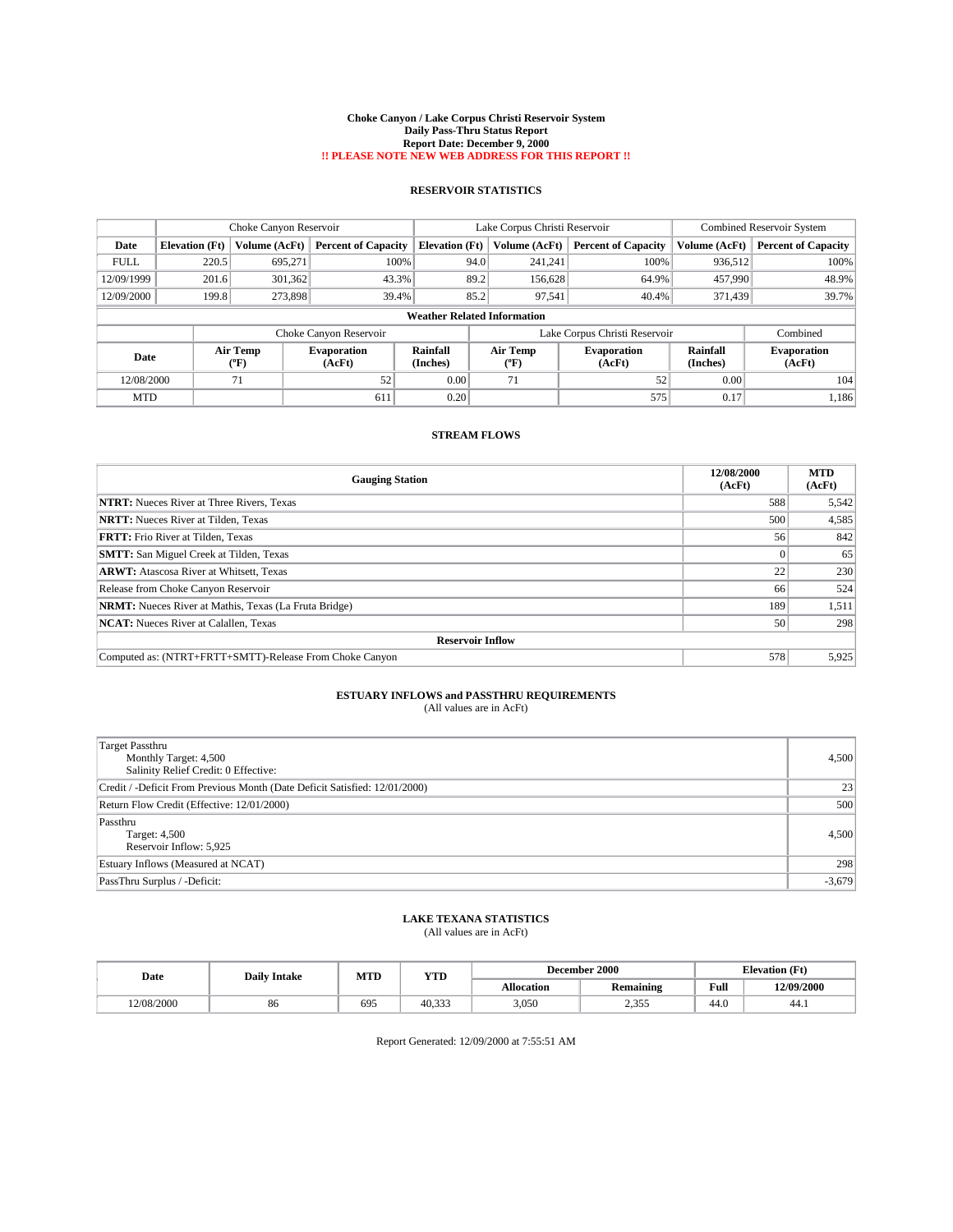#### **Choke Canyon / Lake Corpus Christi Reservoir System Daily Pass-Thru Status Report Report Date: December 10, 2000 !! PLEASE NOTE NEW WEB ADDRESS FOR THIS REPORT !!**

## **RESERVOIR STATISTICS**

|             | Choke Canyon Reservoir |                  |                              |                                    | Lake Corpus Christi Reservoir |         |                               | <b>Combined Reservoir System</b> |                              |
|-------------|------------------------|------------------|------------------------------|------------------------------------|-------------------------------|---------|-------------------------------|----------------------------------|------------------------------|
| Date        | <b>Elevation</b> (Ft)  | Volume (AcFt)    | <b>Percent of Capacity</b>   | <b>Elevation (Ft)</b>              | Volume (AcFt)                 |         | <b>Percent of Capacity</b>    | Volume (AcFt)                    | <b>Percent of Capacity</b>   |
| <b>FULL</b> | 220.5                  | 695.271          | 100%                         |                                    | 94.0                          | 241.241 | 100%                          | 936.512                          | 100%                         |
| 12/10/1999  | 201.5                  | 300,886          | 43.3%                        |                                    | 89.2                          | 155,494 | 64.5%                         | 456,380                          | 48.7%                        |
| 12/10/2000  | 199.8                  | 273,748          | 39.4%                        |                                    | 85.2                          | 97.797  | 40.5%                         | 371.545                          | 39.7%                        |
|             |                        |                  |                              | <b>Weather Related Information</b> |                               |         |                               |                                  |                              |
|             |                        |                  | Choke Canyon Reservoir       |                                    |                               |         | Lake Corpus Christi Reservoir |                                  | Combined                     |
| Date        |                        | Air Temp<br>(°F) | <b>Evaporation</b><br>(AcFt) | Rainfall<br>(Inches)               | Air Temp<br>"F                |         | <b>Evaporation</b><br>(AcFt)  | Rainfall<br>(Inches)             | <b>Evaporation</b><br>(AcFt) |
| 12/09/2000  |                        | 75               | 35                           | 0.00                               | 76                            |         | 60                            | 0.00                             | 95                           |
| <b>MTD</b>  |                        |                  | 646                          | 0.20                               |                               |         | 635                           | 0.17                             | 1,281                        |

## **STREAM FLOWS**

| <b>Gauging Station</b>                                       | 12/09/2000<br>(AcFt) | <b>MTD</b><br>(AcFt) |  |  |  |  |
|--------------------------------------------------------------|----------------------|----------------------|--|--|--|--|
| <b>NTRT:</b> Nueces River at Three Rivers, Texas             | 574                  | 6,116                |  |  |  |  |
| <b>NRTT:</b> Nueces River at Tilden, Texas                   | 486                  | 5,072                |  |  |  |  |
| <b>FRTT:</b> Frio River at Tilden, Texas                     | 50                   | 891                  |  |  |  |  |
| <b>SMTT:</b> San Miguel Creek at Tilden, Texas               |                      | 65                   |  |  |  |  |
| <b>ARWT:</b> Atascosa River at Whitsett, Texas               | 22                   | 252                  |  |  |  |  |
| Release from Choke Canyon Reservoir                          | 66                   | 590                  |  |  |  |  |
| <b>NRMT:</b> Nueces River at Mathis, Texas (La Fruta Bridge) | 189                  | 1,699                |  |  |  |  |
| <b>NCAT:</b> Nueces River at Calallen, Texas                 | 66                   | 364                  |  |  |  |  |
| <b>Reservoir Inflow</b>                                      |                      |                      |  |  |  |  |
| Computed as: (NTRT+FRTT+SMTT)-Release From Choke Canyon      | 558                  | 6,483                |  |  |  |  |

### **ESTUARY INFLOWS and PASSTHRU REQUIREMENTS** (All values are in AcFt)

| (All values are in AcFt) |  |
|--------------------------|--|
|--------------------------|--|

| <b>Target Passthru</b><br>Monthly Target: 4,500<br>Salinity Relief Credit: 0 Effective: | 4,500    |
|-----------------------------------------------------------------------------------------|----------|
| Credit / -Deficit From Previous Month (Date Deficit Satisfied: 12/01/2000)              | 23       |
| Return Flow Credit (Effective: 12/01/2000)                                              | 500      |
| Passthru<br>Target: 4,500<br>Reservoir Inflow: 6,483                                    | 4,500    |
| Estuary Inflows (Measured at NCAT)                                                      | 364      |
| PassThru Surplus / -Deficit:                                                            | $-3,613$ |

## **LAKE TEXANA STATISTICS**

(All values are in AcFt)

| Date       | <b>Daily Intake</b> | MTI | <b>TIME</b><br>1 I.D |                   | <b>December 2000</b> | <b>Elevation</b> (Ft) |            |
|------------|---------------------|-----|----------------------|-------------------|----------------------|-----------------------|------------|
|            |                     |     |                      | <b>Allocation</b> | <b>Remaining</b>     | Full                  | 12/10/2000 |
| 12/09/2000 | 86                  | 781 | 40.419               | 3,050             | 2.269                | 44.0                  | 44.1       |

Report Generated: 12/10/2000 at 7:47:07 AM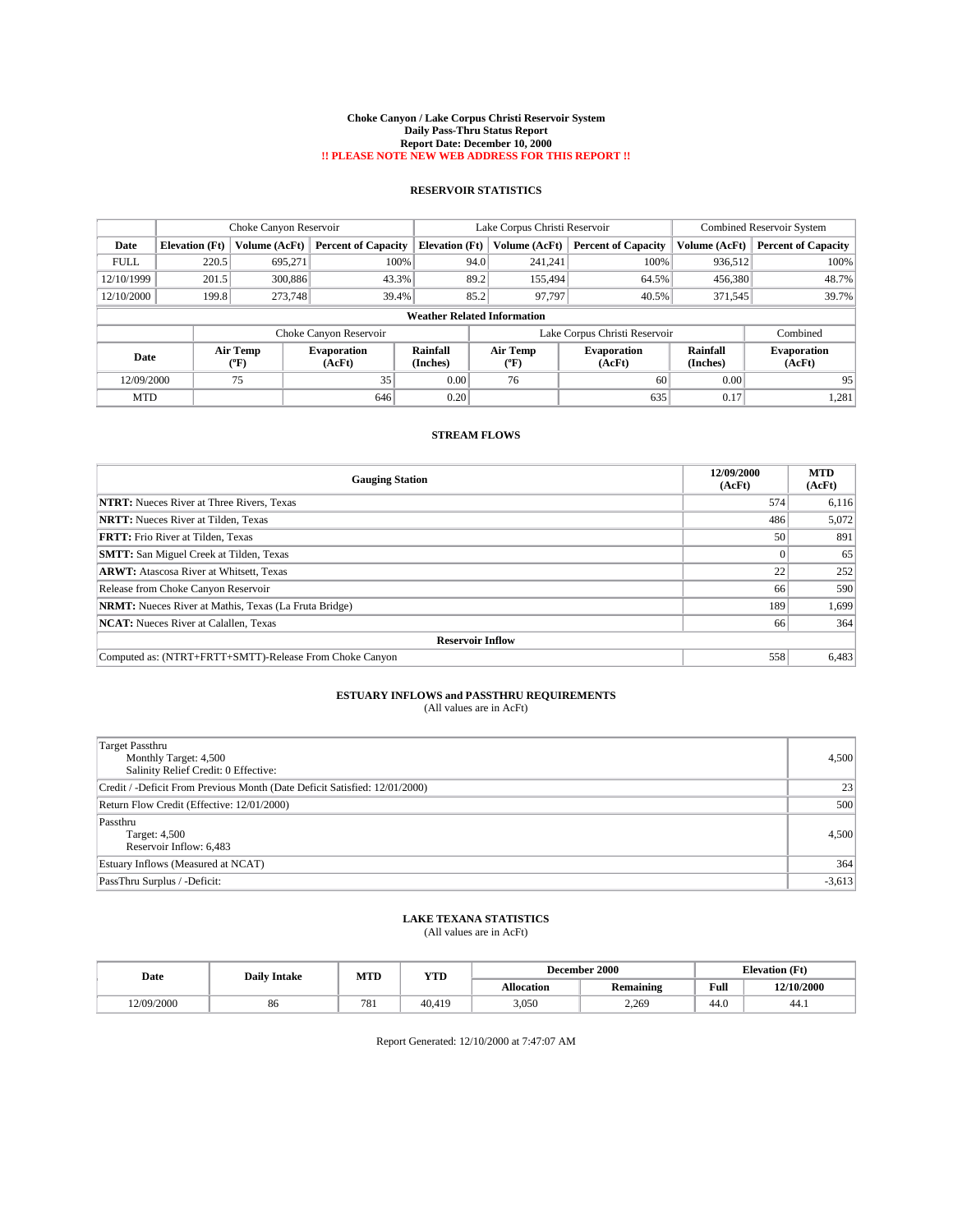#### **Choke Canyon / Lake Corpus Christi Reservoir System Daily Pass-Thru Status Report Report Date: December 11, 2000 !! PLEASE NOTE NEW WEB ADDRESS FOR THIS REPORT !!**

## **RESERVOIR STATISTICS**

|             |                       | Choke Canyon Reservoir      |                              |                                    | Lake Corpus Christi Reservoir |                               |                             | <b>Combined Reservoir System</b> |  |
|-------------|-----------------------|-----------------------------|------------------------------|------------------------------------|-------------------------------|-------------------------------|-----------------------------|----------------------------------|--|
| Date        | <b>Elevation</b> (Ft) | Volume (AcFt)               | <b>Percent of Capacity</b>   | <b>Elevation</b> (Ft)              | Volume (AcFt)                 | <b>Percent of Capacity</b>    | Volume (AcFt)               | <b>Percent of Capacity</b>       |  |
| <b>FULL</b> | 220.5                 | 695.271                     | 100%                         | 94.0                               | 241,241                       | 100%                          | 936,512                     | 100%                             |  |
| 12/11/1999  | 201.5                 | 300.728                     | 43.3%                        | 89.2                               | 155,332                       | 64.4%                         | 456,060                     | 48.7%                            |  |
| 12/11/2000  | 199.7                 | 273,150                     | 39.3%                        | 85.3                               | 98,054                        | 40.6%                         | 371,204                     | 39.6%                            |  |
|             |                       |                             |                              | <b>Weather Related Information</b> |                               |                               |                             |                                  |  |
|             |                       |                             | Choke Canyon Reservoir       |                                    |                               | Lake Corpus Christi Reservoir |                             | Combined                         |  |
| Date        |                       | Air Temp<br>${}^{\circ}$ F) | <b>Evaporation</b><br>(AcFt) | <b>Rainfall</b><br>(Inches)        | Air Temp<br>$(^oF)$           | <b>Evaporation</b><br>(AcFt)  | <b>Rainfall</b><br>(Inches) | <b>Evaporation</b><br>(AcFt)     |  |
| 12/10/2000  |                       | 77                          | 70                           | 0.00                               | 79                            | 75                            | 0.00                        | 145                              |  |
| <b>MTD</b>  |                       |                             | 716                          | 0.20                               |                               | 710                           | 0.17                        | 1,426                            |  |

## **STREAM FLOWS**

| <b>Gauging Station</b>                                       | 12/10/2000<br>(AcFt) | <b>MTD</b><br>(AcFt) |  |  |  |  |
|--------------------------------------------------------------|----------------------|----------------------|--|--|--|--|
| <b>NTRT:</b> Nueces River at Three Rivers, Texas             | 560                  | 6,676                |  |  |  |  |
| <b>NRTT:</b> Nueces River at Tilden, Texas                   | 470                  | 5,542                |  |  |  |  |
| <b>FRTT:</b> Frio River at Tilden, Texas                     | 44                   | 935                  |  |  |  |  |
| <b>SMTT:</b> San Miguel Creek at Tilden, Texas               |                      | 66                   |  |  |  |  |
| <b>ARWT:</b> Atascosa River at Whitsett, Texas               | 20 <sub>1</sub>      | 272                  |  |  |  |  |
| Release from Choke Canyon Reservoir                          | 66                   | 655                  |  |  |  |  |
| <b>NRMT:</b> Nueces River at Mathis, Texas (La Fruta Bridge) | 189                  | 1,888                |  |  |  |  |
| <b>NCAT:</b> Nueces River at Calallen, Texas                 | 20                   | 384                  |  |  |  |  |
| <b>Reservoir Inflow</b>                                      |                      |                      |  |  |  |  |
| Computed as: (NTRT+FRTT+SMTT)-Release From Choke Canyon      | 538                  | 7.021                |  |  |  |  |

### **ESTUARY INFLOWS and PASSTHRU REQUIREMENTS** (All values are in AcFt)

| (All values are in AcFt) |  |
|--------------------------|--|
|--------------------------|--|

| <b>Target Passthru</b><br>Monthly Target: 4,500<br>Salinity Relief Credit: 0 Effective: | 4,500    |
|-----------------------------------------------------------------------------------------|----------|
| Credit / -Deficit From Previous Month (Date Deficit Satisfied: 12/01/2000)              | 23       |
| Return Flow Credit (Effective: 12/01/2000)                                              | 500      |
| Passthru<br>Target: 4,500<br>Reservoir Inflow: 7,021                                    | 4,500    |
| Estuary Inflows (Measured at NCAT)                                                      | 384      |
| PassThru Surplus / -Deficit:                                                            | $-3,593$ |

## **LAKE TEXANA STATISTICS**

(All values are in AcFt)

| Date       | <b>Daily Intake</b> | MTD | YTD    | December 2000 |                  |      | <b>Elevation</b> (Ft) |
|------------|---------------------|-----|--------|---------------|------------------|------|-----------------------|
|            |                     |     |        | Allocation    | <b>Remaining</b> | Full | 12/11/2000            |
| 12/10/2000 | 86                  | 86  | 40.505 | 3,050         | 2,183            | 44.0 | 44.1                  |

Report Generated: 12/11/2000 at 7:41:13 AM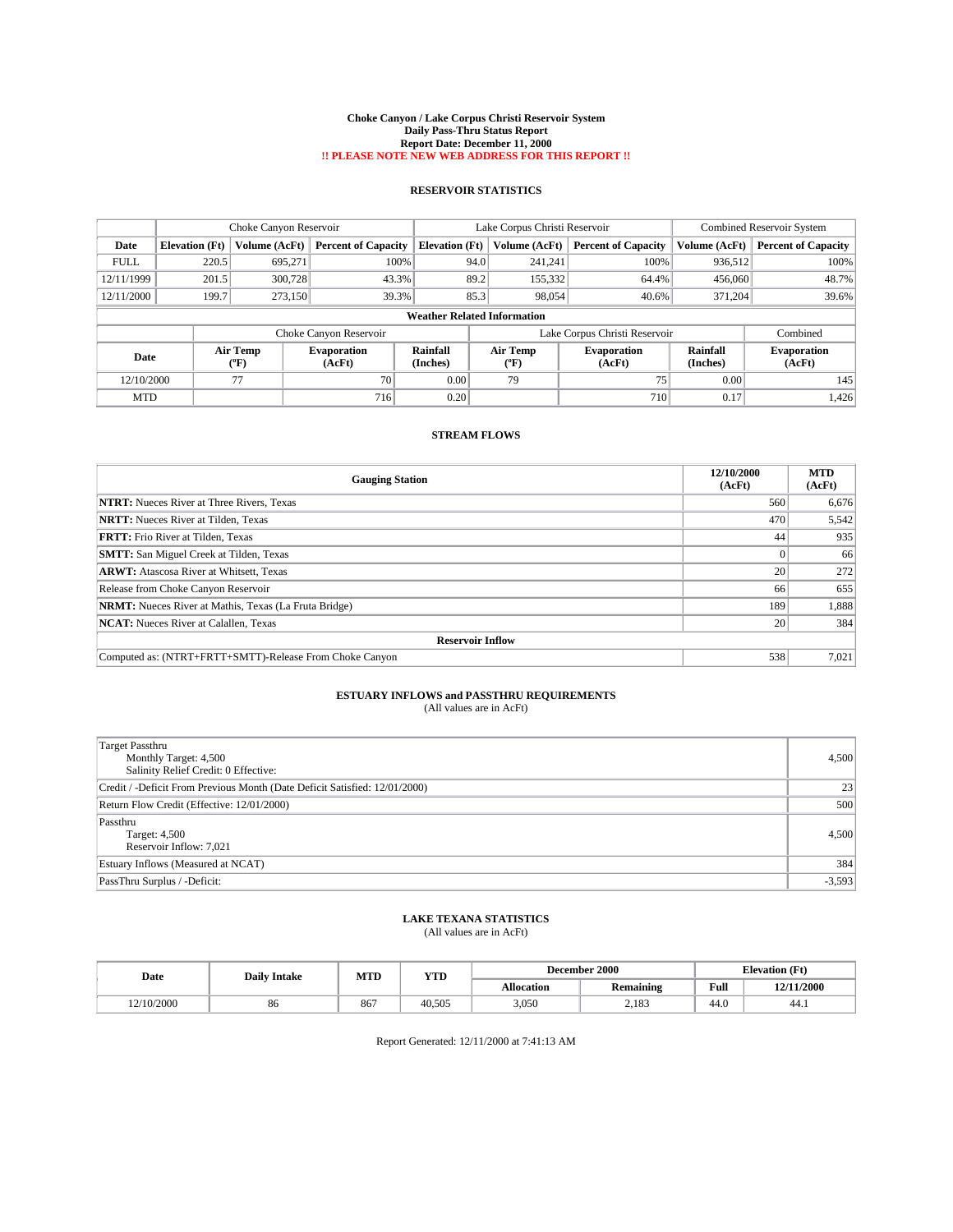#### **Choke Canyon / Lake Corpus Christi Reservoir System Daily Pass-Thru Status Report Report Date: December 12, 2000 !! PLEASE NOTE NEW WEB ADDRESS FOR THIS REPORT !!**

## **RESERVOIR STATISTICS**

|             | Choke Canyon Reservoir |                  |                              |                       | Lake Corpus Christi Reservoir      |                               |                      | <b>Combined Reservoir System</b> |  |
|-------------|------------------------|------------------|------------------------------|-----------------------|------------------------------------|-------------------------------|----------------------|----------------------------------|--|
| Date        | <b>Elevation</b> (Ft)  | Volume (AcFt)    | <b>Percent of Capacity</b>   | <b>Elevation (Ft)</b> | Volume (AcFt)                      | <b>Percent of Capacity</b>    | Volume (AcFt)        | <b>Percent of Capacity</b>       |  |
| <b>FULL</b> | 220.5                  | 695.271          | 100%                         |                       | 94.0<br>241.241                    | 100%                          | 936,512              | 100%                             |  |
| 12/12/1999  | 201.6                  | 301,362          | 43.3%                        |                       | 89.2<br>155,494                    | 64.5%                         | 456,856              | 48.8%                            |  |
| 12/12/2000  | 199.7                  | 272,851          | 39.2%                        |                       | 85.3<br>98,183                     | 40.7%                         | 371.034              | 39.6%                            |  |
|             |                        |                  |                              |                       | <b>Weather Related Information</b> |                               |                      |                                  |  |
|             |                        |                  | Choke Canyon Reservoir       |                       |                                    | Lake Corpus Christi Reservoir |                      | Combined                         |  |
| Date        |                        | Air Temp<br>(°F) | <b>Evaporation</b><br>(AcFt) | Rainfall<br>(Inches)  | Air Temp<br>"F                     | <b>Evaporation</b><br>(AcFt)  | Rainfall<br>(Inches) | <b>Evaporation</b><br>(AcFt)     |  |
| 12/11/2000  |                        | 78               | 174                          | 0.00                  | 81                                 | 150                           | 0.00                 | 324                              |  |
| <b>MTD</b>  |                        |                  | 890                          | 0.20                  |                                    | 860                           | 0.17                 | 1.750                            |  |

## **STREAM FLOWS**

| <b>Gauging Station</b>                                       | 12/11/2000<br>(AcFt) | <b>MTD</b><br>(AcFt) |
|--------------------------------------------------------------|----------------------|----------------------|
| <b>NTRT:</b> Nueces River at Three Rivers, Texas             | 542                  | 7,217                |
| <b>NRTT:</b> Nueces River at Tilden, Texas                   | 459                  | 6,001                |
| <b>FRTT:</b> Frio River at Tilden, Texas                     | 44                   | 979                  |
| <b>SMTT:</b> San Miguel Creek at Tilden, Texas               |                      | 66                   |
| <b>ARWT:</b> Atascosa River at Whitsett, Texas               |                      | 289                  |
| Release from Choke Canyon Reservoir                          | 66                   | 721                  |
| <b>NRMT:</b> Nueces River at Mathis, Texas (La Fruta Bridge) | 189                  | 2,076                |
| <b>NCAT:</b> Nueces River at Calallen, Texas                 | 30                   | 413                  |
| <b>Reservoir Inflow</b>                                      |                      |                      |
| Computed as: (NTRT+FRTT+SMTT)-Release From Choke Canyon      | 520                  | 7,541                |

### **ESTUARY INFLOWS and PASSTHRU REQUIREMENTS** (All values are in AcFt)

| (All values are in AcFt) |  |  |  |  |
|--------------------------|--|--|--|--|
|--------------------------|--|--|--|--|

| Target Passthru<br>Monthly Target: 4,500<br>Salinity Relief Credit: 0 Effective: | 4,500    |
|----------------------------------------------------------------------------------|----------|
| Credit / -Deficit From Previous Month (Date Deficit Satisfied: 12/01/2000)       | 23       |
| Return Flow Credit (Effective: 12/01/2000)                                       | 500      |
| Passthru<br>Target: 4,500<br>Reservoir Inflow: 7,541                             | 4,500    |
| Estuary Inflows (Measured at NCAT)                                               | 413      |
| PassThru Surplus / -Deficit:                                                     | $-3,564$ |

## **LAKE TEXANA STATISTICS**

(All values are in AcFt)

| Date       | <b>Daily Intake</b> | MTI        | <b>TIME</b><br>1 I D | <b>December 2000</b> |                  |      | <b>Elevation</b> (Ft) |
|------------|---------------------|------------|----------------------|----------------------|------------------|------|-----------------------|
|            |                     |            |                      | Allocation           | <b>Remaining</b> | Full | 12/12/2000            |
| 12/11/2000 | 86                  | 053<br>ر ر | 40.591               | 3,050                | 2.097            | 44.0 | 44.0                  |

Report Generated: 12/12/2000 at 7:51:19 AM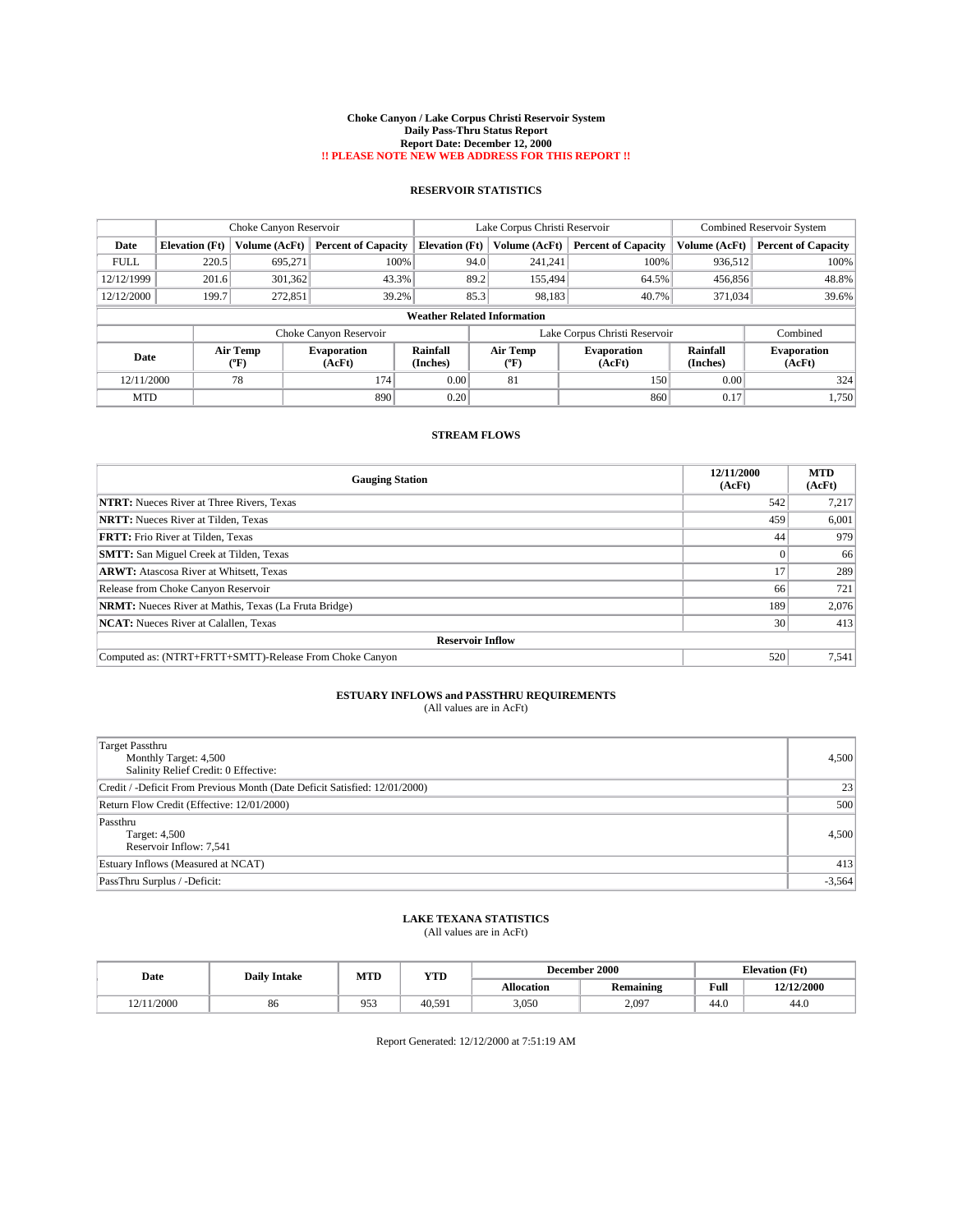#### **Choke Canyon / Lake Corpus Christi Reservoir System Daily Pass-Thru Status Report Report Date: December 13, 2000 !! PLEASE NOTE NEW WEB ADDRESS FOR THIS REPORT !!**

## **RESERVOIR STATISTICS**

|             | Choke Canyon Reservoir |                  |                              |                                    | Lake Corpus Christi Reservoir |                               |                      | <b>Combined Reservoir System</b> |
|-------------|------------------------|------------------|------------------------------|------------------------------------|-------------------------------|-------------------------------|----------------------|----------------------------------|
| Date        | <b>Elevation</b> (Ft)  | Volume (AcFt)    | <b>Percent of Capacity</b>   | <b>Elevation (Ft)</b>              | Volume (AcFt)                 | <b>Percent of Capacity</b>    | Volume (AcFt)        | <b>Percent of Capacity</b>       |
| <b>FULL</b> | 220.5                  | 695.271          | 100%                         | 94.0                               | 241.241                       | 100%                          | 936,512              | 100%                             |
| 12/13/1999  | 201.5                  | 300,569          | 43.2%                        | 89.1                               | 154,686                       | 64.1%                         | 455,255              | 48.6%                            |
| 12/13/2000  | 199.7                  | 273,000          | 39.3%                        | 85.3                               | 98,312                        | 40.8%                         | 371.312              | 39.6%                            |
|             |                        |                  |                              | <b>Weather Related Information</b> |                               |                               |                      |                                  |
|             |                        |                  | Choke Canyon Reservoir       |                                    |                               | Lake Corpus Christi Reservoir |                      | Combined                         |
| Date        |                        | Air Temp<br>(°F) | <b>Evaporation</b><br>(AcFt) | Rainfall<br>(Inches)               | Air Temp<br>"F)               | <b>Evaporation</b><br>(AcFt)  | Rainfall<br>(Inches) | <b>Evaporation</b><br>(AcFt)     |
| 12/12/2000  |                        | 34               | $\Omega$                     | 0.13                               | 40                            | 45                            | 0.00                 | 45                               |
| <b>MTD</b>  |                        |                  | 890                          | 0.33                               |                               | 905                           | 0.17                 | 1.795                            |

## **STREAM FLOWS**

| <b>Gauging Station</b>                                       | 12/12/2000<br>(AcFt) | <b>MTD</b><br>(AcFt) |
|--------------------------------------------------------------|----------------------|----------------------|
| <b>NTRT:</b> Nueces River at Three Rivers, Texas             | 524                  | 7,742                |
| <b>NRTT:</b> Nueces River at Tilden, Texas                   | 441                  | 6,441                |
| <b>FRTT:</b> Frio River at Tilden, Texas                     | 42                   | 1,020                |
| <b>SMTT:</b> San Miguel Creek at Tilden, Texas               |                      | 66                   |
| <b>ARWT:</b> Atascosa River at Whitsett, Texas               | 15'                  | 304                  |
| Release from Choke Canyon Reservoir                          | 66                   | 786                  |
| <b>NRMT:</b> Nueces River at Mathis, Texas (La Fruta Bridge) | 177                  | 2,253                |
| <b>NCAT:</b> Nueces River at Calallen, Texas                 | 36                   | 449                  |
| <b>Reservoir Inflow</b>                                      |                      |                      |
| Computed as: (NTRT+FRTT+SMTT)-Release From Choke Canyon      | 500                  | 8.041                |

### **ESTUARY INFLOWS and PASSTHRU REQUIREMENTS** (All values are in AcFt)

| (All values are in AcFt) |  |
|--------------------------|--|
|--------------------------|--|

| <b>Target Passthru</b><br>Monthly Target: 4,500<br>Salinity Relief Credit: 0 Effective: | 4,500    |
|-----------------------------------------------------------------------------------------|----------|
| Credit / -Deficit From Previous Month (Date Deficit Satisfied: 12/01/2000)              | 23       |
| Return Flow Credit (Effective: 12/01/2000)                                              | 500      |
| Passthru<br>Target: 4,500<br>Reservoir Inflow: 8,041                                    | 4,500    |
| Estuary Inflows (Measured at NCAT)                                                      | 449      |
| PassThru Surplus / -Deficit:                                                            | $-3,528$ |

## **LAKE TEXANA STATISTICS**

(All values are in AcFt)

| Date       | <b>Daily Intake</b> | MTD  | YTD    | December 2000 |                  |      | <b>Elevation</b> (Ft) |
|------------|---------------------|------|--------|---------------|------------------|------|-----------------------|
|            |                     |      |        | Allocation    | <b>Remaining</b> | Full | 12/13/2000            |
| 12/12/2000 | റ്യ                 | .038 | 40.676 | 3,050         | 2.012            | 44.0 | 44.1                  |

Report Generated: 12/13/2000 at 7:41:58 AM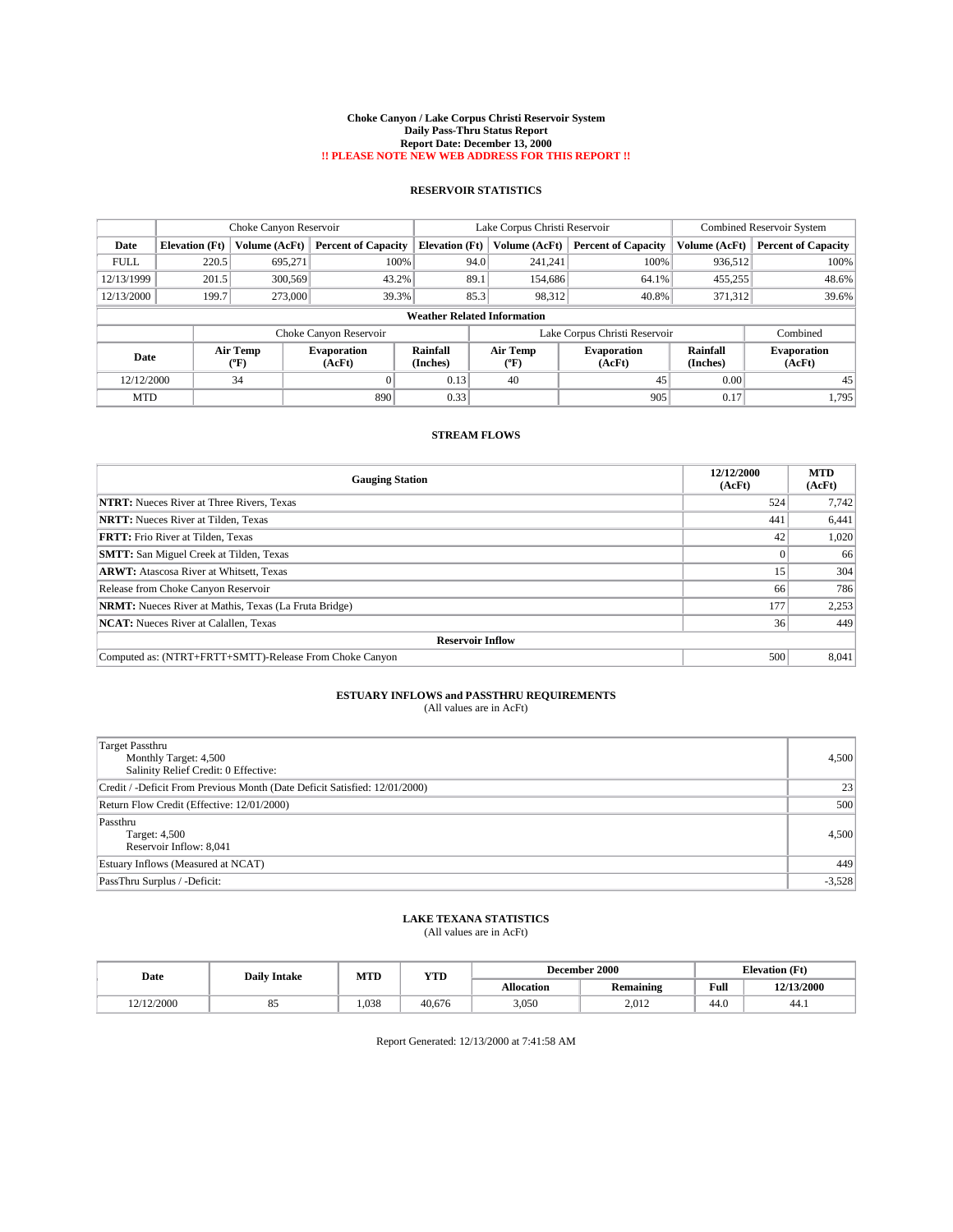#### **Choke Canyon / Lake Corpus Christi Reservoir System Daily Pass-Thru Status Report Report Date: December 14, 2000 !! PLEASE NOTE NEW WEB ADDRESS FOR THIS REPORT !!**

## **RESERVOIR STATISTICS**

|             | Choke Canyon Reservoir                |                         |                              |                                    | Lake Corpus Christi Reservoir |                                      |  |                               |                      | <b>Combined Reservoir System</b> |
|-------------|---------------------------------------|-------------------------|------------------------------|------------------------------------|-------------------------------|--------------------------------------|--|-------------------------------|----------------------|----------------------------------|
| Date        | <b>Elevation</b><br>(Ft)              | <b>Volume</b><br>(AcFt) | Percent of<br>Capacity       | <b>Elevation</b><br>(Ft)           |                               | <b>Volume</b><br>(AcFt)              |  | Percent of<br>Capacity        | Volume<br>(AcFt)     | Percent of<br>Capacity           |
| <b>FULL</b> | 220.5                                 | 695.271                 |                              | 100%                               | 94.0                          | 241.241                              |  | 100%                          | 936.512              | 100%                             |
| 12/14/1999  | 201.5                                 | 299.936                 |                              | 43.1%                              | 89.1                          | 154,041                              |  | 63.9%                         | 453,977              | 48.5%                            |
| 12/14/2000  | 199.7                                 | 272,702                 |                              | 39.2%                              | 85.3                          | 98,570                               |  | 40.9%                         | 371,272              | 39.6%                            |
|             |                                       |                         |                              | <b>Weather Related Information</b> |                               |                                      |  |                               |                      |                                  |
|             |                                       |                         | Choke Canyon Reservoir       |                                    |                               |                                      |  | Lake Corpus Christi Reservoir |                      | Combined                         |
| Date        | <b>Air Temp</b><br>$({}^o\mathrm{F})$ |                         | <b>Evaporation</b><br>(AcFt) | Rainfall<br>(Inches)               |                               | Air Temp<br>$({}^{\circ}\mathrm{F})$ |  | <b>Evaporation</b><br>(AcFt)  | Rainfall<br>(Inches) | <b>Evaporation</b><br>(AcFt)     |
| 12/13/2000  | 45                                    |                         | 35                           | 0.06                               |                               | 50                                   |  | 45                            | 0.00                 | 80                               |
| <b>MTD</b>  |                                       |                         | 925                          | 0.39                               |                               |                                      |  | 950                           | 0.17                 | 1,875                            |

## **STREAM FLOWS**

| <b>Gauging Station</b>                                       | 12/13/2000<br>(AcFt) | <b>MTD</b><br>(AcFt) |  |  |  |  |
|--------------------------------------------------------------|----------------------|----------------------|--|--|--|--|
| <b>NTRT:</b> Nueces River at Three Rivers, Texas             | 508                  | 8,250                |  |  |  |  |
| <b>NRTT:</b> Nueces River at Tilden. Texas                   | 429                  | 6,870                |  |  |  |  |
| <b>FRTT:</b> Frio River at Tilden, Texas                     | 44                   | 1,064                |  |  |  |  |
| <b>SMTT:</b> San Miguel Creek at Tilden, Texas               | 0                    | 66                   |  |  |  |  |
| <b>ARWT:</b> Atascosa River at Whitsett, Texas               | 17                   | 321                  |  |  |  |  |
| Release from Choke Canyon Reservoir                          | 66                   | 852                  |  |  |  |  |
| <b>NRMT:</b> Nueces River at Mathis, Texas (La Fruta Bridge) | 181                  | 2,434                |  |  |  |  |
| <b>NCAT:</b> Nueces River at Calallen, Texas                 | 36                   | 485                  |  |  |  |  |
| <b>Reservoir Inflow</b>                                      |                      |                      |  |  |  |  |
| Computed as: (NTRT+FRTT+SMTT)-Release From Choke Canyon      | 486                  | 8,528                |  |  |  |  |

# **ESTUARY INFLOWS and PASSTHRU REQUIREMENTS**<br>(All values are in AcFt)

| Target Passthru<br>Monthly Target: 4,500<br>Salinity Relief Credit: 0 Effective: | 4,500           |
|----------------------------------------------------------------------------------|-----------------|
| Credit / -Deficit From Previous Month (Date Deficit Satisfied: 12/01/2000)       | 23 <sup>1</sup> |
| Return Flow Credit (Effective: 12/01/2000)                                       | 500             |
| Passthru<br>Target: 4,500<br>Reservoir Inflow: 8,528                             | 4,500           |
| Estuary Inflows (Measured at NCAT)                                               | 485             |
| PassThru Surplus / -Deficit:                                                     | $-3,492$        |

### **LAKE TEXANA STATISTICS** (All values are in AcFt)

| Date       | <b>Daily Intake</b> | MTD   | YTD    | December 2000     |                  |      | <b>Elevation</b> (Ft) |
|------------|---------------------|-------|--------|-------------------|------------------|------|-----------------------|
|            |                     |       |        | <b>Allocation</b> | <b>Remaining</b> | Full | 12/14/2000            |
| 12/13/2000 | 84                  | 1.123 | 40.760 | 3.050             | . 927            | 44.0 | 43.9                  |

Report Generated: 12/14/2000 at 8:00:03 AM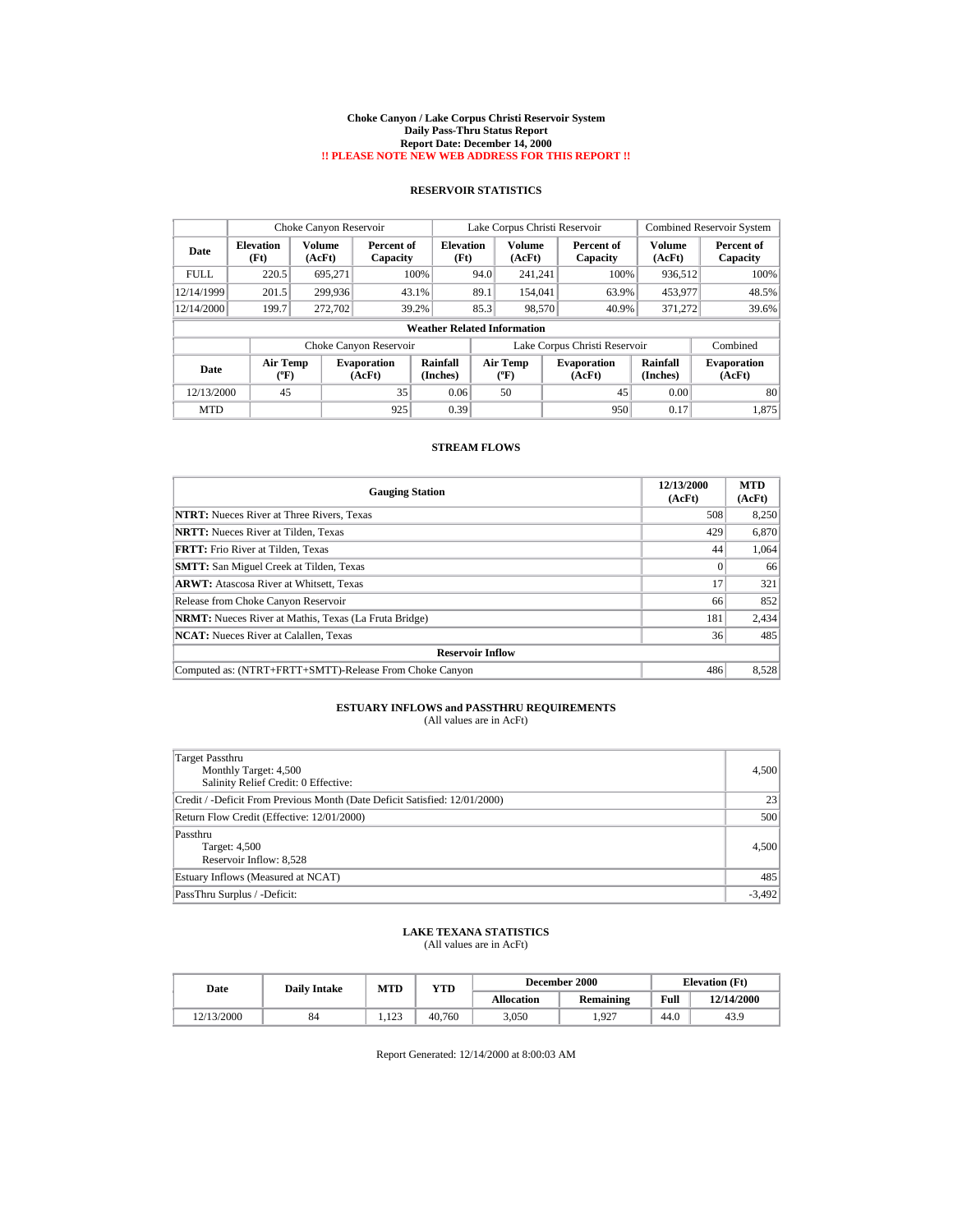#### **Choke Canyon / Lake Corpus Christi Reservoir System Daily Pass-Thru Status Report Report Date: December 15, 2000**

## **RESERVOIR STATISTICS**

|             |                                     | Choke Canyon Reservoir |                              |                             | Lake Corpus Christi Reservoir                    | <b>Combined Reservoir System</b> |                             |                              |  |  |
|-------------|-------------------------------------|------------------------|------------------------------|-----------------------------|--------------------------------------------------|----------------------------------|-----------------------------|------------------------------|--|--|
| Date        | <b>Elevation</b> (Ft)               | Volume (AcFt)          | <b>Percent of Capacity</b>   | <b>Elevation</b> (Ft)       | Volume (AcFt)                                    | <b>Percent of Capacity</b>       | Volume (AcFt)               | <b>Percent of Capacity</b>   |  |  |
| <b>FULL</b> | 220.5                               | 695,271                | 100%                         | 94.0                        | 241,241                                          | 100%                             | 936,512                     | 100%                         |  |  |
| 12/15/1999  | 201.5                               | 299,777                | 43.1%                        | 89.1                        | 153,559                                          | 63.7%                            | 453,336                     | 48.4%                        |  |  |
| 12/15/2000  | 199.7                               | 272,552                | 39.2%                        | 85.3                        | 98,829                                           | 41.0%                            | 371,381                     | 39.7%                        |  |  |
|             | <b>Weather Related Information</b>  |                        |                              |                             |                                                  |                                  |                             |                              |  |  |
|             |                                     |                        | Choke Canyon Reservoir       |                             | Lake Corpus Christi Reservoir                    |                                  |                             | Combined                     |  |  |
|             | Air Temp<br>Date<br>${}^{\circ}$ F) |                        | <b>Evaporation</b><br>(AcFt) | <b>Rainfall</b><br>(Inches) | Air Temp<br><b>Evaporation</b><br>(AcFt)<br>("F) |                                  | <b>Rainfall</b><br>(Inches) | <b>Evaporation</b><br>(AcFt) |  |  |
| 12/14/2000  |                                     | 50                     | 35                           | 0.00                        | 54                                               | 45                               | 0.05                        | 80                           |  |  |
| <b>MTD</b>  |                                     |                        | 960                          | 0.39                        |                                                  | 995                              | 0.22                        | 1,955                        |  |  |

## **STREAM FLOWS**

| <b>Gauging Station</b>                                       | 12/14/2000<br>(AcFt) | <b>MTD</b><br>(AcFt) |  |  |  |  |
|--------------------------------------------------------------|----------------------|----------------------|--|--|--|--|
| <b>NTRT:</b> Nueces River at Three Rivers, Texas             | 500                  | 8,750                |  |  |  |  |
| <b>NRTT:</b> Nueces River at Tilden, Texas                   | 413                  | 7,283                |  |  |  |  |
| <b>FRTT:</b> Frio River at Tilden, Texas                     | 42                   | 1,106                |  |  |  |  |
| <b>SMTT:</b> San Miguel Creek at Tilden, Texas               |                      | 66                   |  |  |  |  |
| <b>ARWT:</b> Atascosa River at Whitsett, Texas               | 16 <sup>1</sup>      | 337                  |  |  |  |  |
| Release from Choke Canyon Reservoir                          | 66                   | 917                  |  |  |  |  |
| <b>NRMT:</b> Nueces River at Mathis, Texas (La Fruta Bridge) | 212                  | 2,646                |  |  |  |  |
| <b>NCAT:</b> Nueces River at Calallen, Texas                 | 34                   | 518                  |  |  |  |  |
| <b>Reservoir Inflow</b>                                      |                      |                      |  |  |  |  |
| Computed as: (NTRT+FRTT+SMTT)-Release From Choke Canyon      | 476                  | 9,004                |  |  |  |  |

## **ESTUARY INFLOWS and PASSTHRU REQUIREMENTS**

(All values are in AcFt)

| <b>Target Passthru</b><br>Monthly Target: 4,500<br>Salinity Relief Credit: 0 Effective: | 4,500    |
|-----------------------------------------------------------------------------------------|----------|
| Credit / -Deficit From Previous Month (Date Deficit Satisfied: 12/01/2000)              | 23       |
| Return Flow Credit (Effective: 12/01/2000)                                              | 500      |
| Passthru<br>Target: 4,500<br>Reservoir Inflow: 9,004                                    | 4,500    |
| Estuary Inflows (Measured at NCAT)                                                      | 518      |
| PassThru Surplus / -Deficit:                                                            | $-3,459$ |

# **LAKE TEXANA STATISTICS** (All values are in AcFt)

| Date       | <b>Daily Intake</b> | MTD<br><b>YTD</b> |        | December 2000     |           |      | <b>Elevation</b> (Ft) |
|------------|---------------------|-------------------|--------|-------------------|-----------|------|-----------------------|
|            |                     |                   |        | <b>Allocation</b> | Remaining | Full | 12/15/2000            |
| 12/14/2000 | $^{\circ}$          | 1.207             | 40.845 | 3,050             | 1.843     | 44.0 | $\sim$<br>43.9        |

Report Generated: 12/15/2000 at 7:46:16 AM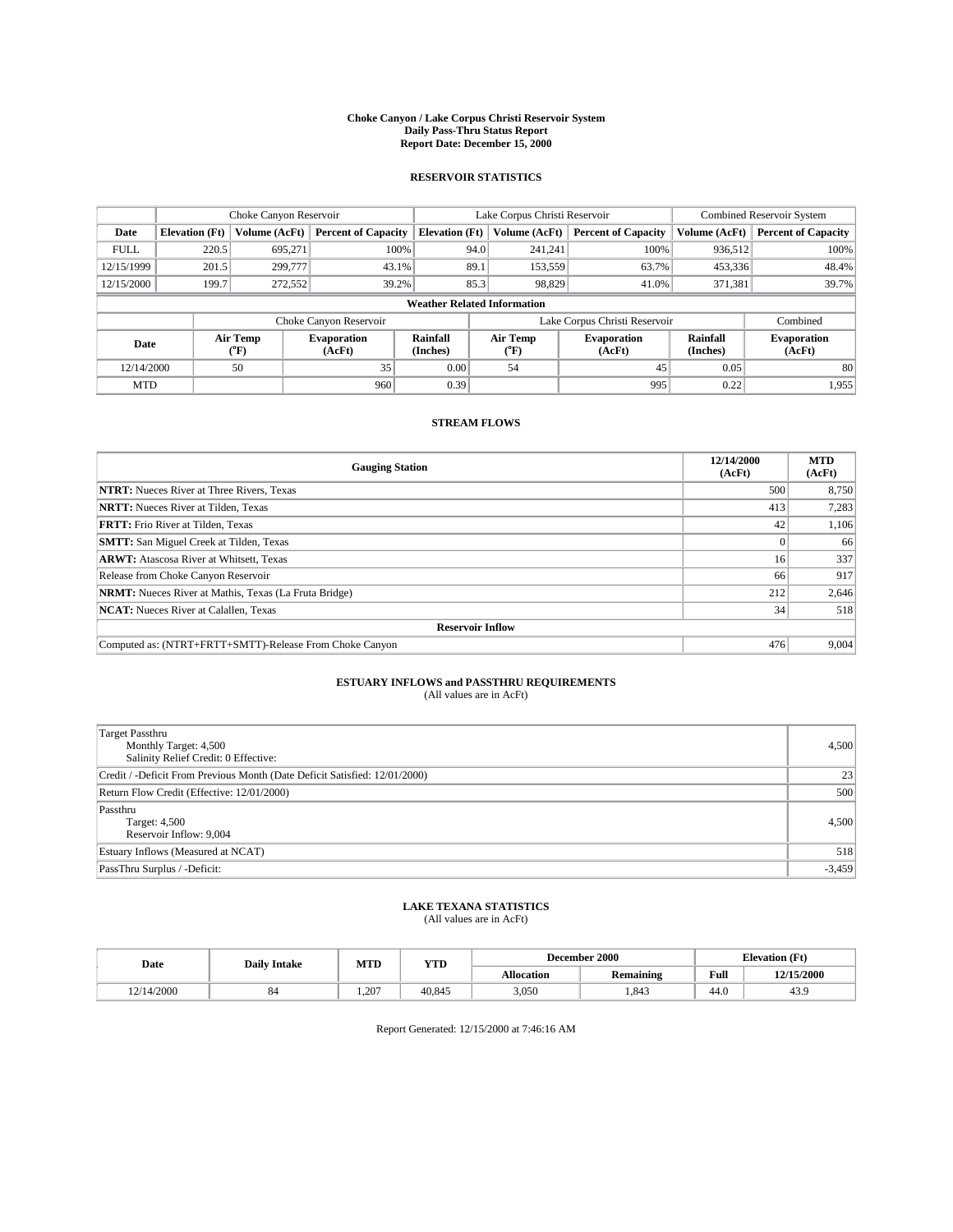#### **Choke Canyon / Lake Corpus Christi Reservoir System Daily Pass-Thru Status Report Report Date: December 16, 2000**

## **RESERVOIR STATISTICS**

|             |                                    | Choke Canyon Reservoir |                              |                       | Lake Corpus Christi Reservoir | <b>Combined Reservoir System</b> |                      |                              |  |  |
|-------------|------------------------------------|------------------------|------------------------------|-----------------------|-------------------------------|----------------------------------|----------------------|------------------------------|--|--|
| Date        | <b>Elevation</b> (Ft)              | Volume (AcFt)          | <b>Percent of Capacity</b>   | <b>Elevation</b> (Ft) | Volume (AcFt)                 | <b>Percent of Capacity</b>       | Volume (AcFt)        | <b>Percent of Capacity</b>   |  |  |
| <b>FULL</b> | 220.5                              | 695,271                | 100%                         | 94.0                  | 241,241                       | 100%                             | 936,512              | 100%                         |  |  |
| 12/16/1999  | 201.5                              | 299.461                | 43.1%                        | 89.0                  | 153,398                       | 63.6%                            | 452,859              | 48.4%                        |  |  |
| 12/16/2000  | 199.7                              | 272,702                | 39.2%                        | 85.3                  | 99,088                        | 41.1%                            | 371,790              | 39.7%                        |  |  |
|             | <b>Weather Related Information</b> |                        |                              |                       |                               |                                  |                      |                              |  |  |
|             |                                    |                        | Choke Canyon Reservoir       |                       | Lake Corpus Christi Reservoir |                                  | Combined             |                              |  |  |
|             | Air Temp<br>Date<br>(°F)           |                        | <b>Evaporation</b><br>(AcFt) | Rainfall<br>(Inches)  | Air Temp<br>("F)              | <b>Evaporation</b><br>(AcFt)     | Rainfall<br>(Inches) | <b>Evaporation</b><br>(AcFt) |  |  |
| 12/15/2000  |                                    | 54                     | 35                           | 0.02                  | 59                            | 53                               | 0.02                 | 88                           |  |  |
| <b>MTD</b>  |                                    |                        | 995                          | 0.41                  |                               | 1,048                            | 0.24                 | 2,043                        |  |  |

## **STREAM FLOWS**

| <b>Gauging Station</b>                                       | 12/15/2000<br>(AcFt) | <b>MTD</b><br>(AcFt) |  |  |  |  |
|--------------------------------------------------------------|----------------------|----------------------|--|--|--|--|
| <b>NTRT:</b> Nueces River at Three Rivers, Texas             | 492                  | 9,242                |  |  |  |  |
| <b>NRTT:</b> Nueces River at Tilden, Texas                   | 403                  | 7,686                |  |  |  |  |
| <b>FRTT:</b> Frio River at Tilden, Texas                     | 42                   | 1,147                |  |  |  |  |
| <b>SMTT:</b> San Miguel Creek at Tilden, Texas               |                      | 66                   |  |  |  |  |
| <b>ARWT:</b> Atascosa River at Whitsett, Texas               | 16                   | 353                  |  |  |  |  |
| Release from Choke Canyon Reservoir                          | 66                   | 983                  |  |  |  |  |
| <b>NRMT:</b> Nueces River at Mathis, Texas (La Fruta Bridge) | 212                  | 2,858                |  |  |  |  |
| <b>NCAT:</b> Nueces River at Calallen, Texas                 | 20 <sub>1</sub>      | 538                  |  |  |  |  |
| <b>Reservoir Inflow</b>                                      |                      |                      |  |  |  |  |
| Computed as: (NTRT+FRTT+SMTT)-Release From Choke Canyon      | 468                  | 9,473                |  |  |  |  |

# **ESTUARY INFLOWS and PASSTHRU REQUIREMENTS**<br>(All values are in AcFt)

| <b>Target Passthru</b><br>Monthly Target: 4,500<br>Salinity Relief Credit: 0 Effective: | 4,500    |
|-----------------------------------------------------------------------------------------|----------|
| Credit / -Deficit From Previous Month (Date Deficit Satisfied: 12/01/2000)              | 23       |
| Return Flow Credit (Effective: 12/01/2000)                                              | 500      |
| Passthru<br>Target: 4,500<br>Reservoir Inflow: 9,473                                    | 4,500    |
| Estuary Inflows (Measured at NCAT)                                                      | 538      |
| PassThru Surplus / -Deficit:                                                            | $-3,439$ |

# **LAKE TEXANA STATISTICS** (All values are in AcFt)

| Date      | <b>Daily Intake</b> | MTD   | <b>YTD</b> |                   | December 2000    | <b>Elevation</b> (Ft) |                |
|-----------|---------------------|-------|------------|-------------------|------------------|-----------------------|----------------|
|           |                     |       |            | <b>Allocation</b> | <b>Remaining</b> | Full                  | 12/16/2000     |
| 2/15/2000 | $^{\rm o}$          | 1.291 | 40.929     | 3,050             | <b>750</b><br>   | 44.0                  | $\sim$<br>45.9 |

Report Generated: 12/16/2000 at 7:40:29 AM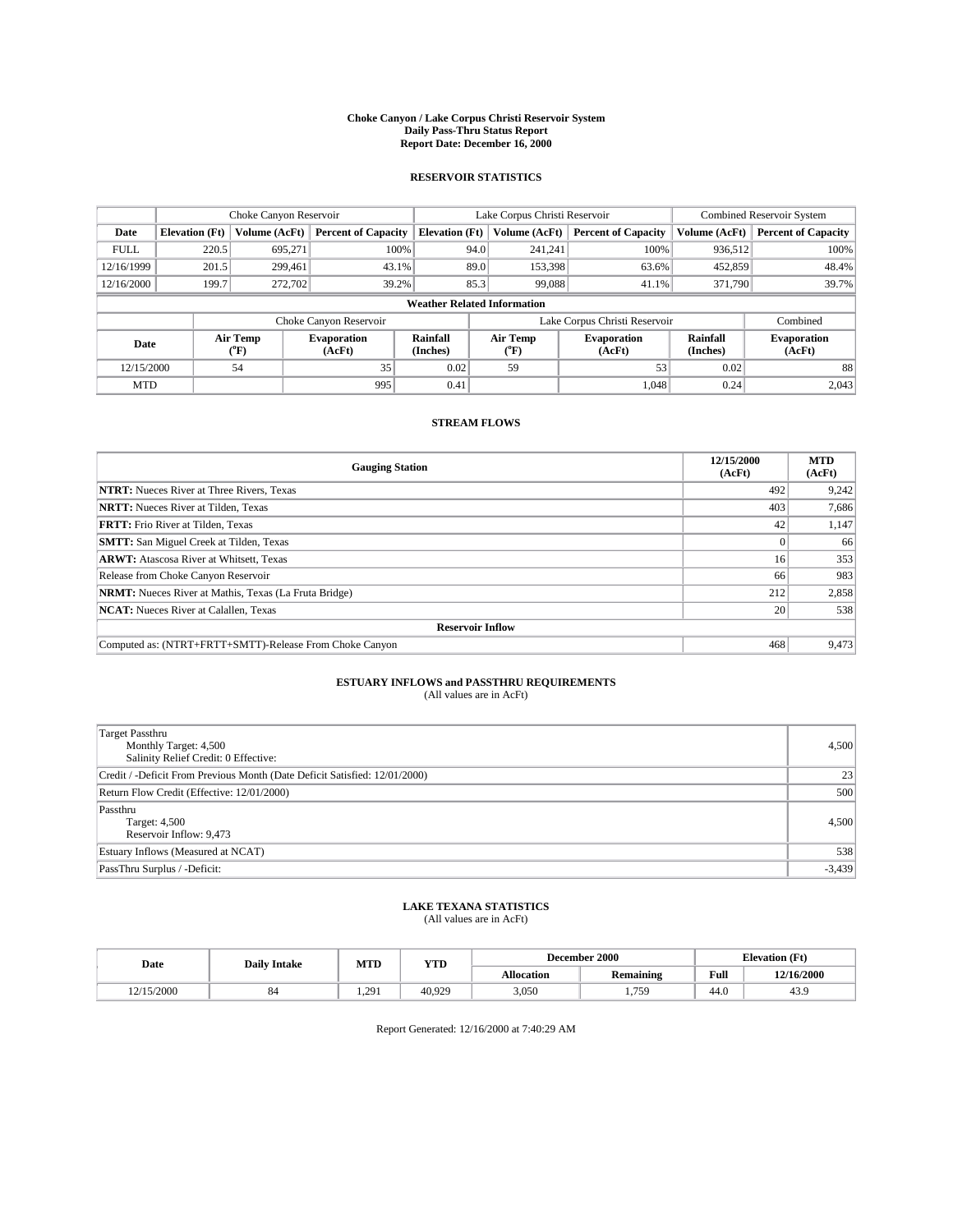#### **Choke Canyon / Lake Corpus Christi Reservoir System Daily Pass-Thru Status Report Report Date: December 17, 2000**

## **RESERVOIR STATISTICS**

|             | Choke Canyon Reservoir |                  | Lake Corpus Christi Reservoir |                                    |                               |               | <b>Combined Reservoir System</b> |                      |                              |
|-------------|------------------------|------------------|-------------------------------|------------------------------------|-------------------------------|---------------|----------------------------------|----------------------|------------------------------|
| Date        | <b>Elevation</b> (Ft)  | Volume (AcFt)    | <b>Percent of Capacity</b>    | <b>Elevation</b> (Ft)              |                               | Volume (AcFt) | <b>Percent of Capacity</b>       | Volume (AcFt)        | <b>Percent of Capacity</b>   |
| <b>FULL</b> | 220.5                  | 695,271          | 100%                          |                                    | 94.0                          | 241,241       | 100%                             | 936,512              | 100%                         |
| 12/17/1999  | 201.4                  | 299,145          | 43.0%                         |                                    | 89.0                          | 153,237       | 63.5%                            | 452,382              | 48.3%                        |
| 12/17/2000  | 199.7                  | 272,403          | 39.2%                         |                                    | 85.3<br>99,088<br>41.1%       |               | 371.491                          | 39.7%                |                              |
|             |                        |                  |                               | <b>Weather Related Information</b> |                               |               |                                  |                      |                              |
|             |                        |                  | Choke Canyon Reservoir        |                                    | Lake Corpus Christi Reservoir |               |                                  |                      | Combined                     |
| Date        |                        | Air Temp<br>(°F) | <b>Evaporation</b><br>(AcFt)  | Rainfall<br>(Inches)               | Air Temp<br>("F)              |               | <b>Evaporation</b><br>(AcFt)     | Rainfall<br>(Inches) | <b>Evaporation</b><br>(AcFt) |
| 12/16/2000  |                        | 70               | 156                           | 0.00                               | 70                            |               | 53                               | 0.00                 | 209                          |
| <b>MTD</b>  |                        |                  | 1,151                         | 0.41                               |                               |               | 1,101                            | 0.24                 | 2,252                        |

## **STREAM FLOWS**

| <b>Gauging Station</b>                                       | 12/16/2000<br>(AcFt) | <b>MTD</b><br>(AcFt) |  |  |  |  |  |
|--------------------------------------------------------------|----------------------|----------------------|--|--|--|--|--|
| <b>NTRT:</b> Nueces River at Three Rivers, Texas             | 484                  | 9,727                |  |  |  |  |  |
| <b>NRTT:</b> Nueces River at Tilden, Texas                   | 391                  | 8,077                |  |  |  |  |  |
| <b>FRTT:</b> Frio River at Tilden, Texas                     | 40                   | 1,187                |  |  |  |  |  |
| <b>SMTT:</b> San Miguel Creek at Tilden, Texas               |                      | 66                   |  |  |  |  |  |
| <b>ARWT:</b> Atascosa River at Whitsett, Texas               | 16                   | 369                  |  |  |  |  |  |
| Release from Choke Canyon Reservoir                          | 66                   | 1.048                |  |  |  |  |  |
| <b>NRMT:</b> Nueces River at Mathis, Texas (La Fruta Bridge) | 214                  | 3,073                |  |  |  |  |  |
| <b>NCAT:</b> Nueces River at Calallen, Texas                 | 75                   | 614                  |  |  |  |  |  |
| <b>Reservoir Inflow</b>                                      |                      |                      |  |  |  |  |  |
| Computed as: (NTRT+FRTT+SMTT)-Release From Choke Canyon      | 459                  | 9,931                |  |  |  |  |  |

# **ESTUARY INFLOWS and PASSTHRU REQUIREMENTS**<br>(All values are in AcFt)

| <b>Target Passthru</b><br>Monthly Target: 4,500<br>Salinity Relief Credit: 0 Effective: | 4,500    |
|-----------------------------------------------------------------------------------------|----------|
| Credit / -Deficit From Previous Month (Date Deficit Satisfied: 12/01/2000)              | 23       |
| Return Flow Credit (Effective: 12/01/2000)                                              | 500      |
| Passthru<br>Target: 4,500<br>Reservoir Inflow: 9,931                                    | 4,500    |
| Estuary Inflows (Measured at NCAT)                                                      | 614      |
| PassThru Surplus / -Deficit:                                                            | $-3,363$ |

# **LAKE TEXANA STATISTICS** (All values are in AcFt)

| Date      | <b>Daily Intake</b> | MTD                     | YTD    |                   | December 2000           | <b>Elevation</b> (Ft) |            |
|-----------|---------------------|-------------------------|--------|-------------------|-------------------------|-----------------------|------------|
|           |                     |                         |        | <b>Allocation</b> | . .<br><b>Remaining</b> | Full                  | 12/17/2000 |
| 2/16/2000 | o-                  | $\sim$<br>-2774<br>1.71 | 41.013 | 3,050             | 1.675                   | $\sim$<br>44.6        | 43.9       |

Report Generated: 12/17/2000 at 7:48:21 AM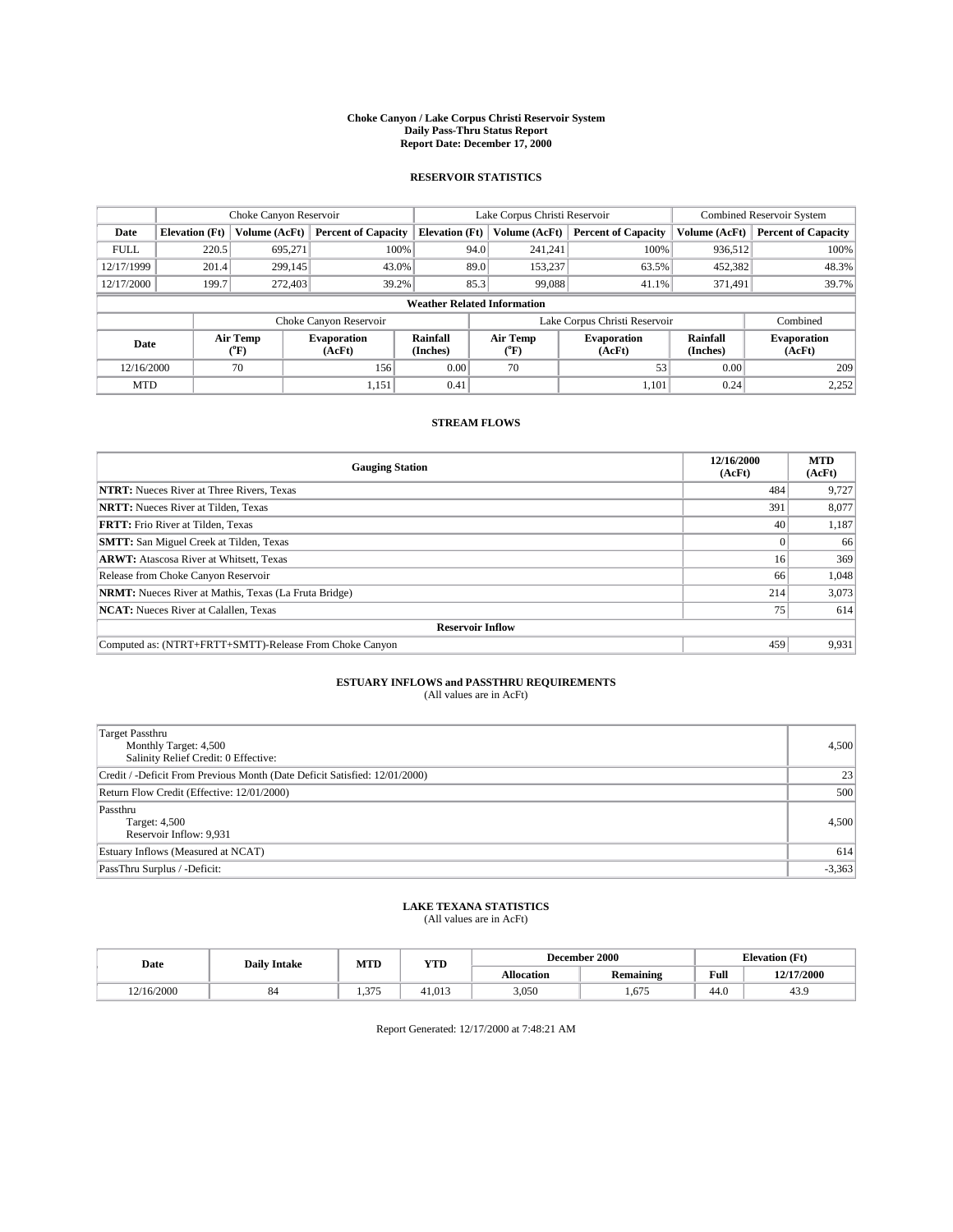#### **Choke Canyon / Lake Corpus Christi Reservoir System Daily Pass-Thru Status Report Report Date: December 18, 2000**

## **RESERVOIR STATISTICS**

|             | Choke Canyon Reservoir             |                  | Lake Corpus Christi Reservoir |                       |                               |                  | Combined Reservoir System    |                      |                              |         |       |
|-------------|------------------------------------|------------------|-------------------------------|-----------------------|-------------------------------|------------------|------------------------------|----------------------|------------------------------|---------|-------|
| Date        | <b>Elevation</b> (Ft)              | Volume (AcFt)    | <b>Percent of Capacity</b>    | <b>Elevation</b> (Ft) |                               | Volume (AcFt)    | <b>Percent of Capacity</b>   | Volume (AcFt)        | <b>Percent of Capacity</b>   |         |       |
| <b>FULL</b> | 220.5                              | 695.271          | 100%                          |                       | 94.0                          | 241,241          | 100%                         | 936.512              | 100%                         |         |       |
| 12/18/1999  | 201.4                              | 299,145          | 43.0%                         |                       | 89.0                          | 152,755          | 63.3%                        | 451,900              | 48.3%                        |         |       |
| 12/18/2000  | 199.7                              | 272,403          | 39.2%                         |                       | 85.4                          |                  |                              |                      | 99.218<br>41.1%              | 371,621 | 39.7% |
|             | <b>Weather Related Information</b> |                  |                               |                       |                               |                  |                              |                      |                              |         |       |
|             |                                    |                  | Choke Canyon Reservoir        |                       | Lake Corpus Christi Reservoir |                  |                              |                      | Combined                     |         |       |
| Date        |                                    | Air Temp<br>(°F) | <b>Evaporation</b><br>(AcFt)  | Rainfall<br>(Inches)  |                               | Air Temp<br>(°F) | <b>Evaporation</b><br>(AcFt) | Rainfall<br>(Inches) | <b>Evaporation</b><br>(AcFt) |         |       |
| 12/17/2000  |                                    | 60               | 139                           | 0.00                  |                               | 62               | 151                          | 0.00                 | 290                          |         |       |
| <b>MTD</b>  |                                    |                  | 1,290                         | 0.41                  |                               |                  | 1,252                        | 0.24                 | 2,542                        |         |       |

## **STREAM FLOWS**

| <b>Gauging Station</b>                                       | 12/17/2000<br>(AcFt) | <b>MTD</b><br>(AcFt) |
|--------------------------------------------------------------|----------------------|----------------------|
| <b>NTRT:</b> Nueces River at Three Rivers, Texas             | 470                  | 10,197               |
| <b>NRTT:</b> Nueces River at Tilden, Texas                   | 379                  | 8,456                |
| <b>FRTT:</b> Frio River at Tilden, Texas                     | 34                   | 1,221                |
| <b>SMTT:</b> San Miguel Creek at Tilden, Texas               |                      | 66                   |
| <b>ARWT:</b> Atascosa River at Whitsett, Texas               | 20                   | 389                  |
| Release from Choke Canyon Reservoir                          | 66                   | 1,114                |
| <b>NRMT:</b> Nueces River at Mathis, Texas (La Fruta Bridge) | 214                  | 3,287                |
| <b>NCAT:</b> Nueces River at Calallen, Texas                 | 73 <sub>1</sub>      | 687                  |
| <b>Reservoir Inflow</b>                                      |                      |                      |
| Computed as: (NTRT+FRTT+SMTT)-Release From Choke Canyon      | 439                  | 10.370               |

# **ESTUARY INFLOWS and PASSTHRU REQUIREMENTS**<br>(All values are in AcFt)

| <b>Target Passthru</b><br>Monthly Target: 4,500<br>Salinity Relief Credit: 0 Effective: | 4,500    |
|-----------------------------------------------------------------------------------------|----------|
| Credit / -Deficit From Previous Month (Date Deficit Satisfied: 12/01/2000)              | 23       |
| Return Flow Credit (Effective: 12/01/2000)                                              | 500      |
| Passthru<br>Target: 4,500<br>Reservoir Inflow: 10,370                                   | 4,500    |
| Estuary Inflows (Measured at NCAT)                                                      | 687      |
| PassThru Surplus / -Deficit:                                                            | $-3,290$ |

# **LAKE TEXANA STATISTICS** (All values are in AcFt)

| Date       | <b>Daily Intake</b> | MTD  | <b>YTD</b> |                   | December 2000 | <b>Elevation</b> (Ft) |            |
|------------|---------------------|------|------------|-------------------|---------------|-----------------------|------------|
|            |                     |      |            | <b>Allocation</b> | Remaining     | Full                  | 12/18/2000 |
| 12/17/2000 | $^{\circ}$          | ,459 | 41.097     | 3,050             | 1,591         | 44.0                  | 43.9       |

Report Generated: 12/18/2000 at 7:42:48 AM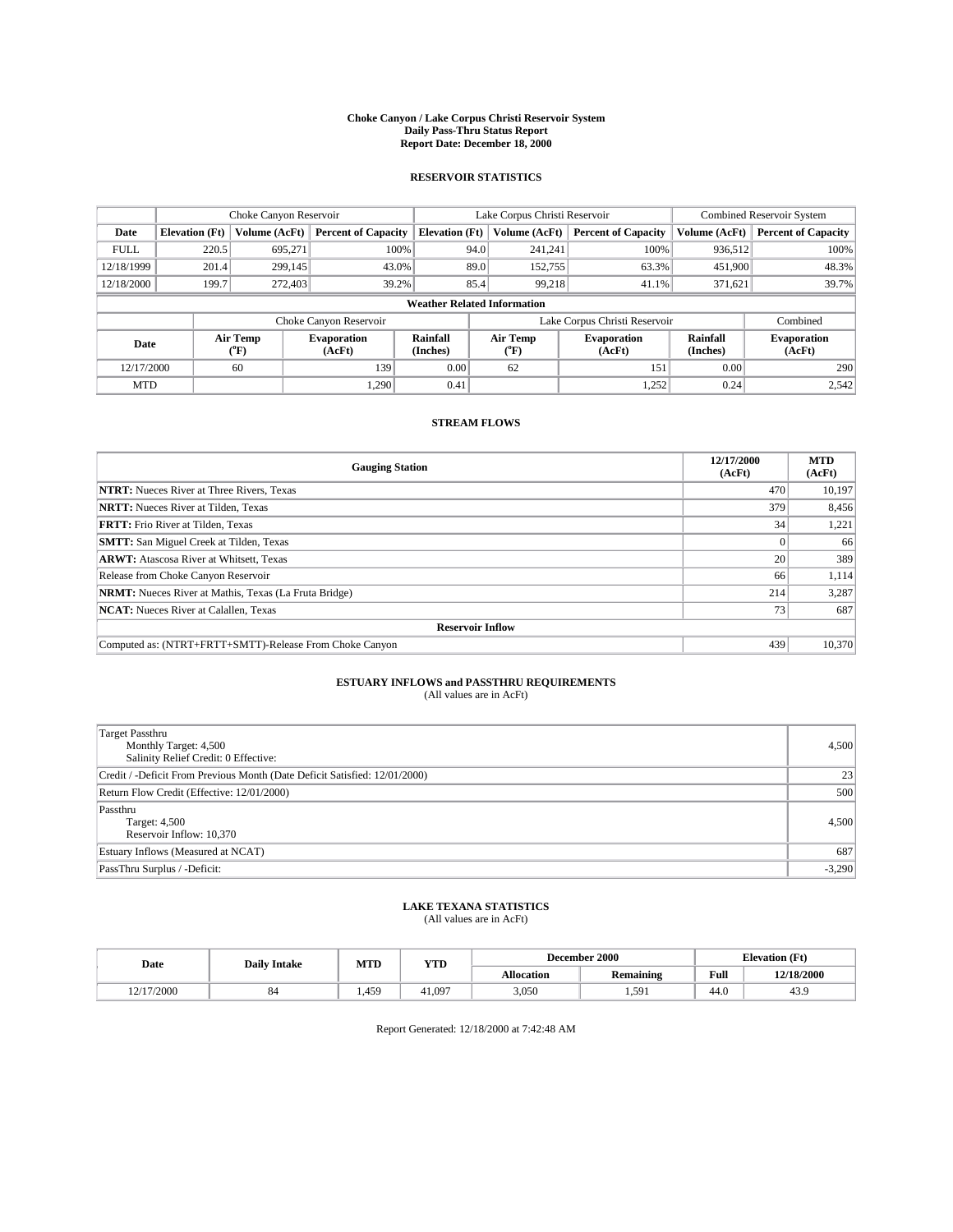#### **Choke Canyon / Lake Corpus Christi Reservoir System Daily Pass-Thru Status Report Report Date: December 19, 2000**

## **RESERVOIR STATISTICS**

|             | Choke Canyon Reservoir             |                  | Lake Corpus Christi Reservoir |                       |                               |                  | Combined Reservoir System    |                      |                              |         |       |
|-------------|------------------------------------|------------------|-------------------------------|-----------------------|-------------------------------|------------------|------------------------------|----------------------|------------------------------|---------|-------|
| Date        | <b>Elevation</b> (Ft)              | Volume (AcFt)    | <b>Percent of Capacity</b>    | <b>Elevation</b> (Ft) |                               | Volume (AcFt)    | <b>Percent of Capacity</b>   | Volume (AcFt)        | <b>Percent of Capacity</b>   |         |       |
| <b>FULL</b> | 220.5                              | 695.271          | 100%                          |                       | 94.0                          | 241,241          | 100%                         | 936.512              | 100%                         |         |       |
| 12/19/1999  | 201.4                              | 298,671          | 43.0%                         |                       | 89.0                          | 152,274          | 63.1%                        | 450,945              | 48.2%                        |         |       |
| 12/19/2000  | 199.7                              | 272,254          | 39.2%                         |                       | 85.4                          |                  |                              |                      | 99,348<br>41.2%              | 371,602 | 39.7% |
|             | <b>Weather Related Information</b> |                  |                               |                       |                               |                  |                              |                      |                              |         |       |
|             |                                    |                  | Choke Canyon Reservoir        |                       | Lake Corpus Christi Reservoir |                  |                              |                      | Combined                     |         |       |
| Date        |                                    | Air Temp<br>(°F) | <b>Evaporation</b><br>(AcFt)  | Rainfall<br>(Inches)  |                               | Air Temp<br>("F) | <b>Evaporation</b><br>(AcFt) | Rainfall<br>(Inches) | <b>Evaporation</b><br>(AcFt) |         |       |
| 12/18/2000  |                                    | 66               | 87                            | 0.00                  |                               | 66               | 151                          | 0.00                 | 238                          |         |       |
| <b>MTD</b>  |                                    |                  | 1,377                         | 0.41                  |                               |                  | 1.403                        | 0.24                 | 2,780                        |         |       |

## **STREAM FLOWS**

| <b>Gauging Station</b>                                       | 12/18/2000<br>(AcFt) | <b>MTD</b><br>(AcFt) |
|--------------------------------------------------------------|----------------------|----------------------|
| <b>NTRT:</b> Nueces River at Three Rivers, Texas             | 463                  | 10,659               |
| <b>NRTT:</b> Nueces River at Tilden, Texas                   | 363                  | 8,819                |
| <b>FRTT:</b> Frio River at Tilden, Texas                     | 32                   | 1,253                |
| <b>SMTT:</b> San Miguel Creek at Tilden, Texas               |                      | 66                   |
| <b>ARWT:</b> Atascosa River at Whitsett, Texas               | 18                   | 407                  |
| Release from Choke Canyon Reservoir                          | 66                   | 1,179                |
| <b>NRMT:</b> Nueces River at Mathis, Texas (La Fruta Bridge) | 214                  | 3,502                |
| <b>NCAT:</b> Nueces River at Calallen, Texas                 | 44                   | 731                  |
| <b>Reservoir Inflow</b>                                      |                      |                      |
| Computed as: (NTRT+FRTT+SMTT)-Release From Choke Canyon      | 429                  | 10.799               |

# **ESTUARY INFLOWS and PASSTHRU REQUIREMENTS**<br>(All values are in AcFt)

| <b>Target Passthru</b><br>Monthly Target: 4,500<br>Salinity Relief Credit: 0 Effective: | 4,500    |
|-----------------------------------------------------------------------------------------|----------|
| Credit / -Deficit From Previous Month (Date Deficit Satisfied: 12/01/2000)              | 23       |
| Return Flow Credit (Effective: 12/01/2000)                                              | 500      |
| Passthru<br>Target: 4,500<br>Reservoir Inflow: 10,799                                   | 4,500    |
| Estuary Inflows (Measured at NCAT)                                                      | 731      |
| PassThru Surplus / -Deficit:                                                            | $-3,246$ |

# **LAKE TEXANA STATISTICS** (All values are in AcFt)

| Date       | <b>Daily Intake</b> | MTD   | <b>YTD</b> | December 2000     |                  |      | <b>Elevation</b> (Ft) |
|------------|---------------------|-------|------------|-------------------|------------------|------|-----------------------|
|            |                     |       |            | <b>Allocation</b> | <b>Remaining</b> | Full | 12/19/2000            |
| 12/18/2000 | $^{\rm o}$          | 1.544 | 41.181     | 3,050             | 1,506            | 44.0 | 45.8                  |

Report Generated: 12/19/2000 at 7:46:01 AM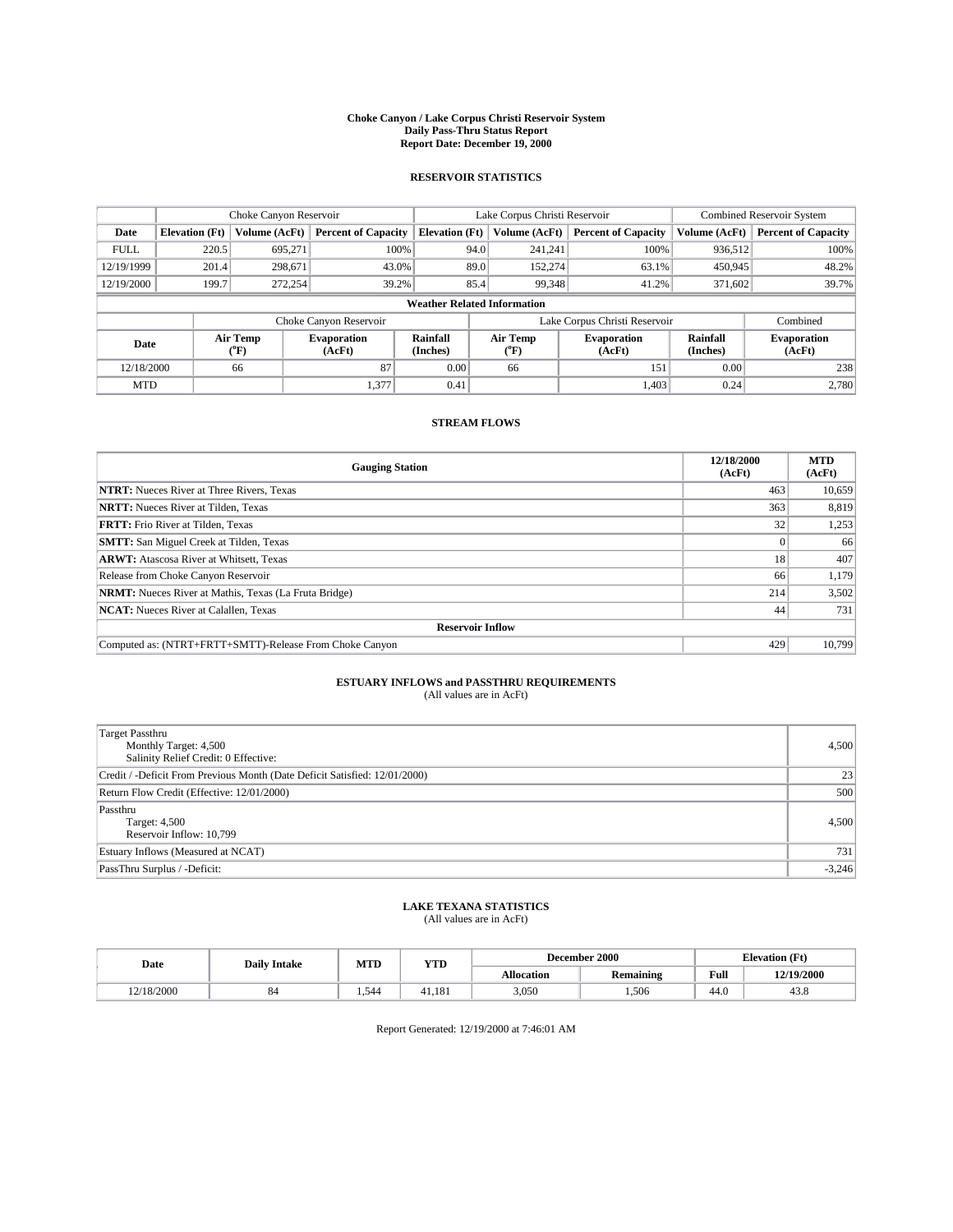#### **Choke Canyon / Lake Corpus Christi Reservoir System Daily Pass-Thru Status Report Report Date: December 20, 2000**

## **RESERVOIR STATISTICS**

|             |                                    | Choke Canyon Reservoir |                              |                       | Lake Corpus Christi Reservoir | <b>Combined Reservoir System</b> |                      |                              |  |
|-------------|------------------------------------|------------------------|------------------------------|-----------------------|-------------------------------|----------------------------------|----------------------|------------------------------|--|
| Date        | <b>Elevation</b> (Ft)              | Volume (AcFt)          | <b>Percent of Capacity</b>   | <b>Elevation (Ft)</b> | Volume (AcFt)                 | <b>Percent of Capacity</b>       | Volume (AcFt)        | <b>Percent of Capacity</b>   |  |
| <b>FULL</b> | 220.5                              | 695,271                | 100%                         |                       | 94.0<br>241,241               | 100%                             | 936,512              | 100%                         |  |
| 12/20/1999  | 201.4                              | 298.671                | 43.0%                        |                       | 88.9<br>151,794               | 62.9%                            | 450,465              | 48.1%                        |  |
| 12/20/2000  | 199.7                              | 272,105                | 39.1%                        |                       | 85.4<br>99,738                | 41.3%                            | 371,843              | 39.7%                        |  |
|             | <b>Weather Related Information</b> |                        |                              |                       |                               |                                  |                      |                              |  |
|             |                                    |                        | Choke Canyon Reservoir       |                       | Lake Corpus Christi Reservoir |                                  |                      | Combined                     |  |
|             | Air Temp<br>Date<br>(°F)           |                        | <b>Evaporation</b><br>(AcFt) | Rainfall<br>(Inches)  | Air Temp<br>("F)              | <b>Evaporation</b><br>(AcFt)     | Rainfall<br>(Inches) | <b>Evaporation</b><br>(AcFt) |  |
| 12/19/2000  |                                    | 62                     | 130                          | 0.00                  | 63                            | 152                              | 0.00                 | 282                          |  |
| <b>MTD</b>  |                                    |                        | 1,507                        | 0.41                  |                               | 1,555                            | 0.24                 | 3,062                        |  |

## **STREAM FLOWS**

| <b>Gauging Station</b>                                       | 12/19/2000<br>(AcFt) | <b>MTD</b><br>(AcFt) |  |  |  |  |
|--------------------------------------------------------------|----------------------|----------------------|--|--|--|--|
| <b>NTRT:</b> Nueces River at Three Rivers, Texas             | 449                  | 11,108               |  |  |  |  |
| <b>NRTT:</b> Nueces River at Tilden, Texas                   | 347                  | 9,167                |  |  |  |  |
| <b>FRTT:</b> Frio River at Tilden, Texas                     | 30 <sup>1</sup>      | 1,282                |  |  |  |  |
| <b>SMTT:</b> San Miguel Creek at Tilden, Texas               |                      | 66                   |  |  |  |  |
| <b>ARWT:</b> Atascosa River at Whitsett, Texas               | 17                   | 425                  |  |  |  |  |
| Release from Choke Canyon Reservoir                          | 66                   | 1,245                |  |  |  |  |
| <b>NRMT:</b> Nueces River at Mathis, Texas (La Fruta Bridge) | 214                  | 3,716                |  |  |  |  |
| <b>NCAT:</b> Nueces River at Calallen, Texas                 | 17                   | 748                  |  |  |  |  |
| <b>Reservoir Inflow</b>                                      |                      |                      |  |  |  |  |
| Computed as: (NTRT+FRTT+SMTT)-Release From Choke Canyon      | 413                  | 11,211               |  |  |  |  |

# **ESTUARY INFLOWS and PASSTHRU REQUIREMENTS**<br>(All values are in AcFt)

| <b>Target Passthru</b><br>Monthly Target: 4,500<br>Salinity Relief Credit: 0 Effective: | 4,500    |
|-----------------------------------------------------------------------------------------|----------|
| Credit / -Deficit From Previous Month (Date Deficit Satisfied: 12/01/2000)              | 23       |
| Return Flow Credit (Effective: 12/01/2000)                                              | 500      |
| Passthru<br>Target: 4,500<br>Reservoir Inflow: 11,211                                   | 4,500    |
| Estuary Inflows (Measured at NCAT)                                                      | 748      |
| PassThru Surplus / -Deficit:                                                            | $-3,229$ |

# **LAKE TEXANA STATISTICS** (All values are in AcFt)

| Date      | <b>Daily Intake</b> | MTD   | <b>YTD</b> | December 2000     |                  |                | <b>Elevation</b> (Ft) |
|-----------|---------------------|-------|------------|-------------------|------------------|----------------|-----------------------|
|           |                     |       |            | <b>Allocation</b> | <b>Remaining</b> | Full           | 12/20/2000            |
| 2/19/2000 | $^{\circ}$          | 1.628 | 41.266     | 3.050             | 400<br>.422      | $\sim$<br>44.V | 45                    |

Report Generated: 12/20/2000 at 7:58:58 AM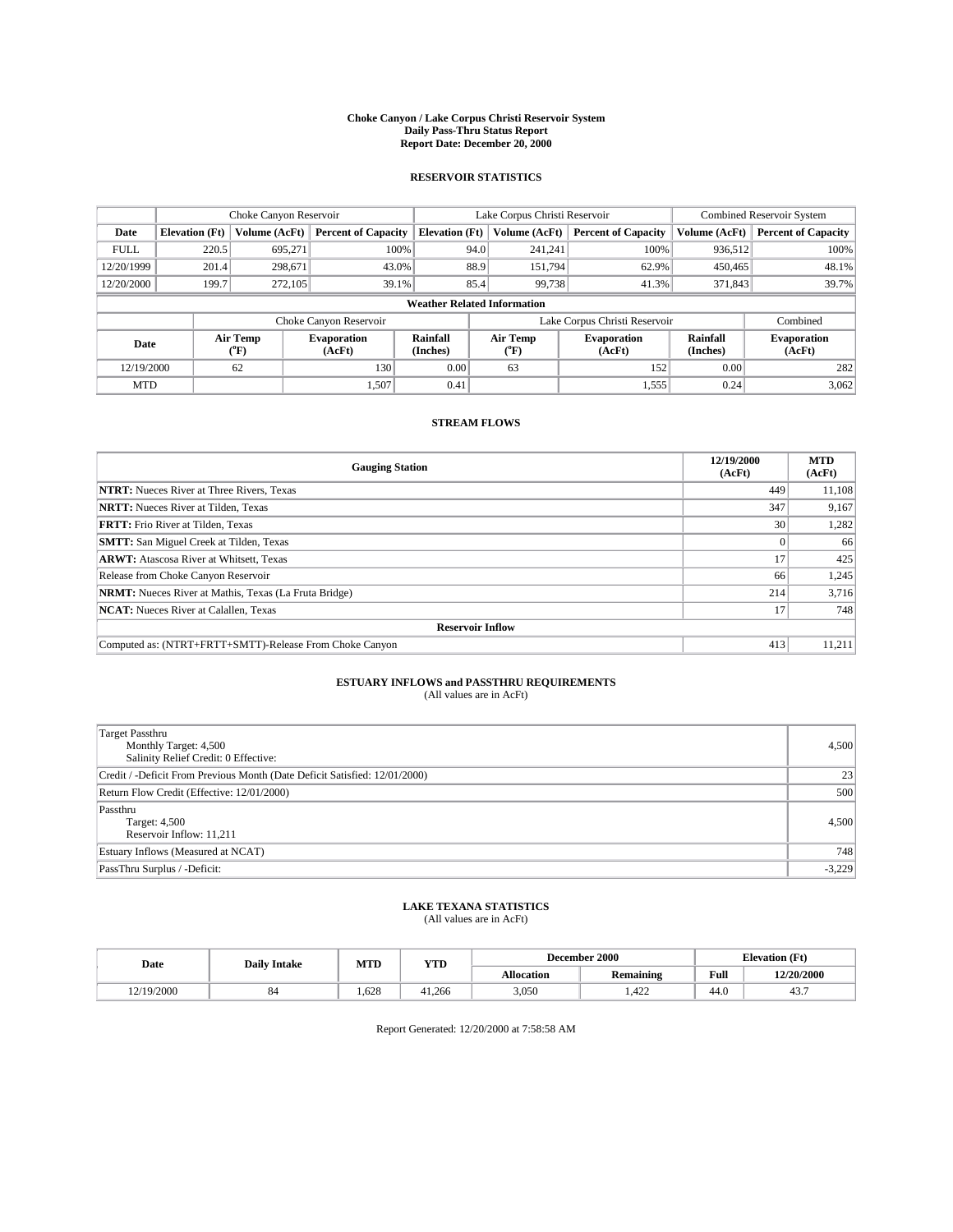#### **Choke Canyon / Lake Corpus Christi Reservoir System Daily Pass-Thru Status Report Report Date: December 21, 2000**

## **RESERVOIR STATISTICS**

|                                     |                                    | Choke Canyon Reservoir |                              |                             | Lake Corpus Christi Reservoir | <b>Combined Reservoir System</b> |                             |                              |  |
|-------------------------------------|------------------------------------|------------------------|------------------------------|-----------------------------|-------------------------------|----------------------------------|-----------------------------|------------------------------|--|
| Date                                | <b>Elevation</b> (Ft)              | Volume (AcFt)          | <b>Percent of Capacity</b>   | <b>Elevation</b> (Ft)       | Volume (AcFt)                 | <b>Percent of Capacity</b>       | Volume (AcFt)               | <b>Percent of Capacity</b>   |  |
| <b>FULL</b>                         | 220.5                              | 695,271                | 100%                         | 94.0                        | 241,241                       | 100%                             | 936,512                     | 100%                         |  |
| 12/21/1999                          | 201.4                              | 298,829                | 43.0%                        | 89.0                        | 153,237                       | 63.5%                            | 452,066                     | 48.3%                        |  |
| 12/21/2000                          | 199.7                              | 271.807                | 39.1%                        | 85.4                        | 99,738                        | 41.3%                            | 371,545                     | 39.7%                        |  |
|                                     | <b>Weather Related Information</b> |                        |                              |                             |                               |                                  |                             |                              |  |
|                                     |                                    |                        | Choke Canyon Reservoir       |                             |                               | Lake Corpus Christi Reservoir    |                             | Combined                     |  |
| Air Temp<br>Date<br>${}^{\circ}$ F) |                                    |                        | <b>Evaporation</b><br>(AcFt) | <b>Rainfall</b><br>(Inches) | Air Temp<br>("F)              | <b>Evaporation</b><br>(AcFt)     | <b>Rainfall</b><br>(Inches) | <b>Evaporation</b><br>(AcFt) |  |
| 12/20/2000                          |                                    | 73                     | 61                           | 0.00                        | 72                            | 122                              | 0.00                        | 183                          |  |
| <b>MTD</b>                          |                                    |                        | 1.568                        | 0.41                        |                               | 1,677                            | 0.24                        | 3.245                        |  |

## **STREAM FLOWS**

| <b>Gauging Station</b>                                       | 12/20/2000<br>(AcFt) | <b>MTD</b><br>(AcFt) |  |  |  |  |
|--------------------------------------------------------------|----------------------|----------------------|--|--|--|--|
| <b>NTRT:</b> Nueces River at Three Rivers, Texas             | 435                  | 11,543               |  |  |  |  |
| <b>NRTT:</b> Nueces River at Tilden, Texas                   | 328                  | 9,494                |  |  |  |  |
| <b>FRTT:</b> Frio River at Tilden, Texas                     | 28                   | 1,310                |  |  |  |  |
| <b>SMTT:</b> San Miguel Creek at Tilden, Texas               |                      | 66                   |  |  |  |  |
| <b>ARWT:</b> Atascosa River at Whitsett, Texas               | 17                   | 441                  |  |  |  |  |
| Release from Choke Canyon Reservoir                          | 66                   | 1,310                |  |  |  |  |
| <b>NRMT:</b> Nueces River at Mathis, Texas (La Fruta Bridge) | 212                  | 3,928                |  |  |  |  |
| <b>NCAT:</b> Nueces River at Calallen, Texas                 | 69                   | 818                  |  |  |  |  |
| <b>Reservoir Inflow</b>                                      |                      |                      |  |  |  |  |
| Computed as: (NTRT+FRTT+SMTT)-Release From Choke Canyon      | 397                  | 11,608               |  |  |  |  |

# **ESTUARY INFLOWS and PASSTHRU REQUIREMENTS**<br>(All values are in AcFt)

| <b>Target Passthru</b><br>Monthly Target: 4,500<br>Salinity Relief Credit: 0 Effective: | 4,500    |
|-----------------------------------------------------------------------------------------|----------|
| Credit / -Deficit From Previous Month (Date Deficit Satisfied: 12/01/2000)              | 23       |
| Return Flow Credit (Effective: 12/01/2000)                                              | 500      |
| Passthru<br>Target: 4,500<br>Reservoir Inflow: 11,608                                   | 4,500    |
| Estuary Inflows (Measured at NCAT)                                                      | 818      |
| PassThru Surplus / -Deficit:                                                            | $-3,159$ |

# **LAKE TEXANA STATISTICS** (All values are in AcFt)

| Date      | <b>Daily Intake</b> | MTD                   | YTD         | December 2000     |                  |      | <b>Elevation (Ft)</b> |
|-----------|---------------------|-----------------------|-------------|-------------------|------------------|------|-----------------------|
|           |                     |                       |             | <b>Allocation</b> | <b>Remaining</b> | Full | 12/21/2000            |
| 2/20/2000 | oч                  | 710<br>$\overline{1}$ | .350<br>+1. | 3,050             | 1,338            | 44.0 | 45.0                  |

Report Generated: 12/21/2000 at 7:35:16 AM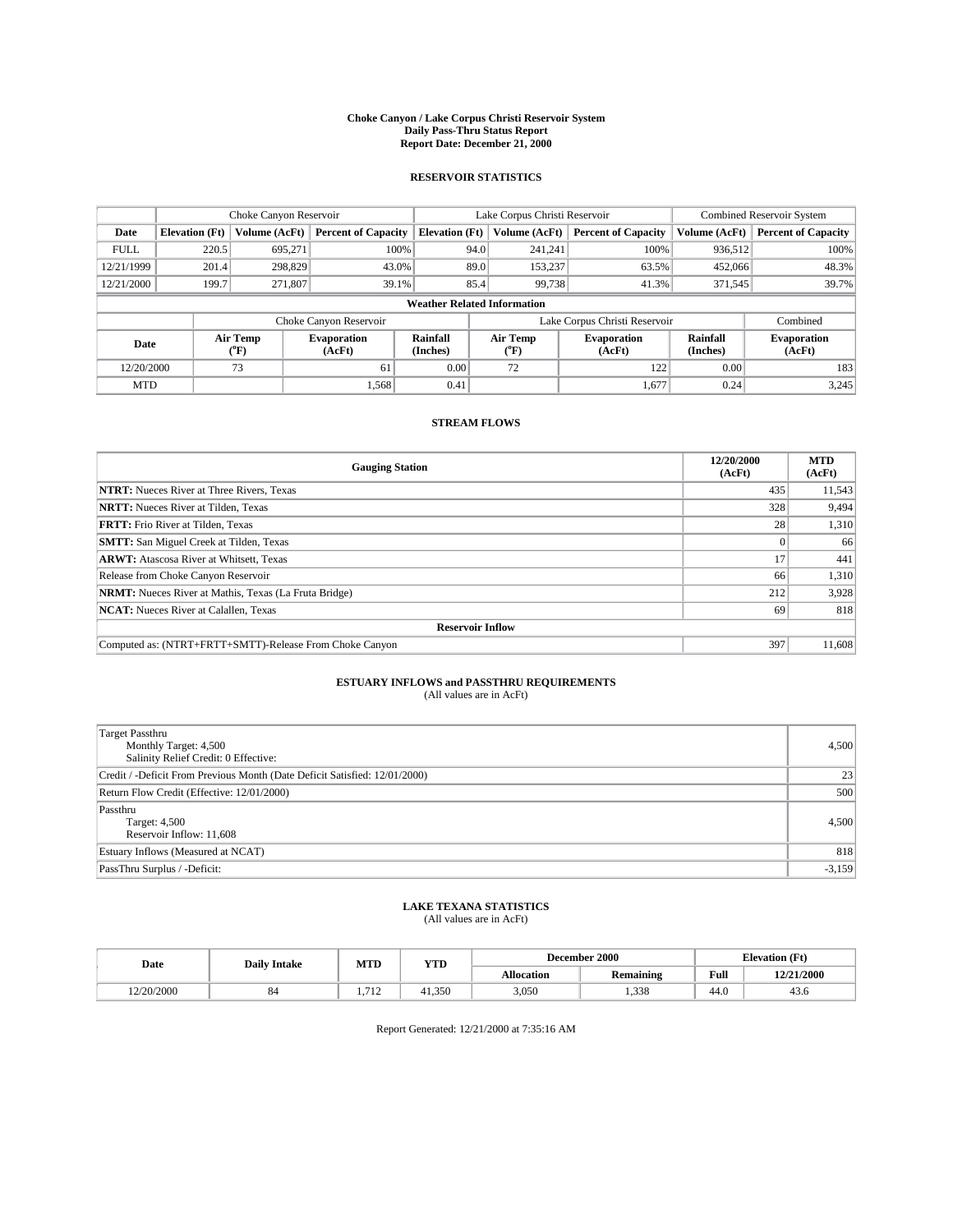#### **Choke Canyon / Lake Corpus Christi Reservoir System Daily Pass-Thru Status Report Report Date: December 22, 2000**

## **RESERVOIR STATISTICS**

|             | Choke Canyon Reservoir                                                                                                                      |               |                            |                                    | Lake Corpus Christi Reservoir |         |                            |               | <b>Combined Reservoir System</b> |  |
|-------------|---------------------------------------------------------------------------------------------------------------------------------------------|---------------|----------------------------|------------------------------------|-------------------------------|---------|----------------------------|---------------|----------------------------------|--|
| Date        | <b>Elevation</b> (Ft)                                                                                                                       | Volume (AcFt) | <b>Percent of Capacity</b> | <b>Elevation</b> (Ft)              | Volume (AcFt)                 |         | <b>Percent of Capacity</b> | Volume (AcFt) | <b>Percent of Capacity</b>       |  |
| <b>FULL</b> | 220.5                                                                                                                                       | 695,271       | 100%                       |                                    | 94.0                          | 241,241 | 100%                       | 936.512       | 100%                             |  |
| 12/22/1999  | 201.4                                                                                                                                       | 298,671       | 43.0%                      |                                    | 89.0                          | 152,434 | 63.2%                      | 451,105       | 48.2%                            |  |
| 12/22/2000  | 199.6                                                                                                                                       | 271,360       | 39.0%                      |                                    | 85.4                          | 99,478  | 41.2%                      | 370,838       | 39.6%                            |  |
|             |                                                                                                                                             |               |                            | <b>Weather Related Information</b> |                               |         |                            |               |                                  |  |
|             |                                                                                                                                             |               | Choke Canyon Reservoir     |                                    | Lake Corpus Christi Reservoir |         |                            |               | Combined                         |  |
|             | Air Temp<br>Air Temp<br><b>Rainfall</b><br><b>Evaporation</b><br><b>Evaporation</b><br>Date<br>(Inches)<br>(°F)<br>(AcFt)<br>(AcFt)<br>("F) |               | Rainfall<br>(Inches)       | <b>Evaporation</b><br>(AcFt)       |                               |         |                            |               |                                  |  |
| 12/21/2000  |                                                                                                                                             | 57            | 69                         | 0.00                               | 57                            |         | 76 <sub>1</sub>            | 0.00          | 145                              |  |
| <b>MTD</b>  |                                                                                                                                             |               | 1,637                      | 0.41                               |                               |         | 1.753                      | 0.24          | 3,390                            |  |

## **STREAM FLOWS**

| <b>Gauging Station</b>                                       | 12/21/2000<br>(AcFt) | <b>MTD</b><br>(AcFt) |  |  |  |  |
|--------------------------------------------------------------|----------------------|----------------------|--|--|--|--|
| <b>NTRT:</b> Nueces River at Three Rivers, Texas             | 419                  | 11,962               |  |  |  |  |
| <b>NRTT:</b> Nueces River at Tilden, Texas                   | 330                  | 9,824                |  |  |  |  |
| <b>FRTT:</b> Frio River at Tilden, Texas                     | 26                   | 1,336                |  |  |  |  |
| <b>SMTT:</b> San Miguel Creek at Tilden, Texas               |                      | 66                   |  |  |  |  |
| <b>ARWT:</b> Atascosa River at Whitsett, Texas               | 16                   | 457                  |  |  |  |  |
| Release from Choke Canyon Reservoir                          | 66                   | 1,376                |  |  |  |  |
| <b>NRMT:</b> Nueces River at Mathis, Texas (La Fruta Bridge) | 197                  | 4,125                |  |  |  |  |
| <b>NCAT:</b> Nueces River at Calallen, Texas                 | 54                   | 871                  |  |  |  |  |
| <b>Reservoir Inflow</b>                                      |                      |                      |  |  |  |  |
| Computed as: (NTRT+FRTT+SMTT)-Release From Choke Canyon      | 379                  | 11,988               |  |  |  |  |

# **ESTUARY INFLOWS and PASSTHRU REQUIREMENTS**<br>(All values are in AcFt)

| Target Passthru<br>Monthly Target: 4,500<br>Salinity Relief Credit: 0 Effective: | 4,500    |
|----------------------------------------------------------------------------------|----------|
| Credit / -Deficit From Previous Month (Date Deficit Satisfied: 12/01/2000)       | 23       |
| Return Flow Credit (Effective: 12/01/2000)                                       | 500      |
| Passthru<br>Target: 4,500<br>Reservoir Inflow: 11,988                            | 4,500    |
| Estuary Inflows (Measured at NCAT)                                               | 871      |
| PassThru Surplus / -Deficit:                                                     | $-3,106$ |

# **LAKE TEXANA STATISTICS** (All values are in AcFt)

| Date       | <b>Daily Intake</b> | MTD  | YTD    |                   | December 2000           | <b>Elevation</b> (Ft) |            |
|------------|---------------------|------|--------|-------------------|-------------------------|-----------------------|------------|
|            |                     |      |        | <b>Allocation</b> | . .<br><b>Remaining</b> | Full                  | 12/22/2000 |
| 12/21/2000 | o-                  | .797 | 41.434 | 3,050             | 252<br>ر رے یہ          | $\sim$<br>-44.0       | 45.,       |

Report Generated: 12/22/2000 at 7:43:17 AM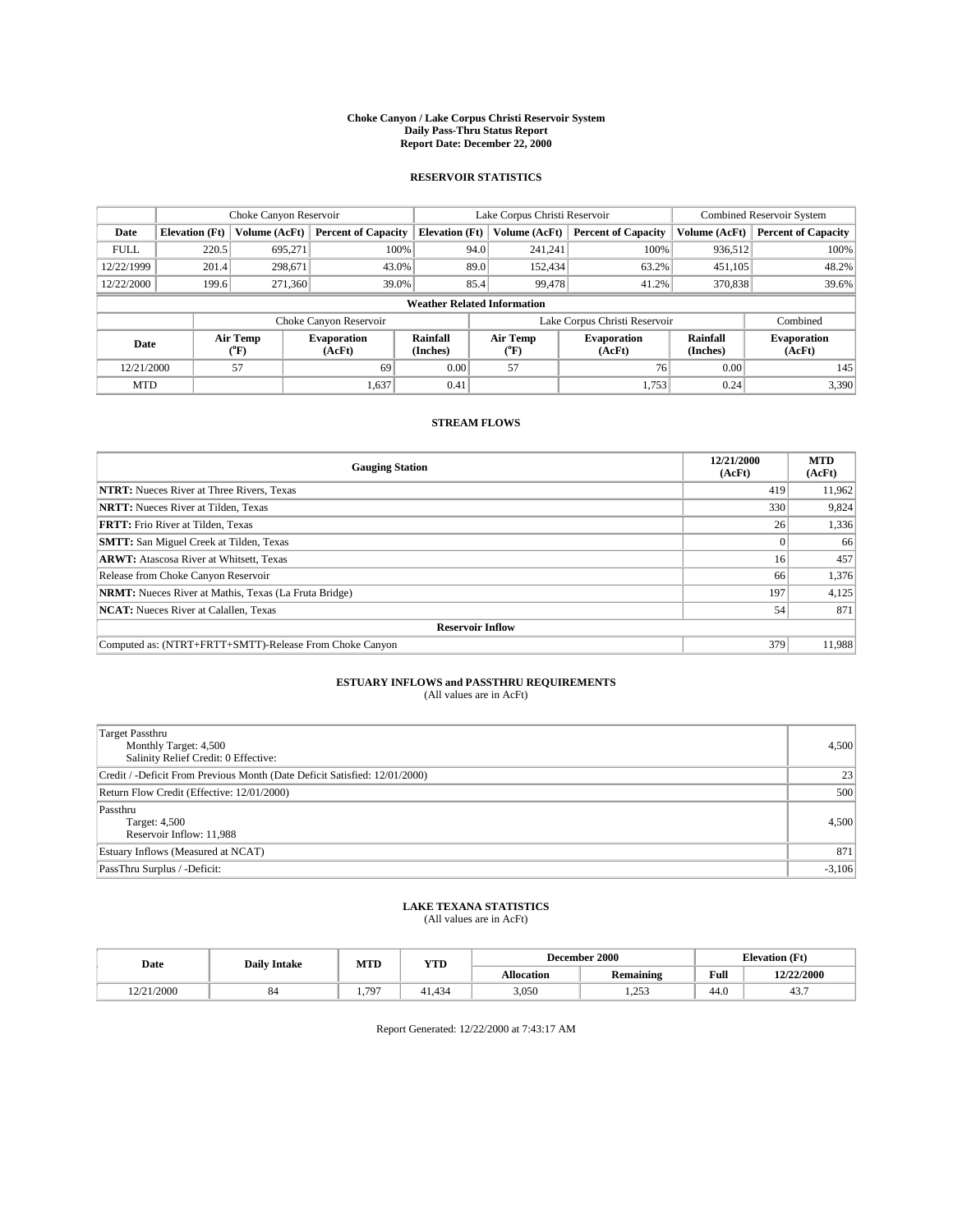#### **Choke Canyon / Lake Corpus Christi Reservoir System Daily Pass-Thru Status Report Report Date: December 23, 2000**

## **RESERVOIR STATISTICS**

|             |                                    | Choke Canyon Reservoir      |                              |                             | Lake Corpus Christi Reservoir | <b>Combined Reservoir System</b> |                             |                              |  |  |
|-------------|------------------------------------|-----------------------------|------------------------------|-----------------------------|-------------------------------|----------------------------------|-----------------------------|------------------------------|--|--|
| Date        | <b>Elevation</b> (Ft)              | Volume (AcFt)               | <b>Percent of Capacity</b>   | <b>Elevation</b> (Ft)       | Volume (AcFt)                 | <b>Percent of Capacity</b>       | Volume (AcFt)               | <b>Percent of Capacity</b>   |  |  |
| <b>FULL</b> | 220.5                              | 695,271                     | 100%                         | 94.0                        | 241,241                       | 100%                             | 936,512                     | 100%                         |  |  |
| 12/23/1999  | 201.4                              | 298,513                     | 42.9%                        | 89.0                        | 152,114                       | 63.1%                            | 450,627                     | 48.1%                        |  |  |
| 12/23/2000  | 199.6                              | 271.211                     | 39.0%                        | 85.4                        | 99,478                        | 41.2%                            | 370,689                     | 39.6%                        |  |  |
|             | <b>Weather Related Information</b> |                             |                              |                             |                               |                                  |                             |                              |  |  |
|             |                                    |                             | Choke Canyon Reservoir       |                             |                               | Lake Corpus Christi Reservoir    |                             | Combined                     |  |  |
| Date        |                                    | Air Temp<br>${}^{\circ}$ F) | <b>Evaporation</b><br>(AcFt) | <b>Rainfall</b><br>(Inches) | Air Temp<br>("F)              | <b>Evaporation</b><br>(AcFt)     | <b>Rainfall</b><br>(Inches) | <b>Evaporation</b><br>(AcFt) |  |  |
| 12/22/2000  |                                    | 53                          | 95                           | 0.00                        | 54                            | 53                               | 0.01                        | 148                          |  |  |
| <b>MTD</b>  |                                    |                             | 1,732                        | 0.41                        |                               | 1,806                            | 0.25                        | 3,538                        |  |  |

## **STREAM FLOWS**

| <b>Gauging Station</b>                                       | 12/22/2000<br>(AcFt) | <b>MTD</b><br>(AcFt) |  |  |  |  |
|--------------------------------------------------------------|----------------------|----------------------|--|--|--|--|
| <b>NTRT:</b> Nueces River at Three Rivers, Texas             | 413                  | 12,374               |  |  |  |  |
| <b>NRTT:</b> Nueces River at Tilden, Texas                   | 316                  | 10,139               |  |  |  |  |
| <b>FRTT:</b> Frio River at Tilden, Texas                     | 24                   | 1,360                |  |  |  |  |
| <b>SMTT:</b> San Miguel Creek at Tilden, Texas               |                      | 66                   |  |  |  |  |
| <b>ARWT:</b> Atascosa River at Whitsett, Texas               | 14                   | 472                  |  |  |  |  |
| Release from Choke Canyon Reservoir                          | 66                   | 1,441                |  |  |  |  |
| <b>NRMT:</b> Nueces River at Mathis, Texas (La Fruta Bridge) | 195                  | 4,319                |  |  |  |  |
| <b>NCAT:</b> Nueces River at Calallen, Texas                 | 22                   | 893                  |  |  |  |  |
| <b>Reservoir Inflow</b>                                      |                      |                      |  |  |  |  |
| Computed as: (NTRT+FRTT+SMTT)-Release From Choke Canyon      | 371                  | 12,359               |  |  |  |  |

## **ESTUARY INFLOWS and PASSTHRU REQUIREMENTS**

(All values are in AcFt)

| <b>Target Passthru</b><br>Monthly Target: 4,500<br>Salinity Relief Credit: 0 Effective: | 4,500    |
|-----------------------------------------------------------------------------------------|----------|
| Credit / -Deficit From Previous Month (Date Deficit Satisfied: 12/01/2000)              | 23       |
| Return Flow Credit (Effective: 12/01/2000)                                              | 500      |
| Passthru<br>Target: 4,500<br>Reservoir Inflow: 12,359                                   | 4,500    |
| Estuary Inflows (Measured at NCAT)                                                      | 893      |
| PassThru Surplus / -Deficit:                                                            | $-3,084$ |

# **LAKE TEXANA STATISTICS** (All values are in AcFt)

| Date       | <b>Daily Intake</b> | MTD   | YTD    |                   | December 2000           | <b>Elevation</b> (Ft) |            |
|------------|---------------------|-------|--------|-------------------|-------------------------|-----------------------|------------|
|            |                     |       |        | <b>Allocation</b> | . .<br><b>Remaining</b> | Full                  | 12/23/2000 |
| 12/22/2000 | o-                  | 1.881 | 41.519 | 3,050             | .169                    | $\sim$<br>44.6        | 45.0       |

Report Generated: 12/23/2000 at 7:44:27 AM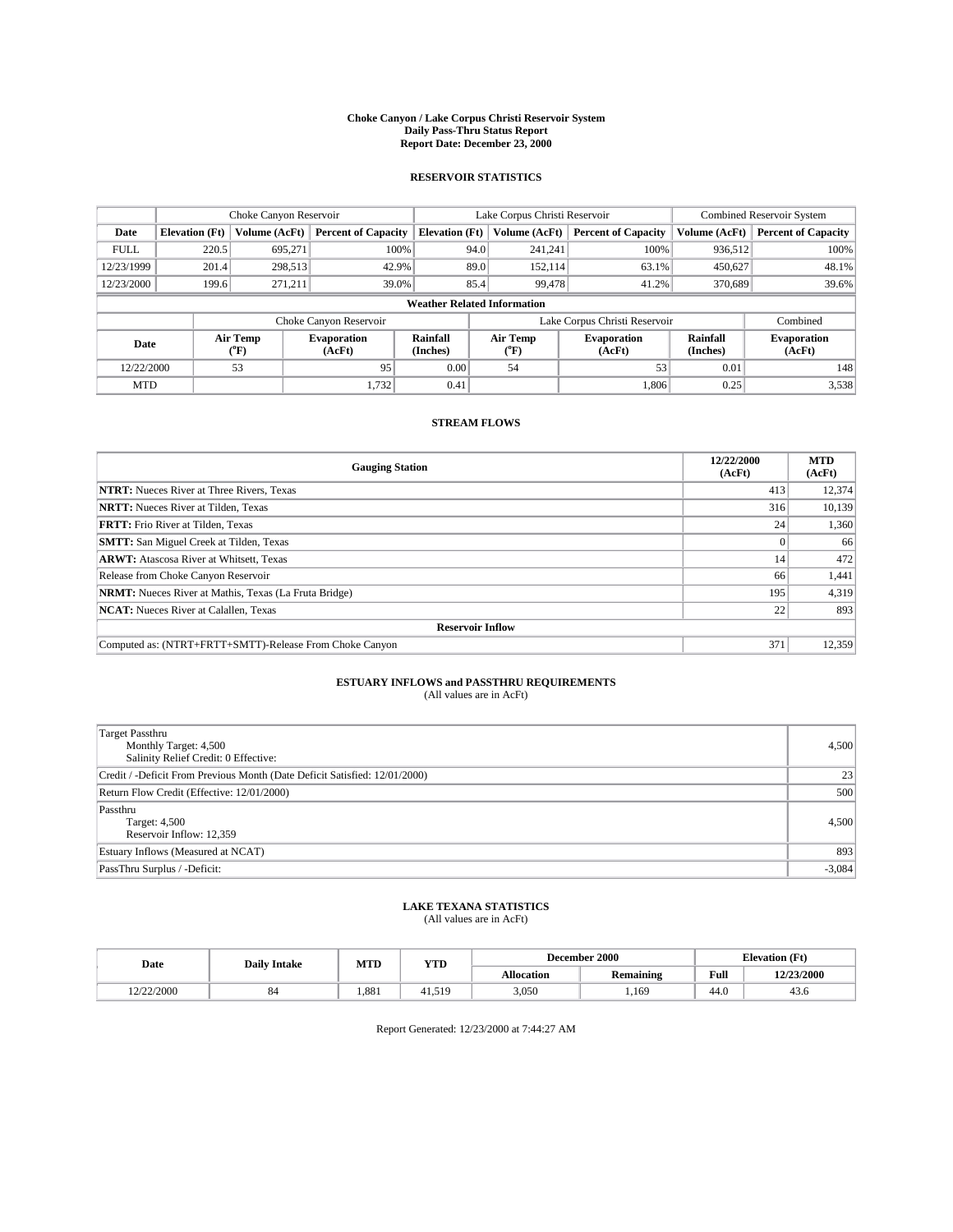#### **Choke Canyon / Lake Corpus Christi Reservoir System Daily Pass-Thru Status Report Report Date: December 24, 2000**

## **RESERVOIR STATISTICS**

|             | Choke Canyon Reservoir             |                  | Lake Corpus Christi Reservoir |                       |                                    |                  | <b>Combined Reservoir System</b> |                      |                              |  |
|-------------|------------------------------------|------------------|-------------------------------|-----------------------|------------------------------------|------------------|----------------------------------|----------------------|------------------------------|--|
| Date        | <b>Elevation</b> (Ft)              | Volume (AcFt)    | <b>Percent of Capacity</b>    | <b>Elevation</b> (Ft) |                                    | Volume (AcFt)    | <b>Percent of Capacity</b>       | Volume (AcFt)        | <b>Percent of Capacity</b>   |  |
| <b>FULL</b> | 220.5                              | 695.271          |                               | 100%                  | 94.0                               | 241,241          | 100%                             | 936.512              | 100%                         |  |
| 12/24/1999  | 201.4                              | 298,355          | 42.9%                         |                       | 88.9                               | 151.794          | 62.9%                            | 450,149              | 48.1%                        |  |
| 12/24/2000  | 199.6                              | 271.211          | 39.0%                         |                       | 85.4<br>99,869<br>371,080<br>41.4% |                  |                                  |                      | 39.6%                        |  |
|             | <b>Weather Related Information</b> |                  |                               |                       |                                    |                  |                                  |                      |                              |  |
|             |                                    |                  | Choke Canyon Reservoir        |                       | Lake Corpus Christi Reservoir      |                  |                                  |                      | Combined                     |  |
| Date        |                                    | Air Temp<br>(°F) | <b>Evaporation</b><br>(AcFt)  | Rainfall<br>(Inches)  |                                    | Air Temp<br>("F) | <b>Evaporation</b><br>(AcFt)     | Rainfall<br>(Inches) | <b>Evaporation</b><br>(AcFt) |  |
| 12/23/2000  |                                    | 56               | 17                            | 0.00                  |                                    | 62               | 61                               | 0.01                 | 78                           |  |
| <b>MTD</b>  |                                    |                  | 1.749                         | 0.41                  |                                    |                  | 1,867                            | 0.26                 | 3,616                        |  |

## **STREAM FLOWS**

| <b>Gauging Station</b>                                       | 12/23/2000<br>(AcFt) | <b>MTD</b><br>(AcFt) |  |  |  |  |
|--------------------------------------------------------------|----------------------|----------------------|--|--|--|--|
| <b>NTRT:</b> Nueces River at Three Rivers, Texas             | 403                  | 12,777               |  |  |  |  |
| <b>NRTT:</b> Nueces River at Tilden, Texas                   | 304                  | 10,443               |  |  |  |  |
| <b>FRTT:</b> Frio River at Tilden, Texas                     | 24                   | 1,384                |  |  |  |  |
| <b>SMTT:</b> San Miguel Creek at Tilden, Texas               |                      | 66                   |  |  |  |  |
| <b>ARWT:</b> Atascosa River at Whitsett, Texas               | 14                   | 486                  |  |  |  |  |
| Release from Choke Canyon Reservoir                          | 66                   | 1,507                |  |  |  |  |
| <b>NRMT:</b> Nueces River at Mathis, Texas (La Fruta Bridge) | 193                  | 4,512                |  |  |  |  |
| <b>NCAT:</b> Nueces River at Calallen, Texas                 | 22                   | 915                  |  |  |  |  |
| <b>Reservoir Inflow</b>                                      |                      |                      |  |  |  |  |
| Computed as: (NTRT+FRTT+SMTT)-Release From Choke Canyon      | 361                  | 12,720               |  |  |  |  |

## **ESTUARY INFLOWS and PASSTHRU REQUIREMENTS**

(All values are in AcFt)

| <b>Target Passthru</b><br>Monthly Target: 4,500<br>Salinity Relief Credit: 0 Effective: | 4,500    |
|-----------------------------------------------------------------------------------------|----------|
| Credit / -Deficit From Previous Month (Date Deficit Satisfied: 12/01/2000)              | 23       |
| Return Flow Credit (Effective: 12/01/2000)                                              | 500      |
| Passthru<br>Target: 4,500<br>Reservoir Inflow: 12,720                                   | 4,500    |
| Estuary Inflows (Measured at NCAT)                                                      | 915      |
| PassThru Surplus / -Deficit:                                                            | $-3,062$ |

# **LAKE TEXANA STATISTICS** (All values are in AcFt)

| Date       | <b>Daily Intake</b> | MTD   | <b>YTD</b> |                   | December 2000    | <b>Elevation</b> (Ft) |            |
|------------|---------------------|-------|------------|-------------------|------------------|-----------------------|------------|
|            |                     |       |            | <b>Allocation</b> | <b>Remaining</b> | Full                  | 12/24/2000 |
| 12/23/2000 | $^{\circ}$          | 1.965 | 41.603     | 3,050             | 1.085            | 44.0                  | 45.0       |

Report Generated: 12/24/2000 at 7:44:08 AM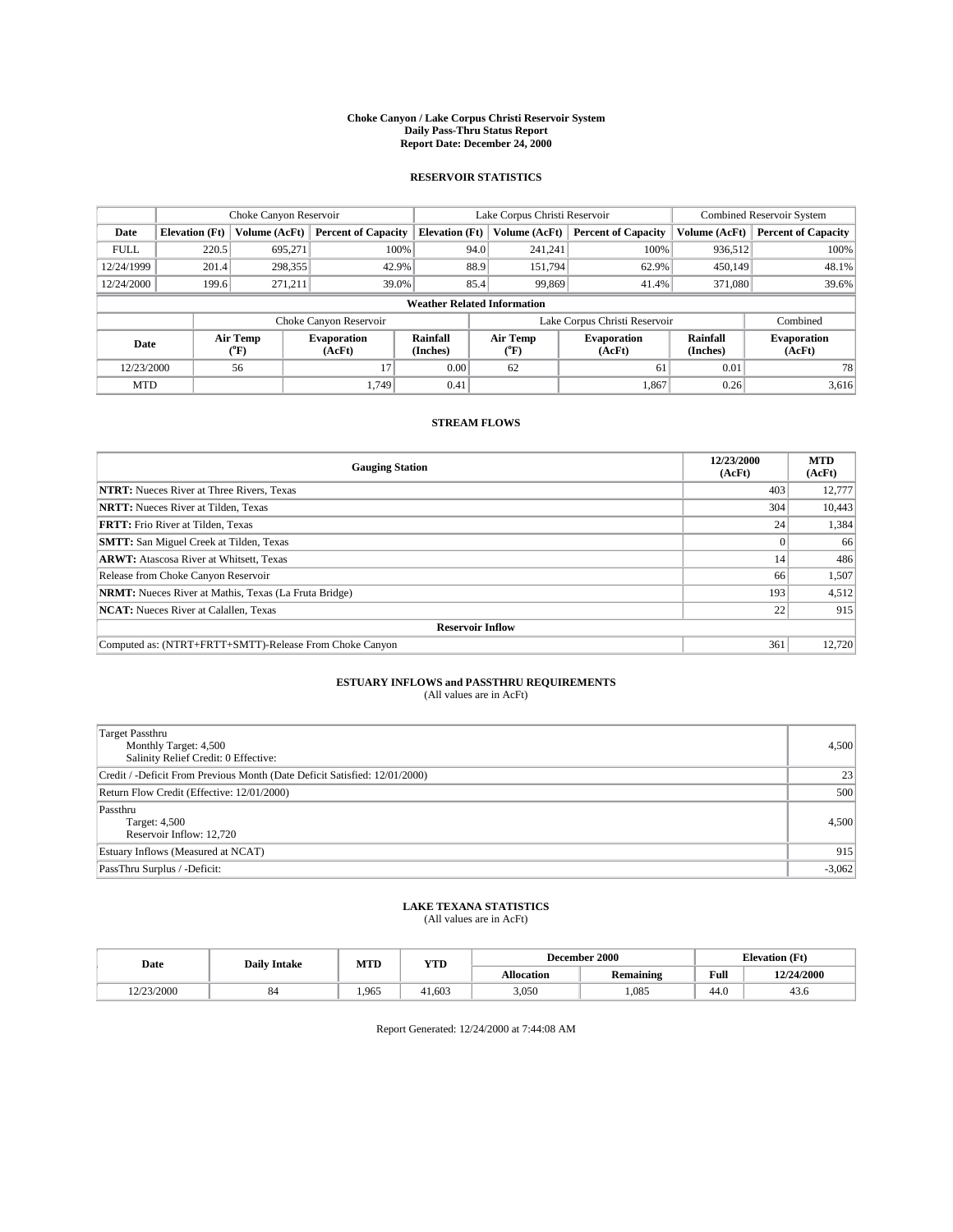#### **Choke Canyon / Lake Corpus Christi Reservoir System Daily Pass-Thru Status Report Report Date: December 25, 2000**

## **RESERVOIR STATISTICS**

|             | Choke Canyon Reservoir |                  |                              |                                    | Lake Corpus Christi Reservoir |                             |                              |                             | <b>Combined Reservoir System</b> |  |  |
|-------------|------------------------|------------------|------------------------------|------------------------------------|-------------------------------|-----------------------------|------------------------------|-----------------------------|----------------------------------|--|--|
| Date        | <b>Elevation</b> (Ft)  | Volume (AcFt)    | <b>Percent of Capacity</b>   | <b>Elevation</b> (Ft)              |                               | Volume (AcFt)               | <b>Percent of Capacity</b>   | Volume (AcFt)               | <b>Percent of Capacity</b>       |  |  |
| <b>FULL</b> | 220.5                  | 695,271          | 100%                         |                                    | 94.0                          | 241,241                     | 100%                         | 936.512                     | 100%                             |  |  |
| 12/25/1999  | 201.4                  | 297,882          | 42.8%                        |                                    | 88.9                          | 151,634                     | 62.9%                        | 449.516                     | 48.0%                            |  |  |
| 12/25/2000  | 199.6                  | 271,062          | 39.0%                        | 85.4                               |                               | 100.130<br>371,192<br>41.5% |                              | 39.6%                       |                                  |  |  |
|             |                        |                  |                              | <b>Weather Related Information</b> |                               |                             |                              |                             |                                  |  |  |
|             |                        |                  | Choke Canyon Reservoir       |                                    | Lake Corpus Christi Reservoir |                             |                              |                             | Combined                         |  |  |
| Date        |                        | Air Temp<br>(°F) | <b>Evaporation</b><br>(AcFt) | <b>Rainfall</b><br>(Inches)        |                               | Air Temp<br>("F)            | <b>Evaporation</b><br>(AcFt) | <b>Rainfall</b><br>(Inches) | <b>Evaporation</b><br>(AcFt)     |  |  |
| 12/24/2000  |                        | 56               | 61                           | 0.05                               |                               | 60                          | 30                           | 0.04                        | 91                               |  |  |
| <b>MTD</b>  |                        |                  | 1.810                        | 0.46                               |                               |                             | 1.897                        | 0.30                        | 3.707                            |  |  |

## **STREAM FLOWS**

| <b>Gauging Station</b>                                       | 12/24/2000<br>(AcFt) | <b>MTD</b><br>(AcFt) |  |  |  |  |
|--------------------------------------------------------------|----------------------|----------------------|--|--|--|--|
| <b>NTRT:</b> Nueces River at Three Rivers, Texas             | 395                  | 13,172               |  |  |  |  |
| <b>NRTT:</b> Nueces River at Tilden, Texas                   | 294                  | 10,737               |  |  |  |  |
| <b>FRTT:</b> Frio River at Tilden, Texas                     | 24                   | 1,407                |  |  |  |  |
| <b>SMTT:</b> San Miguel Creek at Tilden, Texas               |                      | 66                   |  |  |  |  |
| <b>ARWT:</b> Atascosa River at Whitsett, Texas               | 13                   | 499                  |  |  |  |  |
| Release from Choke Canyon Reservoir                          | 66                   | 1,572                |  |  |  |  |
| <b>NRMT:</b> Nueces River at Mathis, Texas (La Fruta Bridge) | 193                  | 4,704                |  |  |  |  |
| <b>NCAT:</b> Nueces River at Calallen, Texas                 | 58                   | 973                  |  |  |  |  |
| <b>Reservoir Inflow</b>                                      |                      |                      |  |  |  |  |
| Computed as: (NTRT+FRTT+SMTT)-Release From Choke Canyon      | 353                  | 13,073               |  |  |  |  |

# **ESTUARY INFLOWS and PASSTHRU REQUIREMENTS**<br>(All values are in AcFt)

| <b>Target Passthru</b><br>Monthly Target: 4,500<br>Salinity Relief Credit: 0 Effective: | 4,500    |
|-----------------------------------------------------------------------------------------|----------|
| Credit / -Deficit From Previous Month (Date Deficit Satisfied: 12/01/2000)              | 23       |
| Return Flow Credit (Effective: 12/01/2000)                                              | 500      |
| Passthru<br>Target: 4,500<br>Reservoir Inflow: 13,073                                   | 4,500    |
| Estuary Inflows (Measured at NCAT)                                                      | 973      |
| PassThru Surplus / -Deficit:                                                            | $-3,004$ |

# **LAKE TEXANA STATISTICS** (All values are in AcFt)

| Date      | <b>Daily Intake</b> | MTD   | <b>YTD</b> |                   | December 2000    | <b>Elevation</b> (Ft) |            |
|-----------|---------------------|-------|------------|-------------------|------------------|-----------------------|------------|
|           |                     |       |            | <b>Allocation</b> | <b>Remaining</b> | Full                  | 12/25/2000 |
| 2/24/2000 | $^{\rm o}$          | 2.049 | 41.687     | 3,050             | 1,001            | 44.0                  | 45.0       |

Report Generated: 12/25/2000 at 7:52:03 AM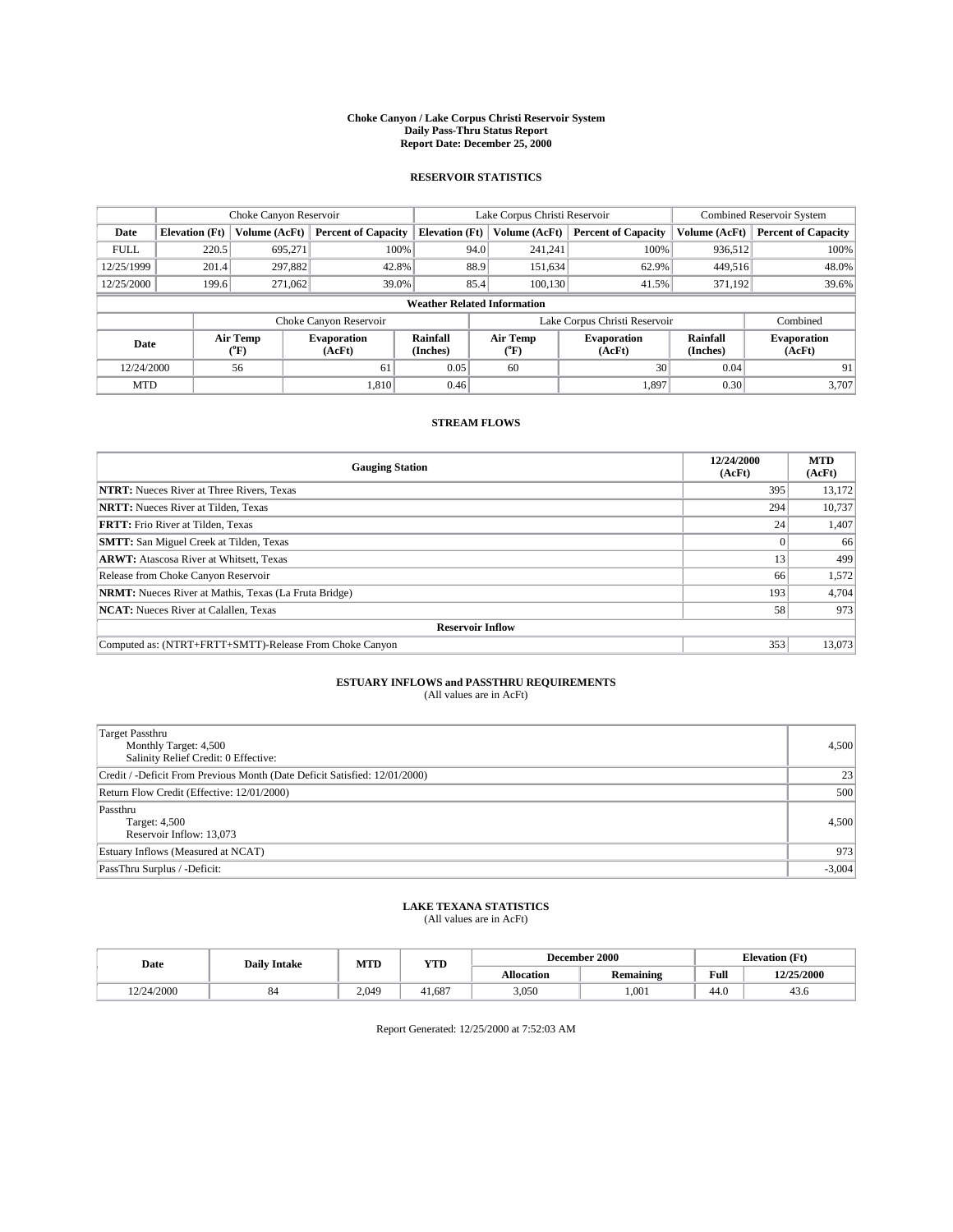#### **Choke Canyon / Lake Corpus Christi Reservoir System Daily Pass-Thru Status Report Report Date: December 26, 2000**

## **RESERVOIR STATISTICS**

|             | Choke Canyon Reservoir             |                  | Lake Corpus Christi Reservoir |                       |                               |                  | <b>Combined Reservoir System</b> |                      |                              |
|-------------|------------------------------------|------------------|-------------------------------|-----------------------|-------------------------------|------------------|----------------------------------|----------------------|------------------------------|
| Date        | <b>Elevation</b> (Ft)              | Volume (AcFt)    | <b>Percent of Capacity</b>    | <b>Elevation</b> (Ft) |                               | Volume (AcFt)    | <b>Percent of Capacity</b>       | Volume (AcFt)        | <b>Percent of Capacity</b>   |
| <b>FULL</b> | 220.5                              | 695,271          | 100%                          |                       | 94.0                          | 241,241          | 100%                             | 936,512              | 100%                         |
| 12/26/1999  | 201.3                              | 297,567          | 42.8%                         |                       | 88.9                          | 151.474          | 62.8%                            | 449,041              | 47.9%                        |
| 12/26/2000  | 199.6                              | 271,360          | 39.0%                         |                       | 85.4                          | 100.261          | 41.6%                            | 371,621              | 39.7%                        |
|             | <b>Weather Related Information</b> |                  |                               |                       |                               |                  |                                  |                      |                              |
|             |                                    |                  | Choke Canyon Reservoir        |                       | Lake Corpus Christi Reservoir |                  |                                  |                      | Combined                     |
| Date        |                                    | Air Temp<br>(°F) | <b>Evaporation</b><br>(AcFt)  | Rainfall<br>(Inches)  |                               | Air Temp<br>("F) | <b>Evaporation</b><br>(AcFt)     | Rainfall<br>(Inches) | <b>Evaporation</b><br>(AcFt) |
| 12/25/2000  |                                    | 62               | 17                            | 0.14                  |                               | 71               | 31                               | 0.01                 | 48                           |
| <b>MTD</b>  |                                    |                  | 1,827                         | 0.60                  |                               |                  | 1,928                            | 0.31                 | 3,755                        |

## **STREAM FLOWS**

| <b>Gauging Station</b>                                       | 12/25/2000<br>(AcFt) | <b>MTD</b><br>(AcFt) |  |  |  |  |
|--------------------------------------------------------------|----------------------|----------------------|--|--|--|--|
| <b>NTRT:</b> Nueces River at Three Rivers, Texas             | 387                  | 13,560               |  |  |  |  |
| <b>NRTT:</b> Nueces River at Tilden, Texas                   | 282                  | 11.019               |  |  |  |  |
| <b>FRTT:</b> Frio River at Tilden, Texas                     | 22                   | 1,429                |  |  |  |  |
| <b>SMTT:</b> San Miguel Creek at Tilden, Texas               |                      | 66                   |  |  |  |  |
| <b>ARWT:</b> Atascosa River at Whitsett, Texas               | 13                   | 512                  |  |  |  |  |
| Release from Choke Canyon Reservoir                          | 66                   | 1,638                |  |  |  |  |
| <b>NRMT:</b> Nueces River at Mathis, Texas (La Fruta Bridge) | 195                  | 4,899                |  |  |  |  |
| <b>NCAT:</b> Nueces River at Calallen, Texas                 | 44                   | 1,016                |  |  |  |  |
| <b>Reservoir Inflow</b>                                      |                      |                      |  |  |  |  |
| Computed as: (NTRT+FRTT+SMTT)-Release From Choke Canyon      | 343                  | 13,417               |  |  |  |  |

## **ESTUARY INFLOWS and PASSTHRU REQUIREMENTS**

(All values are in AcFt)

| Target Passthru<br>Monthly Target: 4,500<br>Salinity Relief Credit: 0 Effective: | 4,500    |
|----------------------------------------------------------------------------------|----------|
| Credit / -Deficit From Previous Month (Date Deficit Satisfied: 12/01/2000)       | 23       |
| Return Flow Credit (Effective: 12/01/2000)                                       | 500      |
| Passthru<br>Target: 4,500<br>Reservoir Inflow: 13,417                            | 4,500    |
| Estuary Inflows (Measured at NCAT)                                               | 1,016    |
| PassThru Surplus / -Deficit:                                                     | $-2,961$ |

# **LAKE TEXANA STATISTICS** (All values are in AcFt)

| Date       | <b>Daily Intake</b> | MTD   | <b>YTD</b> |                   | December 2000    | <b>Elevation</b> (Ft) |            |
|------------|---------------------|-------|------------|-------------------|------------------|-----------------------|------------|
|            |                     |       |            | <b>Allocation</b> | <b>Remaining</b> | Full                  | 12/26/2000 |
| 12/25/2000 | $^{\rm o}$          | 2,134 | $- -$      | 3,050             | 916              | 44.0                  | 43.0       |

Report Generated: 12/26/2000 at 7:39:27 AM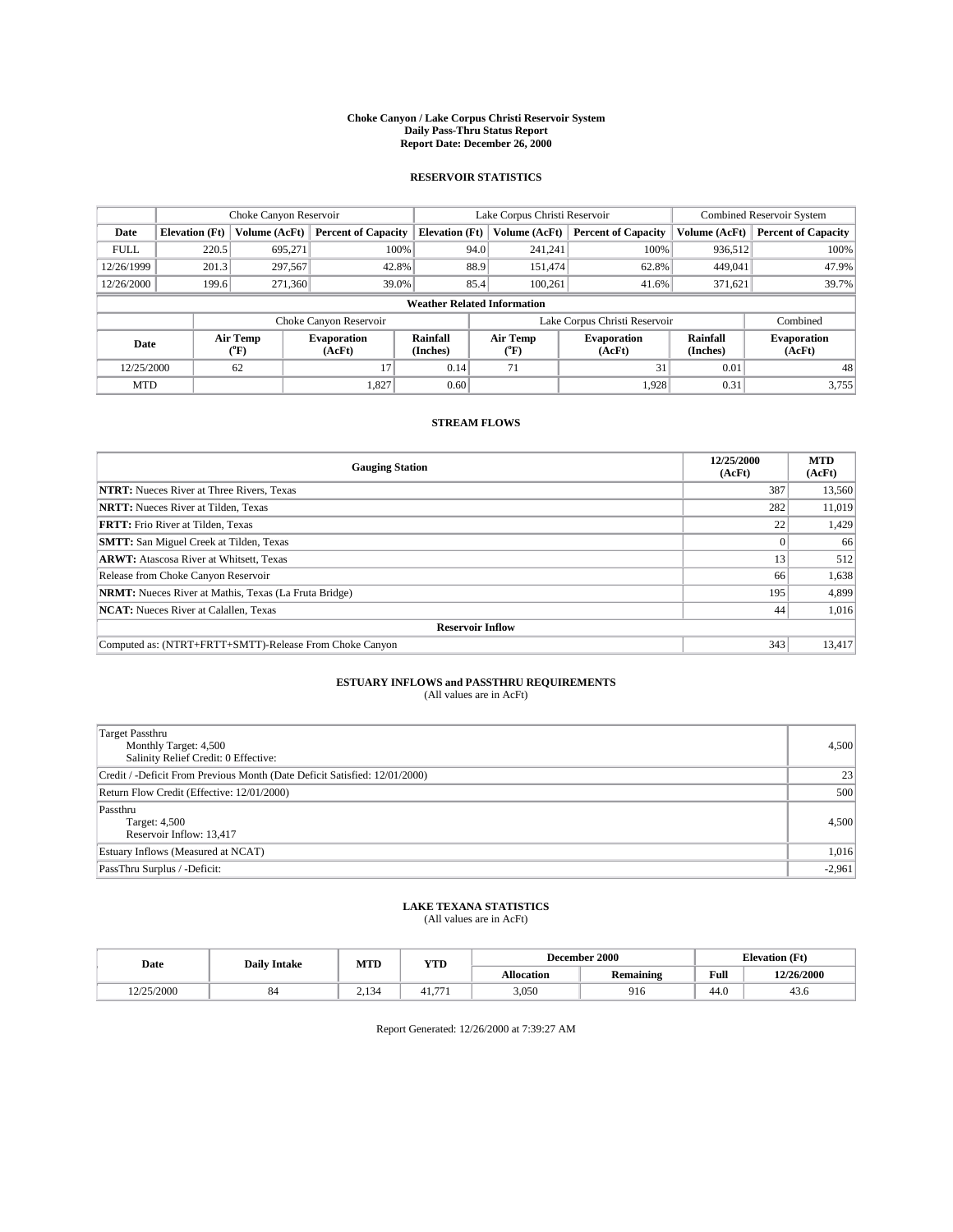#### **Choke Canyon / Lake Corpus Christi Reservoir System Daily Pass-Thru Status Report Report Date: December 27, 2000**

## **RESERVOIR STATISTICS**

|             | Choke Canyon Reservoir             |                          |                              |                       | Lake Corpus Christi Reservoir |                               |                              |                      | <b>Combined Reservoir System</b> |  |
|-------------|------------------------------------|--------------------------|------------------------------|-----------------------|-------------------------------|-------------------------------|------------------------------|----------------------|----------------------------------|--|
| Date        | <b>Elevation</b> (Ft)              | <b>Volume (AcFt)</b>     | <b>Percent of Capacity</b>   | <b>Elevation</b> (Ft) |                               | Volume (AcFt)                 | <b>Percent of Capacity</b>   | Volume (AcFt)        | <b>Percent of Capacity</b>       |  |
| <b>FULL</b> | 220.5                              | 695,271                  | 100%                         |                       | 94.0                          | 241,241                       | 100%                         | 936.512              | 100%                             |  |
| 12/27/1999  | 201.4                              | 298.198                  | 42.9%                        |                       | 88.9                          | 151,314                       | 62.7%                        | 449.512              | 48.0%                            |  |
| 12/27/2000  | 199.6                              | 271.211                  | 39.0%                        |                       | 85.5                          | 100.654                       | 41.7%                        | 371,865              | 39.7%                            |  |
|             | <b>Weather Related Information</b> |                          |                              |                       |                               |                               |                              |                      |                                  |  |
|             |                                    |                          | Choke Canyon Reservoir       |                       | Lake Corpus Christi Reservoir |                               |                              |                      | Combined                         |  |
| Date        |                                    | Air Temp<br>$\rm ^{o}F)$ | <b>Evaporation</b><br>(AcFt) | Rainfall<br>(Inches)  |                               | Air Temp<br>$\rm ^{o}\rm F$ ) | <b>Evaporation</b><br>(AcFt) | Rainfall<br>(Inches) | <b>Evaporation</b><br>(AcFt)     |  |
| 12/26/2000  |                                    | 64                       | 61                           | 0.15                  |                               | 73                            | Pan overflow                 | 0.85                 | 60                               |  |
| <b>MTD</b>  |                                    |                          | 1.888                        | 0.75                  |                               |                               | 1.927                        | 1.16                 | 3,815                            |  |

## **STREAM FLOWS**

| <b>Gauging Station</b>                                       | 12/26/2000<br>(AcFt) | <b>MTD</b><br>(AcFt) |  |  |  |  |
|--------------------------------------------------------------|----------------------|----------------------|--|--|--|--|
| <b>NTRT:</b> Nueces River at Three Rivers, Texas             | 379                  | 13,939               |  |  |  |  |
| <b>NRTT:</b> Nueces River at Tilden, Texas                   | 274                  | 11,293               |  |  |  |  |
| <b>FRTT:</b> Frio River at Tilden, Texas                     | 26                   | 1,455                |  |  |  |  |
| <b>SMTT:</b> San Miguel Creek at Tilden, Texas               |                      | 66                   |  |  |  |  |
| <b>ARWT:</b> Atascosa River at Whitsett, Texas               | 13                   | 525                  |  |  |  |  |
| Release from Choke Canyon Reservoir                          | 66                   | 1,703                |  |  |  |  |
| <b>NRMT:</b> Nueces River at Mathis, Texas (La Fruta Bridge) | 234                  | 5,133                |  |  |  |  |
| <b>NCAT:</b> Nueces River at Calallen, Texas                 | 12                   | 1,028                |  |  |  |  |
| <b>Reservoir Inflow</b>                                      |                      |                      |  |  |  |  |
| Computed as: (NTRT+FRTT+SMTT)-Release From Choke Canyon      | 339                  | 13.756               |  |  |  |  |

# **ESTUARY INFLOWS and PASSTHRU REQUIREMENTS**<br>(All values are in AcFt)

| <b>Target Passthru</b><br>Monthly Target: 4,500<br>Salinity Relief Credit: 0 Effective: | 4,500    |
|-----------------------------------------------------------------------------------------|----------|
| Credit / -Deficit From Previous Month (Date Deficit Satisfied: 12/01/2000)              | 23       |
| Return Flow Credit (Effective: 12/01/2000)                                              | 500      |
| Passthru<br>Target: 4,500<br>Reservoir Inflow: 13,756                                   | 4,500    |
| Estuary Inflows (Measured at NCAT)                                                      | 1,028    |
| PassThru Surplus / -Deficit:                                                            | $-2,949$ |

# **LAKE TEXANA STATISTICS** (All values are in AcFt)

| Date      | <b>Daily Intake</b> | MTD   | <b>YTD</b> |                   | December 2000    | <b>Elevation</b> (Ft) |            |
|-----------|---------------------|-------|------------|-------------------|------------------|-----------------------|------------|
|           |                     |       |            | <b>Allocation</b> | <b>Remaining</b> | Full                  | 12/27/2000 |
| 2/26/2000 | $^{\rm o}$          | 2.218 | 41.856     | 3,050             | 832              | 44.0                  | 43.0       |

Report Generated: 12/27/2000 at 7:54:30 AM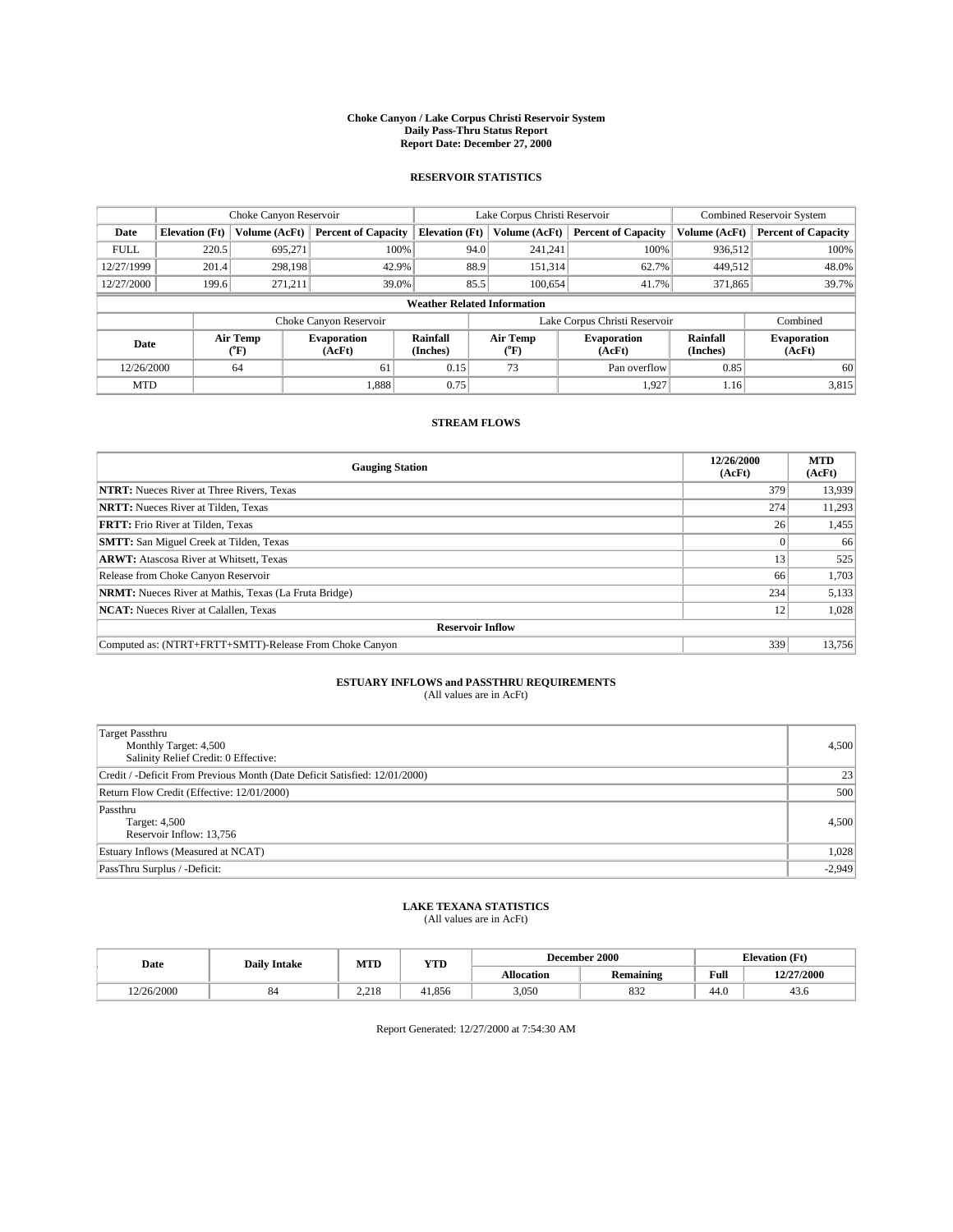#### **Choke Canyon / Lake Corpus Christi Reservoir System Daily Pass-Thru Status Report Report Date: December 28, 2000**

## **RESERVOIR STATISTICS**

|             |                                    | Choke Canyon Reservoir |                              |                       | Lake Corpus Christi Reservoir | <b>Combined Reservoir System</b> |                      |                              |  |
|-------------|------------------------------------|------------------------|------------------------------|-----------------------|-------------------------------|----------------------------------|----------------------|------------------------------|--|
| Date        | <b>Elevation</b> (Ft)              | Volume (AcFt)          | <b>Percent of Capacity</b>   | <b>Elevation</b> (Ft) | Volume (AcFt)                 | <b>Percent of Capacity</b>       | Volume (AcFt)        | <b>Percent of Capacity</b>   |  |
| <b>FULL</b> | 220.5                              | 695,271                | 100%                         |                       | 94.0<br>241,241               | 100%                             | 936,512              | 100%                         |  |
| 12/28/1999  | 201.4                              | 298,040                | 42.9%                        |                       | 88.9<br>151,154               | 62.7%                            | 449,194              | 48.0%                        |  |
| 12/28/2000  | 199.6                              | 271,360                | 39.0%                        |                       | 85.4<br>100.392               | 41.6%                            | 371,752              | 39.7%                        |  |
|             | <b>Weather Related Information</b> |                        |                              |                       |                               |                                  |                      |                              |  |
|             |                                    |                        | Choke Canyon Reservoir       |                       | Lake Corpus Christi Reservoir |                                  | Combined             |                              |  |
| Date        |                                    | Air Temp<br>(°F)       | <b>Evaporation</b><br>(AcFt) | Rainfall<br>(Inches)  | Air Temp<br>("F)              | <b>Evaporation</b><br>(AcFt)     | Rainfall<br>(Inches) | <b>Evaporation</b><br>(AcFt) |  |
| 12/27/2000  |                                    | 50                     | 52                           | 0.00                  | 53                            | 92                               | 0.00                 | 144                          |  |
| <b>MTD</b>  |                                    |                        | 1.940                        | 0.75                  |                               | 2,019                            | 1.16                 | 3,959                        |  |

## **STREAM FLOWS**

| <b>Gauging Station</b>                                       | 12/27/2000<br>(AcFt) | <b>MTD</b><br>(AcFt) |  |  |  |  |
|--------------------------------------------------------------|----------------------|----------------------|--|--|--|--|
| <b>NTRT:</b> Nueces River at Three Rivers, Texas             | 369                  | 14,308               |  |  |  |  |
| <b>NRTT:</b> Nueces River at Tilden, Texas                   | 270                  | 11,563               |  |  |  |  |
| <b>FRTT:</b> Frio River at Tilden, Texas                     | 26                   | 1,481                |  |  |  |  |
| <b>SMTT:</b> San Miguel Creek at Tilden, Texas               |                      | 66                   |  |  |  |  |
| <b>ARWT:</b> Atascosa River at Whitsett, Texas               | 14                   | 539                  |  |  |  |  |
| Release from Choke Canyon Reservoir                          | 66                   | 1,769                |  |  |  |  |
| <b>NRMT:</b> Nueces River at Mathis, Texas (La Fruta Bridge) | 274                  | 5,407                |  |  |  |  |
| <b>NCAT:</b> Nueces River at Calallen, Texas                 | 48                   | 1,076                |  |  |  |  |
| <b>Reservoir Inflow</b>                                      |                      |                      |  |  |  |  |
| Computed as: (NTRT+FRTT+SMTT)-Release From Choke Canyon      | 330                  | 14.086               |  |  |  |  |

# **ESTUARY INFLOWS and PASSTHRU REQUIREMENTS**<br>(All values are in AcFt)

| <b>Target Passthru</b><br>Monthly Target: 4,500<br>Salinity Relief Credit: 0 Effective: | 4,500    |
|-----------------------------------------------------------------------------------------|----------|
| Credit / -Deficit From Previous Month (Date Deficit Satisfied: 12/01/2000)              | 23       |
| Return Flow Credit (Effective: 12/01/2000)                                              | 500      |
| Passthru<br>Target: 4,500<br>Reservoir Inflow: 14,086                                   | 4,500    |
| Estuary Inflows (Measured at NCAT)                                                      | 1,076    |
| PassThru Surplus / -Deficit:                                                            | $-2,901$ |

# **LAKE TEXANA STATISTICS** (All values are in AcFt)

| Date                           | <b>Daily Intake</b> | MTD   | <b>YTD</b> | December 2000     |           |      | <b>Elevation</b> (Ft) |
|--------------------------------|---------------------|-------|------------|-------------------|-----------|------|-----------------------|
|                                |                     |       |            | <b>Allocation</b> | Remaining | Full | 12/28/2000            |
| 2/27/2000<br>$1 \leq l \leq l$ | 45                  | 2.261 | 41.899     | 3,050             | 789       | 44.0 | 44.1                  |

Report Generated: 12/28/2000 at 7:44:54 AM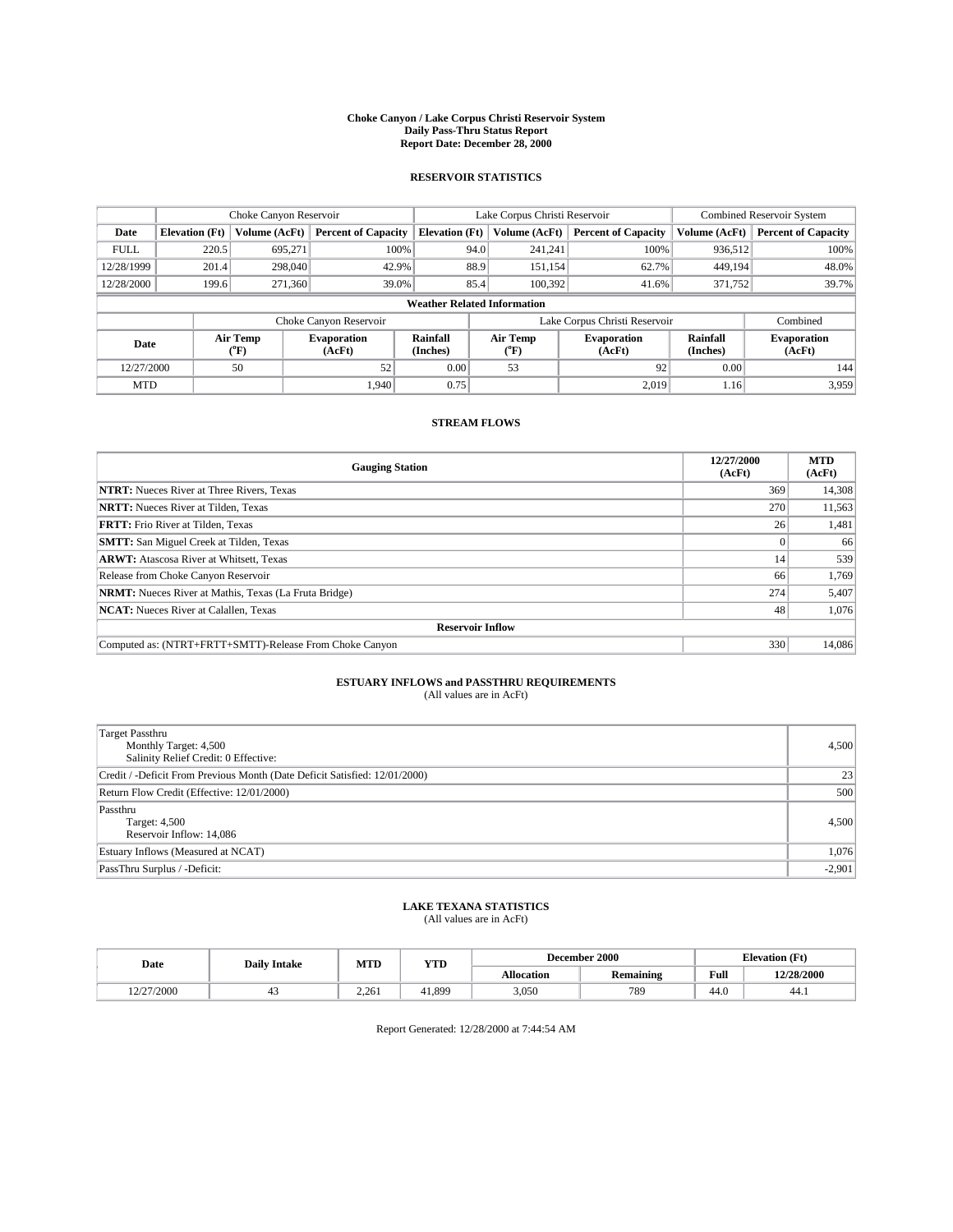#### **Choke Canyon / Lake Corpus Christi Reservoir System Daily Pass-Thru Status Report Report Date: December 29, 2000**

## **RESERVOIR STATISTICS**

|             | Choke Canyon Reservoir |                             |                              |                                    | Lake Corpus Christi Reservoir |                  |                              |                      | <b>Combined Reservoir System</b> |  |  |
|-------------|------------------------|-----------------------------|------------------------------|------------------------------------|-------------------------------|------------------|------------------------------|----------------------|----------------------------------|--|--|
| Date        | <b>Elevation</b> (Ft)  | Volume (AcFt)               | <b>Percent of Capacity</b>   | <b>Elevation</b> (Ft)              |                               | Volume (AcFt)    | <b>Percent of Capacity</b>   | Volume (AcFt)        | <b>Percent of Capacity</b>       |  |  |
| <b>FULL</b> | 220.5                  | 695,271                     | 100%                         |                                    | 94.0                          | 241,241          | 100%                         | 936.512              | 100%                             |  |  |
| 12/29/1999  | 201.4                  | 297,882                     | 42.8%                        |                                    | 88.9                          | 150,835          | 62.5%                        | 448.717              | 47.9%                            |  |  |
| 12/29/2000  | 199.6                  | 271,062                     | 39.0%                        |                                    | 85.5                          | 100.523          | 41.7%                        | 371,585              | 39.7%                            |  |  |
|             |                        |                             |                              | <b>Weather Related Information</b> |                               |                  |                              |                      |                                  |  |  |
|             |                        |                             | Choke Canyon Reservoir       |                                    | Lake Corpus Christi Reservoir |                  |                              |                      | Combined                         |  |  |
| Date        |                        | Air Temp<br>${}^{\circ}$ F) | <b>Evaporation</b><br>(AcFt) | <b>Rainfall</b><br>(Inches)        |                               | Air Temp<br>("F) | <b>Evaporation</b><br>(AcFt) | Rainfall<br>(Inches) | <b>Evaporation</b><br>(AcFt)     |  |  |
| 12/28/2000  |                        | 62                          | 52                           | 0.00                               |                               | 62               | 38                           | 0.00                 | 90                               |  |  |
| <b>MTD</b>  |                        |                             | 1.992                        | 0.75                               |                               |                  | 2,057                        | 1.16                 | 4.049                            |  |  |

## **STREAM FLOWS**

| <b>Gauging Station</b>                                       | 12/28/2000<br>(AcFt) | <b>MTD</b><br>(AcFt) |
|--------------------------------------------------------------|----------------------|----------------------|
| <b>NTRT:</b> Nueces River at Three Rivers, Texas             | 359                  | 14,667               |
| <b>NRTT:</b> Nueces River at Tilden, Texas                   | 256                  | 11,819               |
| <b>FRTT:</b> Frio River at Tilden, Texas                     | 24 <sup>1</sup>      | 1,505                |
| <b>SMTT:</b> San Miguel Creek at Tilden, Texas               |                      | 66                   |
| <b>ARWT:</b> Atascosa River at Whitsett, Texas               | 15                   | 554                  |
| Release from Choke Canyon Reservoir                          | 66                   | 1,834                |
| <b>NRMT:</b> Nueces River at Mathis, Texas (La Fruta Bridge) | 280                  | 5,687                |
| <b>NCAT:</b> Nueces River at Calallen, Texas                 | 40                   | 1,115                |
| <b>Reservoir Inflow</b>                                      |                      |                      |
| Computed as: (NTRT+FRTT+SMTT)-Release From Choke Canyon      | 318                  | 14,403               |

# **ESTUARY INFLOWS and PASSTHRU REQUIREMENTS**<br>(All values are in AcFt)

| <b>Target Passthru</b><br>Monthly Target: 4,500<br>Salinity Relief Credit: 0 Effective: | 4,500    |
|-----------------------------------------------------------------------------------------|----------|
| Credit / -Deficit From Previous Month (Date Deficit Satisfied: 12/01/2000)              | 23       |
| Return Flow Credit (Effective: 12/01/2000)                                              | 500      |
| Passthru<br>Target: 4,500<br>Reservoir Inflow: 14,403                                   | 4,500    |
| Estuary Inflows (Measured at NCAT)                                                      | 1,115    |
| PassThru Surplus / -Deficit:                                                            | $-2,862$ |

# **LAKE TEXANA STATISTICS** (All values are in AcFt)

| Date      | <b>Daily Intake</b> | MTD                | <b>YTD</b> |                   | December 2000                            | <b>Elevation</b> (Ft) |            |
|-----------|---------------------|--------------------|------------|-------------------|------------------------------------------|-----------------------|------------|
|           |                     |                    |            | <b>Allocation</b> | $\ddot{\phantom{a}}$<br><b>Remaining</b> | Full                  | 12/29/2000 |
| 2/28/2000 |                     | 2.26<br>$\sim\sim$ | 41.899     | 3,050             | 789                                      | -<br>44.V             | 44.1       |

Report Generated: 12/29/2000 at 7:44:10 AM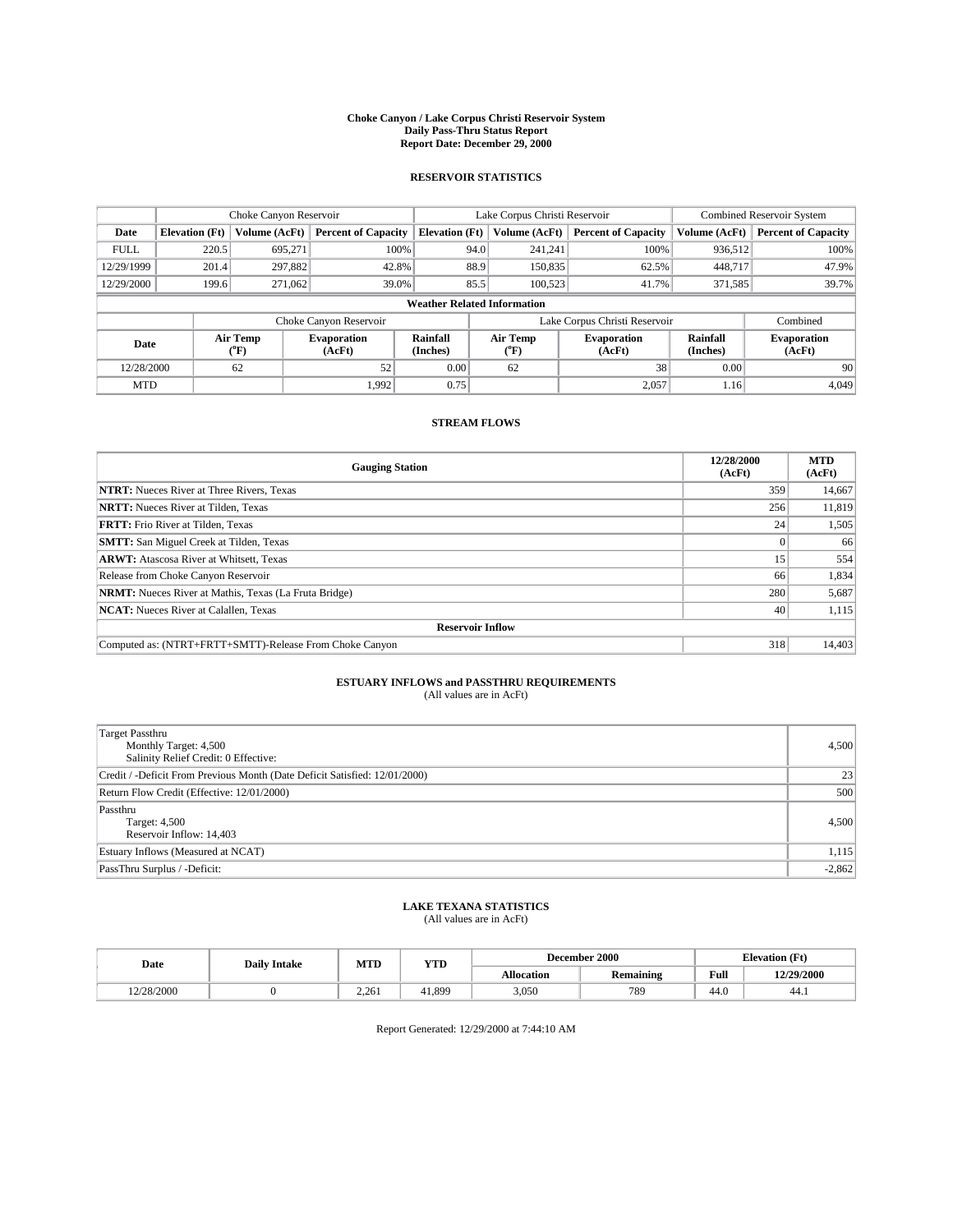#### **Choke Canyon / Lake Corpus Christi Reservoir System Daily Pass-Thru Status Report Report Date: December 30, 2000**

## **RESERVOIR STATISTICS**

|             | Choke Canyon Reservoir |                  |                              |                                    | Lake Corpus Christi Reservoir |               |                              |                             | <b>Combined Reservoir System</b> |  |
|-------------|------------------------|------------------|------------------------------|------------------------------------|-------------------------------|---------------|------------------------------|-----------------------------|----------------------------------|--|
| Date        | <b>Elevation</b> (Ft)  | Volume (AcFt)    | <b>Percent of Capacity</b>   | <b>Elevation</b> (Ft)              |                               | Volume (AcFt) | <b>Percent of Capacity</b>   | Volume (AcFt)               | <b>Percent of Capacity</b>       |  |
| <b>FULL</b> | 220.5                  | 695,271          | 100%                         |                                    | 94.0                          | 241,241       | 100%                         | 936.512                     | 100%                             |  |
| 12/30/1999  | 201.3                  | 297,567          | 42.8%                        |                                    | 88.8                          | 150.197       | 62.3%                        | 447,764                     | 47.8%                            |  |
| 12/30/2000  | 199.6                  | 271,062          | 39.0%                        |                                    | 85.4<br>100.261<br>41.6%      |               | 371,323                      | 39.6%                       |                                  |  |
|             |                        |                  |                              | <b>Weather Related Information</b> |                               |               |                              |                             |                                  |  |
|             |                        |                  | Choke Canyon Reservoir       |                                    | Lake Corpus Christi Reservoir |               |                              |                             | Combined                         |  |
| Date        |                        | Air Temp<br>(°F) | <b>Evaporation</b><br>(AcFt) | <b>Rainfall</b><br>(Inches)        | Air Temp<br>("F)              |               | <b>Evaporation</b><br>(AcFt) | <b>Rainfall</b><br>(Inches) | <b>Evaporation</b><br>(AcFt)     |  |
| 12/29/2000  |                        | 58               | 61                           | 0.00                               | 59                            |               | 99                           | 0.00                        | 160                              |  |
| <b>MTD</b>  |                        |                  | 2,053                        | 0.75                               |                               |               | 2,156                        | 1.16                        | 4.209                            |  |

## **STREAM FLOWS**

| <b>Gauging Station</b>                                       | 12/29/2000<br>(AcFt) | <b>MTD</b><br>(AcFt) |
|--------------------------------------------------------------|----------------------|----------------------|
| <b>NTRT:</b> Nueces River at Three Rivers, Texas             | 347                  | 15,015               |
| <b>NRTT:</b> Nueces River at Tilden, Texas                   | 250                  | 12,069               |
| <b>FRTT:</b> Frio River at Tilden, Texas                     | 22                   | 1,526                |
| <b>SMTT:</b> San Miguel Creek at Tilden, Texas               |                      | 66                   |
| <b>ARWT:</b> Atascosa River at Whitsett, Texas               | 17                   | 571                  |
| Release from Choke Canyon Reservoir                          | 66                   | 1,900                |
| <b>NRMT:</b> Nueces River at Mathis, Texas (La Fruta Bridge) | 335                  | 6,022                |
| <b>NCAT:</b> Nueces River at Calallen, Texas                 | 18                   | 1,133                |
| <b>Reservoir Inflow</b>                                      |                      |                      |
| Computed as: (NTRT+FRTT+SMTT)-Release From Choke Canyon      | 304                  | 14,707               |

# **ESTUARY INFLOWS and PASSTHRU REQUIREMENTS**<br>(All values are in AcFt)

| <b>Target Passthru</b><br>Monthly Target: 4,500<br>Salinity Relief Credit: 0 Effective: | 4,500    |
|-----------------------------------------------------------------------------------------|----------|
| Credit / -Deficit From Previous Month (Date Deficit Satisfied: 12/01/2000)              | 23       |
| Return Flow Credit (Effective: 12/01/2000)                                              | 500      |
| Passthru<br>Target: 4,500<br>Reservoir Inflow: 14,707                                   | 4,500    |
| Estuary Inflows (Measured at NCAT)                                                      | 1,133    |
| PassThru Surplus / -Deficit:                                                            | $-2,844$ |

# **LAKE TEXANA STATISTICS** (All values are in AcFt)

| Date<br><b>Daily Intake</b> |  |                         | MTD<br>YTD |                   | December 2000                            | <b>Elevation</b> (Ft) |            |
|-----------------------------|--|-------------------------|------------|-------------------|------------------------------------------|-----------------------|------------|
|                             |  |                         |            | <b>Allocation</b> | $\ddot{\phantom{a}}$<br><b>Remaining</b> | Full                  | 12/30/2000 |
| 12/29/2000                  |  | $2.26^{\circ}$<br>2.201 | +1.899     | 3,050             | 789                                      | $\sim$<br>44.U        | 44.1       |

Report Generated: 12/30/2000 at 7:51:21 AM